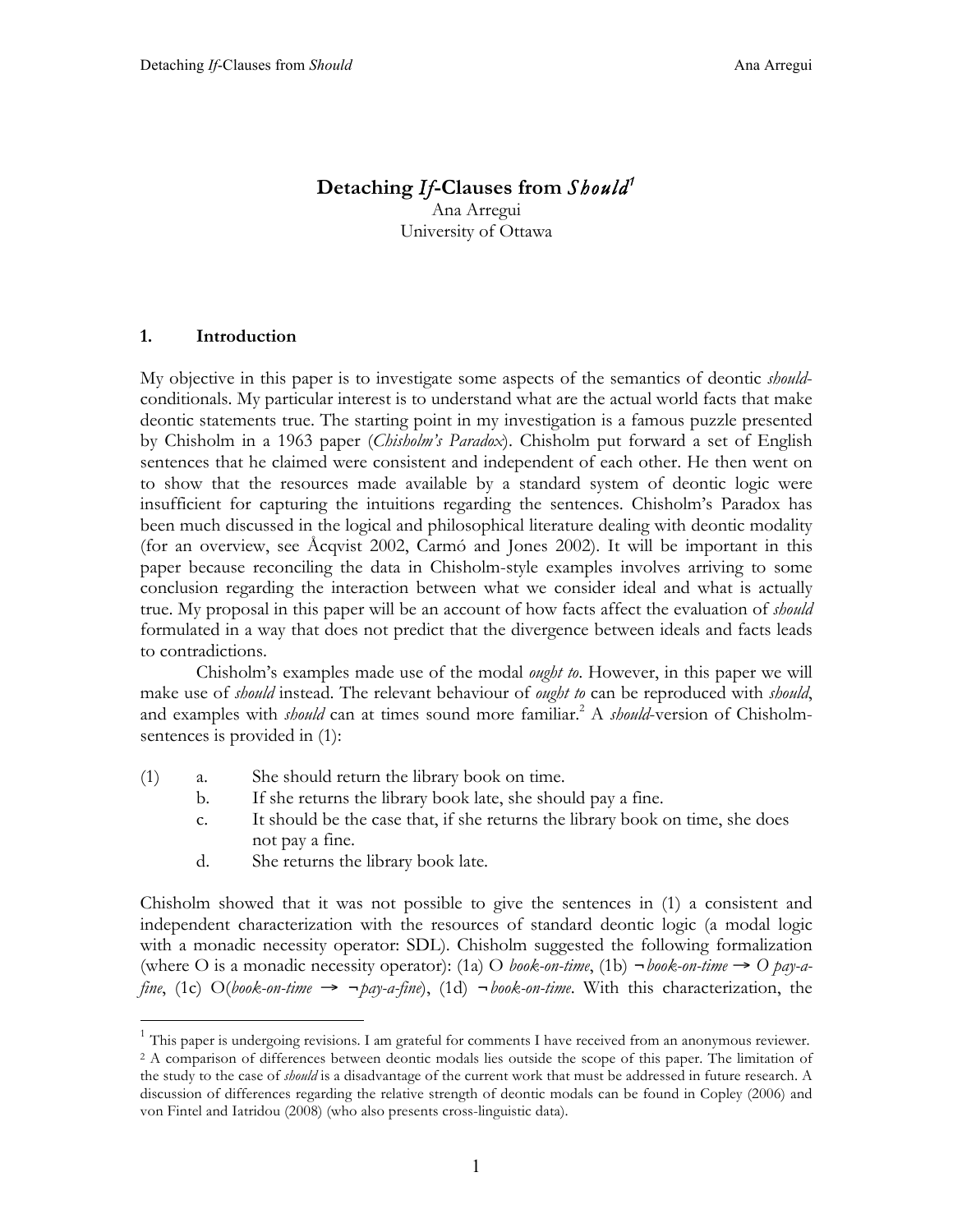sentences are predicted to be inconsistent with each other: from (1b) and (1d) we will derive *O pay-a-fine,* and from (1a) and (1c) we will derive *O*¬*pay-a-fine* (since O will 'distribute' in (1c), giving rise to the inference that  $O\text{book-on-time} \rightarrow O \rightarrow \text{pay-a-fine}$ , and so with (1a) we will be able to derive O¬*pay-a-fine*). Since O is a universal quantifier over possible worlds, O*pay-afine* & *O*¬*pay-a-fine* is a contradiction. (For alternative characterizations and discussions of consistency and independence, see Carmó and Jones (2002)).

The key player in debates of Chisholm's Paradox has been a type of deontic conditional that Chisholm called *Contrary to Duty Imperatives* (CTDs). The conditional in (1b) above is a CTD. It is a conditional that spells out a 'secondary duty' (to pay a fine), a duty that arises in less-than-ideal circumstances in which a primary duty has been overlooked (to return the library book on time). The CTD in (1b) has a crucial role in deriving the contradiction: the SDL-characterization of (1b) together with the truth of the antecedent (1d) predicts the inference that *she should pay a fine* (O*pay-a-fine).* If we allow contingent truths about the world (like (1d)) to trigger inferences in CTDs in this manner, we will derive obligations corresponding to less-than-ideal circumstances and this will contribute to the SDL-contradiction discussed above.

It will be useful to introduce some terminology. We will use the term *detachment* as a cover term for inference patterns in conditionals. We will distinguish between *factual detachment* and *deontic detachment*. <sup>3</sup> *Factual detachment* is the pattern that holds when it is possible to draw an inference from a conditional of the form *if* α*, obligatory* β and the premise α to the conclusion *obligatory* β. *Deontic detachment* is the pattern that holds when it is possible to draw an inference from a conditional of the form *if*  $\alpha$ *, obligatory*  $\beta$  and the premise *obligatory*  $\alpha$  to the conclusion *obligatory* β. Here, *obligatory* stands in for a deontic necessity modal (in this paper, *should*). If we examine the SDL-characterization of (1) provided by Chisholm, we see that we have made use of both factual detachment (between (1b) and (1d)) and deontic detachment (between (1a) and (1c)) in deriving the contradiction. In an SDL-characterization of deontic conditionals, both are predicted to be valid.

There is something intuitive about the idea that *should*-conditionals license factual detachment.<sup>4</sup> This seems particularly clear in the case of CTDs. Chisholm singled out CTDs as very important because *most of us need a way of deciding, not only what we ought to do, but also what we ought to do after we fail to do some of the things we ought to do* (Chisholm 1963: 35-36). It is hard to see how CTDs could fulfil this role without factual detachment. If the truth of the antecedent does not lead to unconditioned *should*s, how could deontic conditionals ever tell us what we should do when things have gone wrong? Consider the example in (2):

(2) If she returns the library book late, she should pay a fine.

The CTD conditional in (2) makes a hypothesis that corresponds to less-than-ideal circumstances in which she has violated a library rule, and tells us what is best given those circumstances. Our intuitions seem to favor an interpretation that validates factual detachment. If we accept that (2) is true and we find out that she returned the book late, we will conclude that she should pay a fine.

The intuitions regarding deontic detachment, on the other hand, seem to go the other way. Imagine that library regulations not only spell out the duties of library patrons,

 $3$  See Feldman (1986): 74 for terminology

<sup>&</sup>lt;sup>4</sup> This is briefly mentioned in Åcqvist (2002), who also points to other references.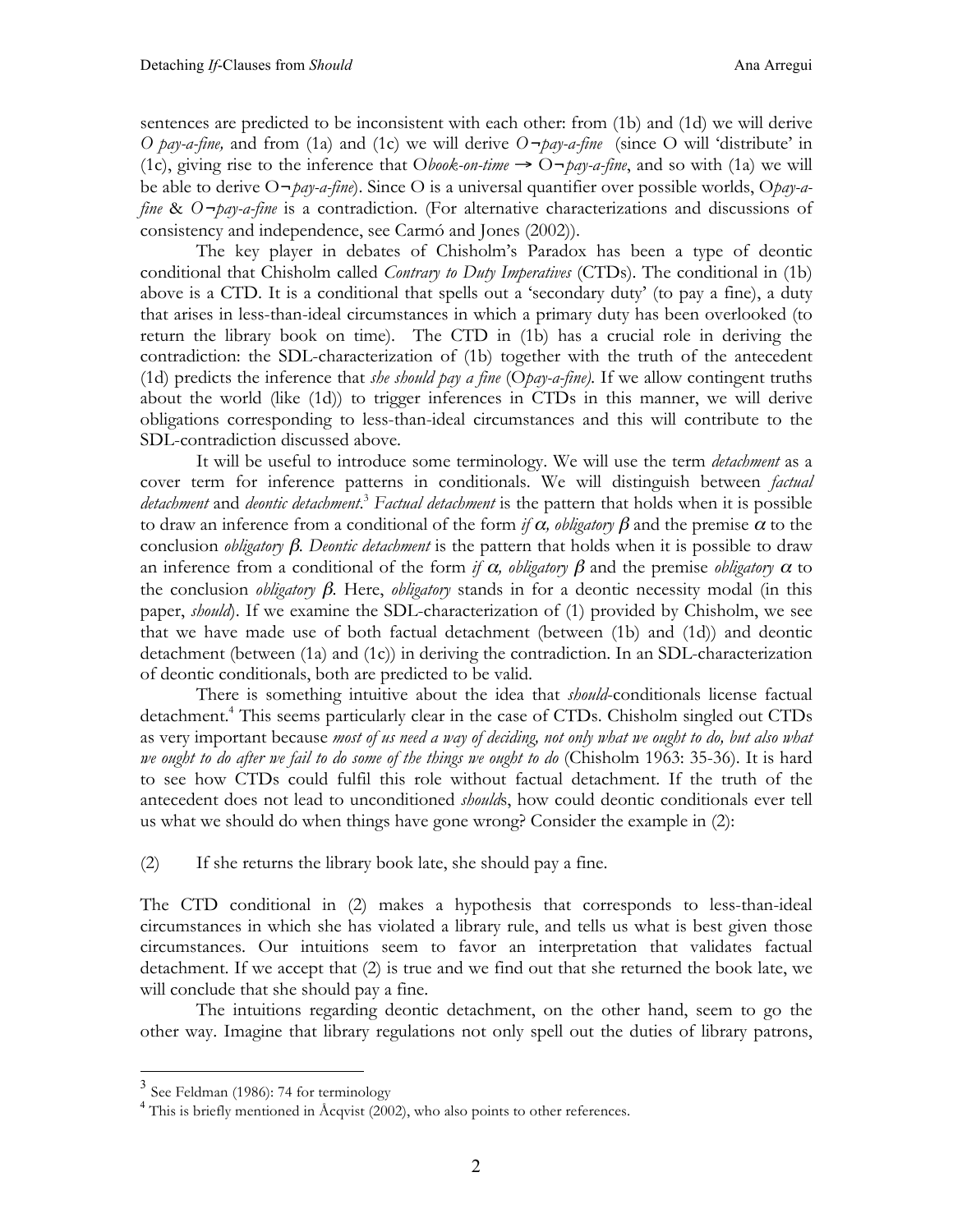but also indicate that good behaviour should be rewarded. If this were the case, the sentences in (3) could both be true:

- (3) a. She should return the library book on time.
	- b. If she returns the library book on time, she should receive a reward.

But even if we believe both sentences, we'll hesitate to claim outright that she should receive a reward. The truth of *she should receive a reward* depends on what actually happens with the book. It may be that *ideally* she returns the book on time and receives a reward, but the truth of (3a) is not enough to detach an unconditional *should*-statement from (3b).<sup>5</sup>

Following up on the brief discussion of (2) and (3), it may be tempting to conclude that in characterizing deontic statements, we ought to make a proposal that allows *should*statements and conditionals to validate factual detachment and block deontic detachment. This would amount to requiring that the truth-conditions of *should* pay close attention to what is actually going on, so as to make sure that facts can trigger factual detachment and that facts can block deontic detachment. Yet, as we will see below (briefly), some of the most influential accounts of deontic conditionals in philosophy and logic bypass Chisholm's Paradox with dyadic deontic operators that fail to validate factual detachment and do validate deontic detachment (see Carmó and Jones 2002).<sup>6</sup>

Dyadic operators are operators that take two propositions as arguments. An example of a dyadic operator analysis of deontic conditionals can be found in Lewis (1973). Lewis (1973) was mainly dedicated to an account of *counterfactual* conditionals that made use of a system of spheres to encode contextually determined similarity. But the proposal for counterfactuals was also re-interpreted to provide an account of deontic conditionals. The system of spheres could be used to encode the relative value or 'goodness' of worlds, with worlds in the inner spheres being considered better than worlds in spheres further away. With a deontic interpretation, a conditional of the form *if*  $\alpha$ , Cond-Op  $\beta$  came out true in a world iff the best worlds in which  $\alpha$  was true were also worlds in which  $\beta$  was true (where context could define the measure of goodness and set up the system of spheres).

Dyadic operators such as Lewis's do not give rise to Chisholm's Paradox because they do not validate factual detachment and so do not license the problematic inference we saw in (1) between (1b) and (1d). With a dyadic-operator analysis, a conditional *if* α*, Cond-Op*   $β$  claims that the best α-worlds are also β-worlds. This means that the actual truth of α will not allow us to draw any inferences regarding the consequent. Factual detachment is not valid because the actual world, while an  $\alpha$ -world, may not be amongst the best  $\alpha$ -worlds, and so may be excluded from the domain of quantification of the conditional operator. Interestingly, dyadic operators do validate deontic detachment. If it is the case that in the

 <sup>5</sup> Intuitions regarding deontic detachment could be confounded by the possibilities made available by *modal subordination.* That is, if we have two modal statements following each other, at times it is possible to understand the second one as taking as a starting point the possibilities predicated over by the first. Here this would amount to an interpretation of *She should receive a reward* evaluated in worlds in which she has returned the book on time. A modal subordination interpretation is not the interpretation that interests us here.

<sup>6</sup> For reasons of space, I will not attempt a full comparison between the proposal in this paper and other proposals available in the literature. I will briefly mention Lewis (1973), but I will leave other proposals aside. In particular, I will not be able to offer a comparison between the ideas presented here and those in Kratzer (1981, etc.).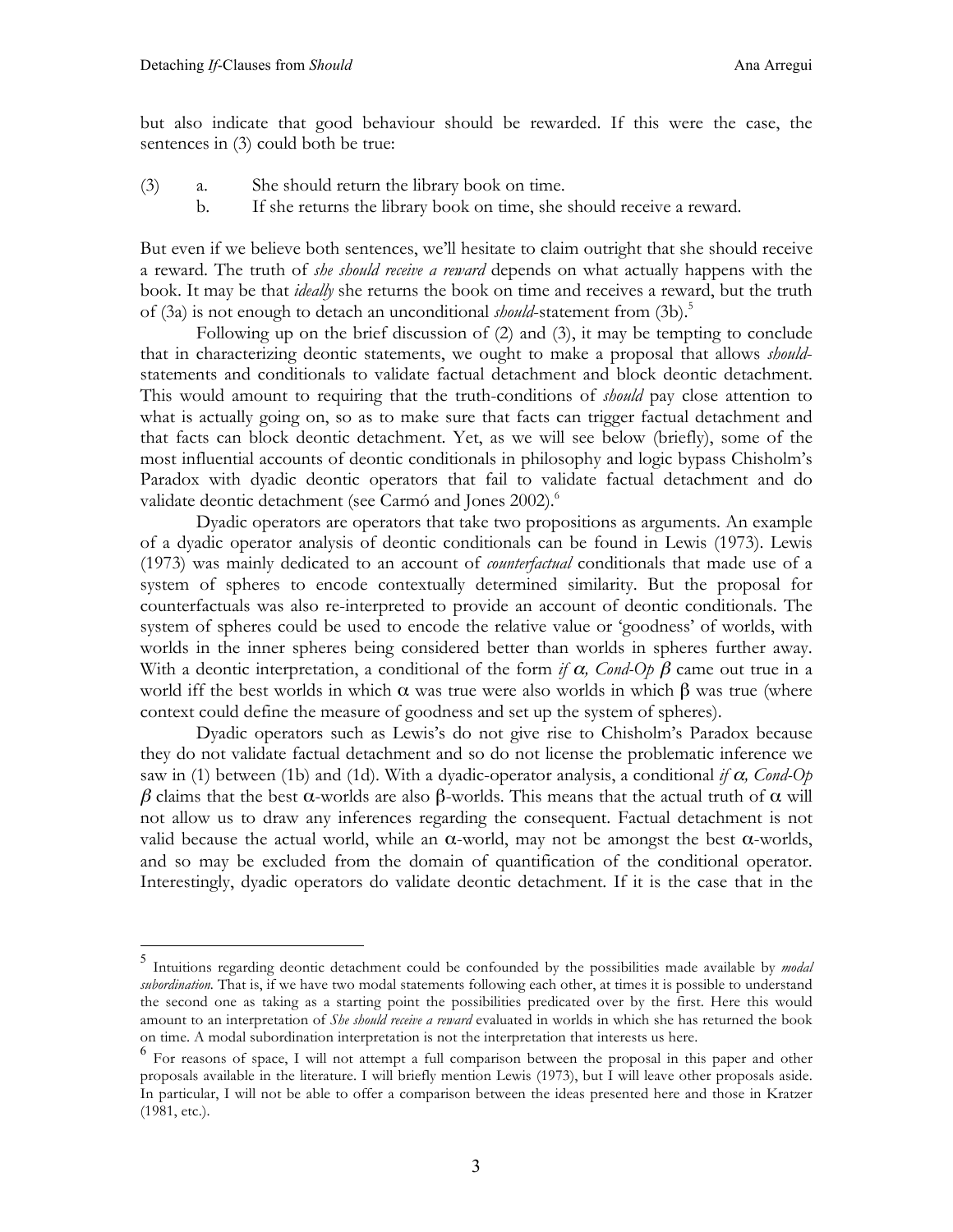best  $\alpha$ -worlds,  $\beta$  is true and the best worlds are  $\alpha$ -worlds, then the best worlds will be  $\beta$ worlds (I present the patterns informally here, but a proof can be found in Acqvist 2002).

The debate regarding detachment patterns is a debate about the meaning of deontic modals and conditionals (which we have restricted here to the case of *should*). Our preliminary discussion of examples (2) and (3) supported a view that validated factual detachment and blocked deontic detachment. Such a view would tie the meaning of the modal and conditional very closely to what is going on. However, as we have just noted, an influential line of thought has resolved Chisholm's Paradox by blocking factual detachment (while allowing deontic detachment). Ultimately, the goal of this paper will be to look for an account that validates factual detachment (and blocks deontic detachment). However, to understand the problem properly, it is important to give the dyadic-operator approach its due and consider more complex examples that have been used to argue against factual detachment. We will examine an example from Feldman (1986):

Feldman (1986) presents a study in moral obligation, a type of deontic necessity that corresponds to our obligation to 'do the best we can'. According to Feldman, there are examples appealing to moral obligation that show that factual detachment is not valid. Consider the following scenario: A doctor is in charge of administering medicine to a patient. The best results would be obtained if the doctor gave medicine A on Monday and medicine A on Tuesday. However, if the doctor gave medicine B on Monday, the best follow up would be to give B on Tuesday (the mixture of medicines would be fatal). Suppose moreover that any other possibility regarding medication would be fatal, and suppose that, as a matter of fact the doctor will give medicine B on Monday. It is now Sunday, and we are faced with the sentences below:

- (4) a. The doctor should give medicine A on Monday and A on Tuesday.
	- b. If the doctor gives medicine B on Monday, he should give B on Tuesday.
		- c. The doctor will give medicine B on Monday.

According to Feldman, all sentences in (4) are true on Sunday. Even if, as a matter of fact, the doctor will give medicine B on Monday (maybe on purpose, maybe by mistake), on Sunday it is true that the doctor should give A on Monday and A on Tuesday (the doctor is morally obliged to do so). By characterizing the conditional in (4b) with a dyadic deontic operator, Feldman blocks factual detachment and the sentences in (4) do not lead to a contradiction. An account of deontic conditionals that validates factual detachment will have to provide a different perspective on this data.

This brief discussion sets the main parameters of the debate. The paper will investigate the meaning of *should*-statements and conditionals, setting up an account that allows for factual detachment without deriving contradictions. The view of deontic modality adopted here will be a 'bare bones' view, that will examine a general kind of 'ought-to-be' modality without distinguishing subtypes. As the examples in (1) and (4) illustrate, the challenge is to correctly explain the interaction between what is going on (the facts) and what is best (the ideals). The account I will present has three main ingredients: a proposal for the meaning of *should* (presented in §3); a proposal for the interpretation of clauses embedded under *should* (presented in §4); and an account of the strategies available for attaching *if*clauses and detachment patterns (presented in §5). The next section (§2) will set the stage for what follows by presenting and discussing an account of deontic modality based on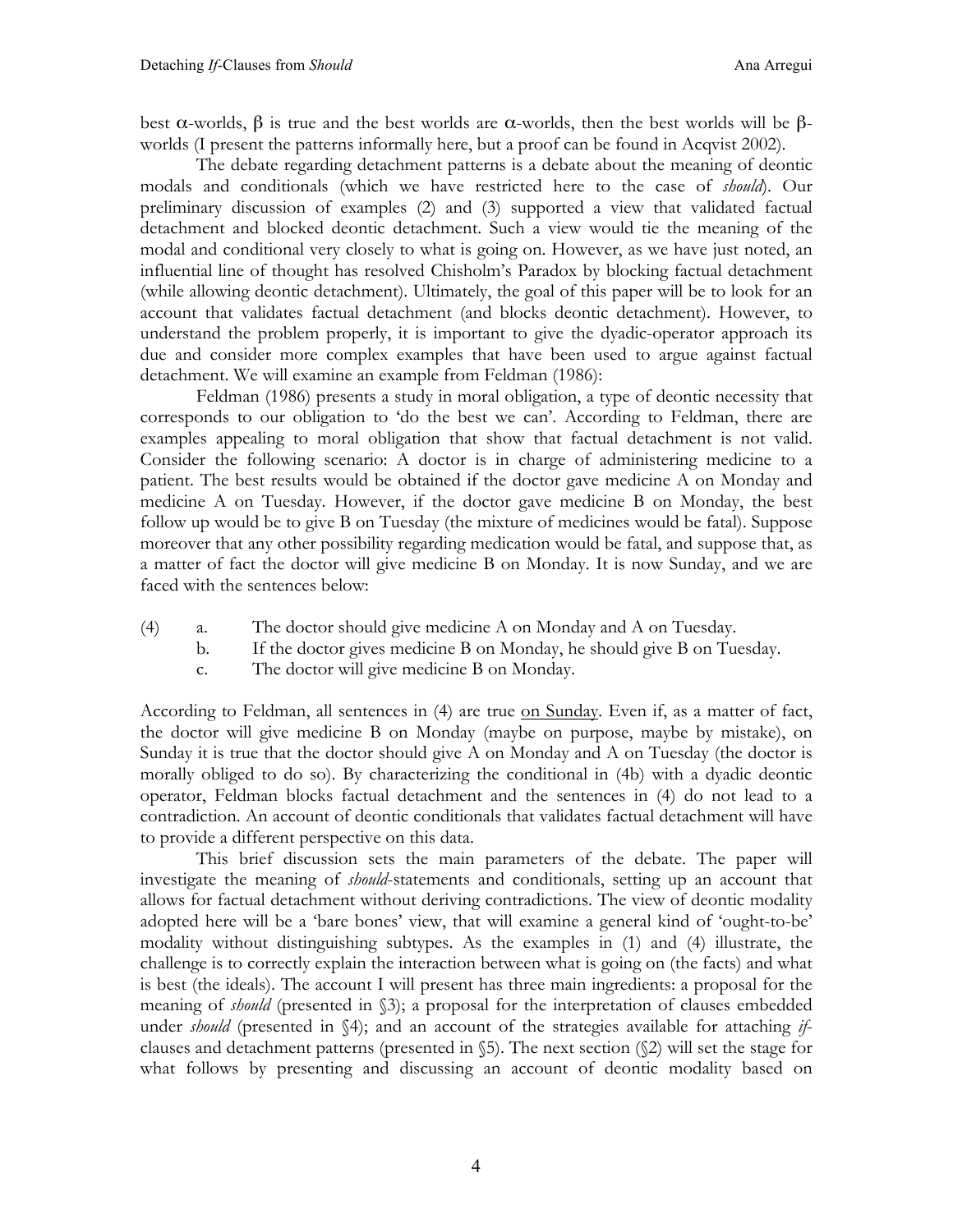manipulations of the temporal parameter of an accessibility relation. We will return to Chisholm's Paradox in the conclusion (§6).

The reminder of the introduction will be dedicated to clarifying the scope of the investigation and pointing to limitations of the current work. The semantics of deontic modals is usually stated in terms of quantification over possibilities, and the proposal here will follow this line. As with all such proposals, the key lies in figuring out what gets into the quantificational domain of the modal. The case of deontic modals is complex because on the one hand, deontic statements are not meant to describe what is going on, and so it is quite expected to find in the quantificational domain possibilities that are known to be different from the actual one. On the other hand, the truth of deontic statements is clearly dependent on what is actually going on, and so what is going on affects the quantificational domain of the modal. To correctly capture deontic modality, judgments about what is best (our values) have to be reconciled with what is going on (the facts). In this paper it will be argued that the key to making deontic modals appropriately sensitive to what is going on lies in a framework that allows us to make reference to parts of what is going on in the actual world (situations smaller than worlds), and not only to worlds themselves. We will show that a semantics for deontic modals that makes use of a situations framework as developed by Kratzer (1989, 2006) allows us to make distinctions that are fine-grained enough to correctly capture the quantificational domain of deontic modals, making them sensitive to facts in a manner that does not lead to contradictions.

A correct account of modality needs to explain the interaction of information from various sources. This is well known since Kratzer's 'bi-dimensional' proposal for the semantics of modality, in which a modal base interacts with an ordering source (Kratzer 1981, 1991). The proposal in this paper derives variations in the interpretation of *should*statements from the interaction of a unified meaning for *should* and the presuppositions carried by aspectual heads in clauses embedded under *should*. The goal is to articulate the different restrictions on the truth conditions of modal claims compositionally, teasing apart the contributions made by aspect from those made by the modal itself. One of the claims made here is that aspect plays an important role in relating modal claims to what is going on. The claim regarding the 'modal relevance' of aspect follows Arregui (2004, 2007), and is in line with other recent research that has investigated the interaction between aspect and modality (e.g. Bhatt 2006 Ippolito 2008, Haquard 2006). By separating the contribution made by aspect from that made by the modal, the proposal presented here takes some steps towards providing an account of the syntactic articulation of the different components of deontic modality.

Two clarifications are in order. I have adopted a simplified view of the syntactic structure of *should*-statements and conditionals, making use of tripartite structures for conditionals without spelling-out details regarding the dynamic composition of meaning. An investigation into the interpretation of conditional statements must (eventually) address the context-change effect of conditionals. However, the research in this paper can be evaluated independently of any particular implementation of a dynamic system, so the simplification is hopefully justified. I would also like to note that the paper concerns itself exclusively with the truth conditions of deontic statements. Deontic statements clearly have a performative aspect, but nothing will be said about that here. The tension between the performative and the truth-conditional is a classic problem in the domain of deontic modality. In a paper dealing with the logic of normative statements and law, Alchourrón (1993) noted the 'systematic ambiguity' of deontic statements: *Sometimes they are used to express normative propositions designed to describe the consequences of the existence or non-existence of norms. Normative*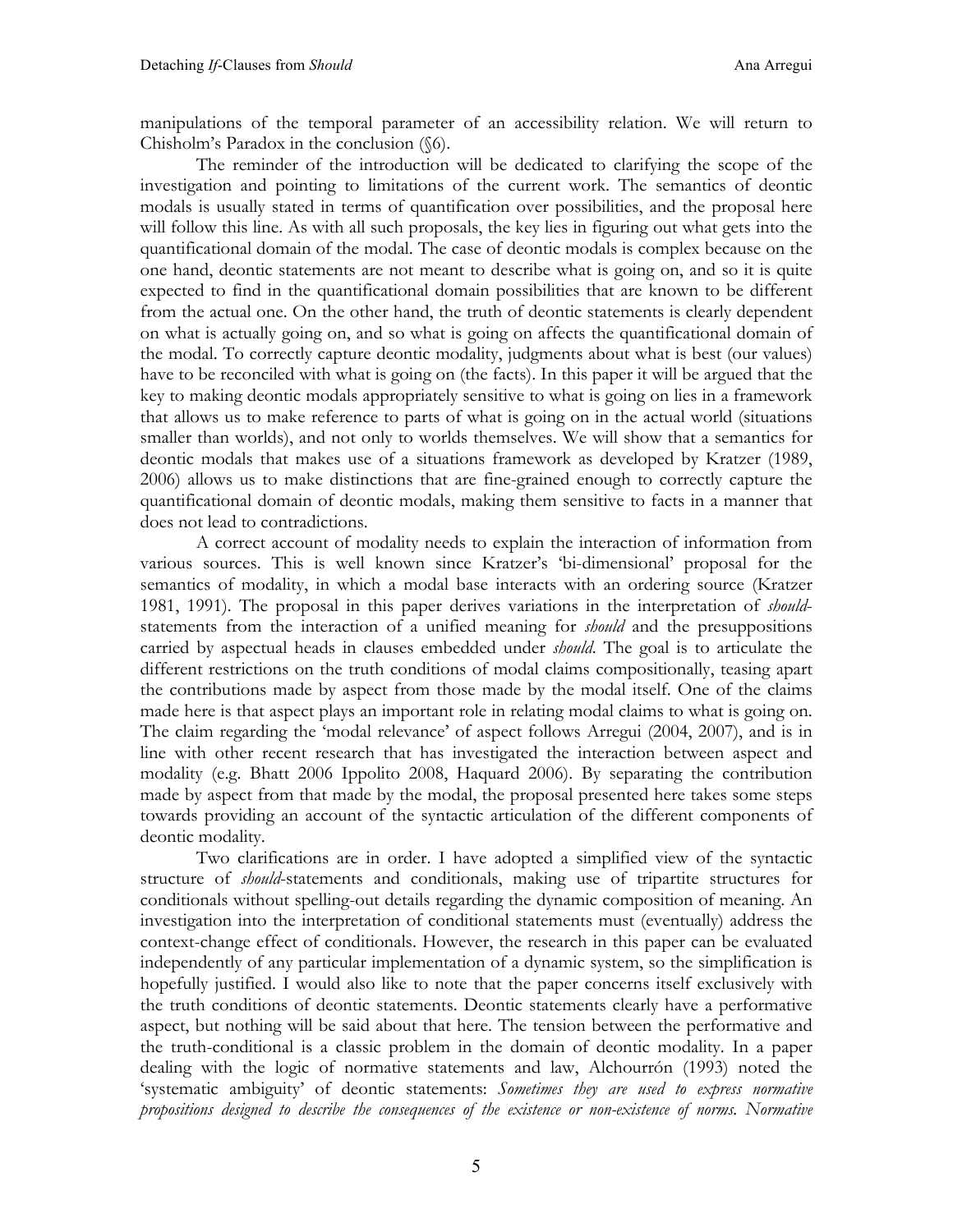*propositions do have truth values, and their truth value depends on normative actions (promulgation, derogation, etc.) of the authorities competent to create or modify the law. But on many other occasions, particularly when the sentences are used (for example by the authorities) to rule other people's behavior, they express norms which lack truth values (…).* The proposal in this paper follows Alchuorrón in distinguishing the truth-conditional content of deontic claims from their performative aspect (though we would prefer to remain neutral regarding the matter of ambiguity). At times, I will speculate that some of our intuitions regarding the oddness of certain statements should be linked to the performative instead of the truth-conditional. However, without a theory of the performative impact of *should*-statements, such claims can only be preliminary speculations.

#### **2. A** *time***-sensitive analysis**

Deontic *should*-claims encode our judgments regarding what is best, and these appear to change through time. Consider the examples in (5):

- (5) a. She forgot to return her library book on time. #But she should return it on time.
	- b. She forgot to return her library book on time. But she should have returned it on time.

A simple *should*-statement is not really possible in the context provided by (5a). This could be taken to indicate that after the book's due date has passed, it is no longer true that she should return the library book on time. At this point, what is true is that she should have returned the library book on time (5b).

In evaluating Chisholm's examples or Feldman's examples, we might be tempted to conclude that there is a temporal key to the puzzles. Take, for example, Feldman's sentences in (4). We may want to claim that on Sunday, it is true that she should take medicine A on Tuesday, but on Tuesday it is true that she should take medicine B. One way to explain why our judgments regarding what is best appear to change through time would be to propose that what is best is established relative to part of the history of the world (maybe the history of the world up to a certain time). Temporal variations in our judgements can then be explained as variations with respect to the pieces of the history of the world that are being taken into account. What is best relative to a particular stretch may be different from what is best relative to a larger stretch.

In this section we will investigate a notion of deontic necessity that takes time seriously and pays attention to temporal anchoring. In §2.1 we will spell out the idea that in evaluating *should-*statements, we take into account the history of the world up to the present moment, and in evaluating *should have* statements we take into account the history of the world up to some past moment. The proposal will be discussed in §2.2, where it will be argued that the difference between *should* and *should have* is not purely temporal. This will set the stage for the situations-based proposal in §3.

## **2.1 A proposal**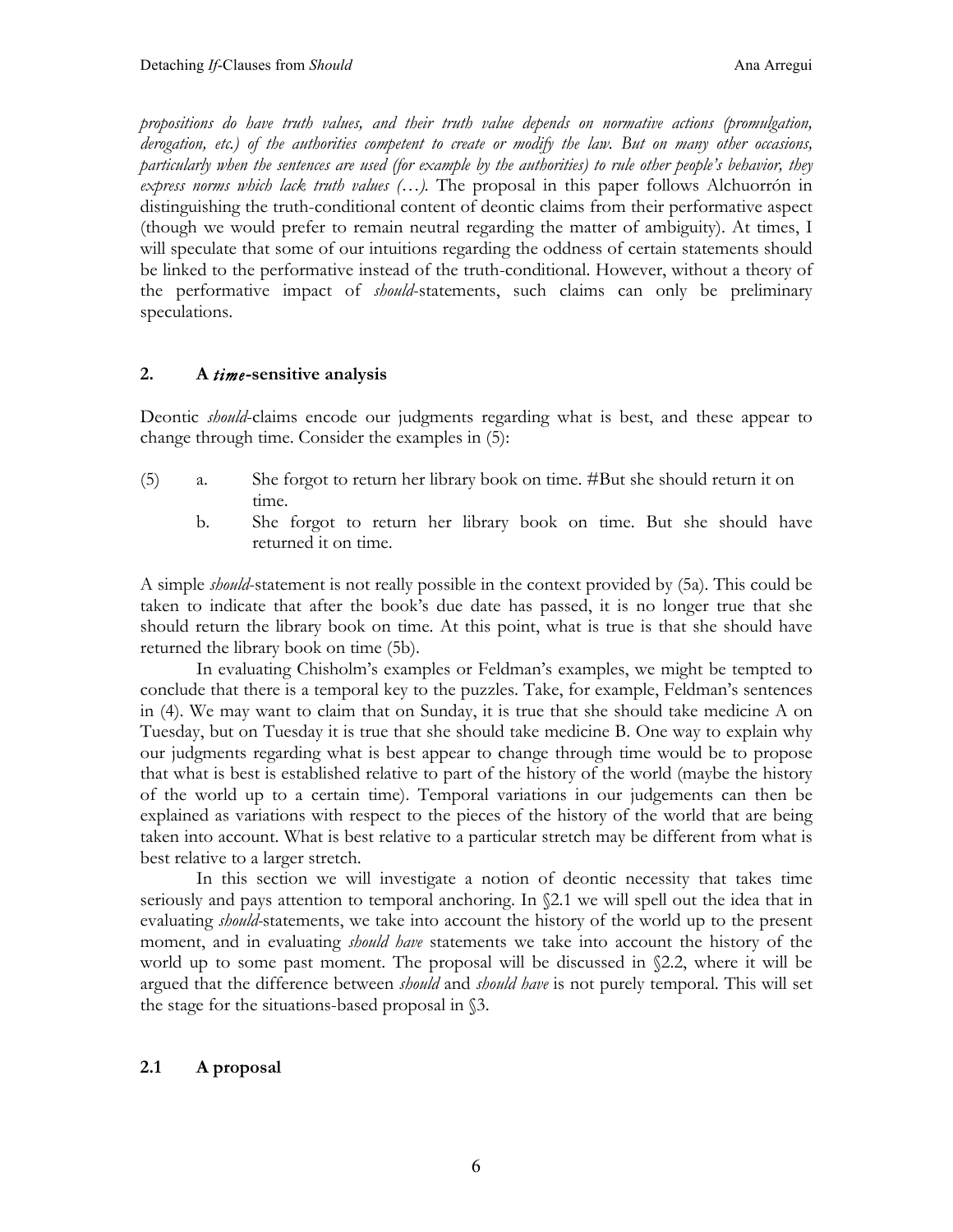Feldman (1986) characterized a general notion of deontic necessity that he termed *ought-to-be*  (OB). Feldman (like Lewis) set up a system that compared the relative goodness of worlds. He made use of a function *IV* that delivered the intrinsic value of each world (for whatever measure of value was relevant). Feldman differed from Lewis in being explicit about the temporal anchoring of deontic necessity. In figuring out what ought to be at a time t, we consider all the worlds that are still physically possible at t, and see what happens in the best of them (in a sense, *t* functions as the 'branching time' in the world's history). If  $\alpha$  occurs in one of those worlds, and  $\neg \alpha$  doesn't occur in any as good or better, then at t it ought to be that  $\alpha$ . The world accessibility relation (WA) is roughly characterized as follows: for all worlds w, w' and times t,  $WA(w')(w)(t) = 1$  iff as of t, w' has not been ruled out by what has physically happened in w. The relation of world accessibility (WA) is temporally sensitive. As time goes by, the set of worlds accessible from the actual world becomes smaller. Less and less is possible.

Let us begin by adapting Feldman's ideas regarding OB to propose a semantics for *should* as in  $(6)$ :

 $(6)$  [**should**] =  $\lambda_{p_{\leq s, t}} \lambda_{t_i} \lambda_{w_s} \exists w_{s'} (WA(w')(w)(t)) = 1 \& p(w') = 1$ & ¬**∃**w" (WA(w")(w)(t) = 1 & IV(w") ≥ IV(w") &  $p(w") = 0$ )))

According to (6), *should* combines with a proposition *p* and the output is a property of times true in a time *t* and a world *w* iff there is a world *w'* accessible to *w* at *t* and *p* is true in *w*' and there isn't a world *w*" accessible to *w* at *t* in which  $p$  is false that is better than *w*'. In a simple *should*  $\alpha$  statement, in which there is no past marker, the temporal parameter associated with *should* could be provided by a silent speech time pronoun  $s^*$  ( $[s^*] = s^* =$  the speech-time), a sort of silent present tense morpheme. The logical form of simple *should*s could look like (7a), with the interpretation in (7b):

\n- (7) a. 
$$
[s^* \text{ [should } \alpha]]
$$
\n- b.  $\lambda w \exists w' (WA(w')(w)(s^*) = 1 \& \alpha(w') = 1$
\n- $\& \neg \exists w'' (WA(w'')(w)(s^*) = 1 \& \text{IV}(w'') \geq \text{IV}(w') \& \alpha(w'') = 0)$
\n

According to (7), *should*  $\alpha$  is true iff there is a world w accessible to the actual world at the speech time in which  $\alpha$  is true and there isn't a world accessible at the speech time in which  $\alpha$  is false that is better than w (notice that if  $\alpha$  is 'already' true in the past of the actual world, then the statement *should*  $\alpha$  will be trivially true – Feldman notes this as a property of his proposal).

Having an explicit temporal parameter for world accessibility, it is straightforward to characterize *should have* as a past form of *should*. The idea that in modal constructions with *have*, *have* functions as a temporal operator taking scope over the modal has a long tradition in literature dealing with modality (a.o. Condoravdi (2002), Ippolito (2003), etc.). We end up with a view according to which the contrast between the two forms is a tense contrast. A concrete proposal for *have* as a past operator is provided in (8) (for simplicity, I have anchored it directly to the speech time *s\**):

 <sup>7</sup> For other proposals that have relativized world accessibility to a temporal parameter in a different context, see a.o. Condoravdi (2002), Ippolito (2003).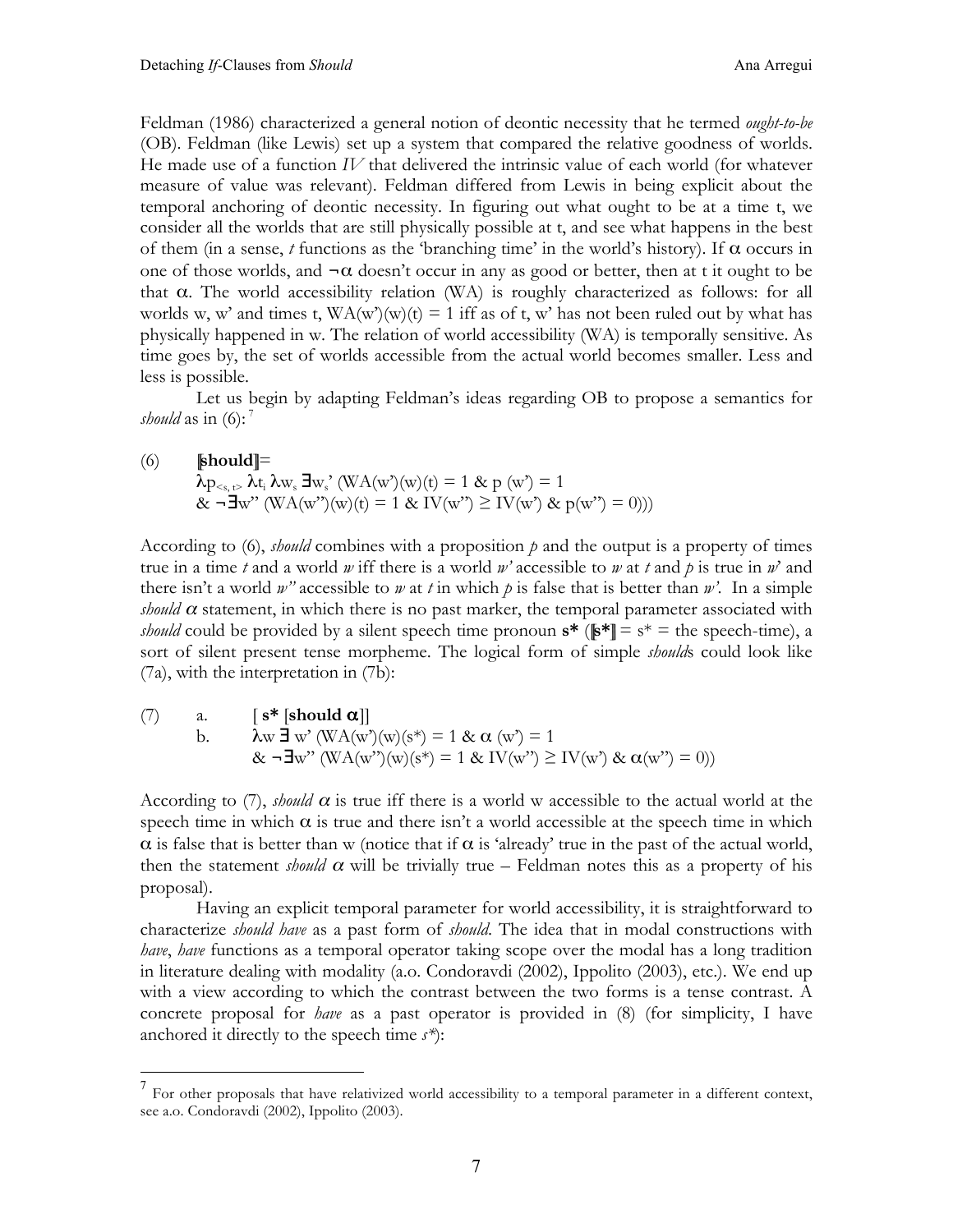$(8)$  [**have**]] =  $\lambda P_{\leq i, t>} \lambda w_s \exists t_i$  (t $\leq$ <sub>precedes</sub> s\* & P(t)(w) = 1)

According to (8), *have* is a past operator that combines with a property of times and shifts it's evaluation to some time before the speech time. A *should have*  $\alpha$  statement will have the LF and denotation in (9):

- (9) a. [**have** [**should** α]]
	-
- b.  $\lambda w_s = t_i$  (t< <sub>precedes</sub> s\* &  $\exists w'$  (WA(w')(w)(t) = 1 &  $\alpha$  (w') = 1  $\& \neg \exists w'' (\dot{W} A(w'') (w)(t) = 1 \& \text{IV}(w'') \geq \text{IV}(w') \& \alpha(w'') = 0))$

Given (9), *should have*  $\alpha$  will be true in the actual world if there is a world w' and there is a time t that precedes the speech time and w' is accessible to the actual world at t and  $\alpha$  is true in w' and there isn't a world w" that is better than w' that is accessible to the actual world at t in which  $\alpha$  is false.

## **2.2 Discussion**

The proposal presented in §2.1 follows Feldman in providing a temporal anchor for deontic necessity. The temporal argument associated with the modal corresponds to the temporal parameter of the accessibility relation and can be manipulated by either a silent present tense pronoun or by past *have.* Simple *should*s and *should have*s differ with respect to the stretch of the history of the world that affects their truth-value. However, as we will see in this section, there are examples that cast doubt on a purely temporal characterization of the contrast between simple *should*s and *should have*s. We will show that times do not provide adequate anchoring points for deontic necessity.

## **2.2.1 Some examples**

The proposal in (6/8) seems to make sense given the contrast between examples like (10a) and (10b):

- (10) a. She forgot to return her library book on time. But she should have returned it on time.
	- b. She forgot to return her library book on time. #But she should return it on time.

We can explain the oddness of (10b) by saying that, in the absence of *have*, the temporal parameter for the accessibility relation is the speech time. At the speech time, there aren't physically accessible worlds in which she returns the book on time, the domain of quantification is empty, and the claim is infelicitous. In (10a), on the other hand, *have* shifts the temporal parameter of the accessibility relation to a past time, and there is a point in the past such that in the best worlds physically accessible at that time, she returns the library book on time (such a time will be found, presumably, before the book's due date).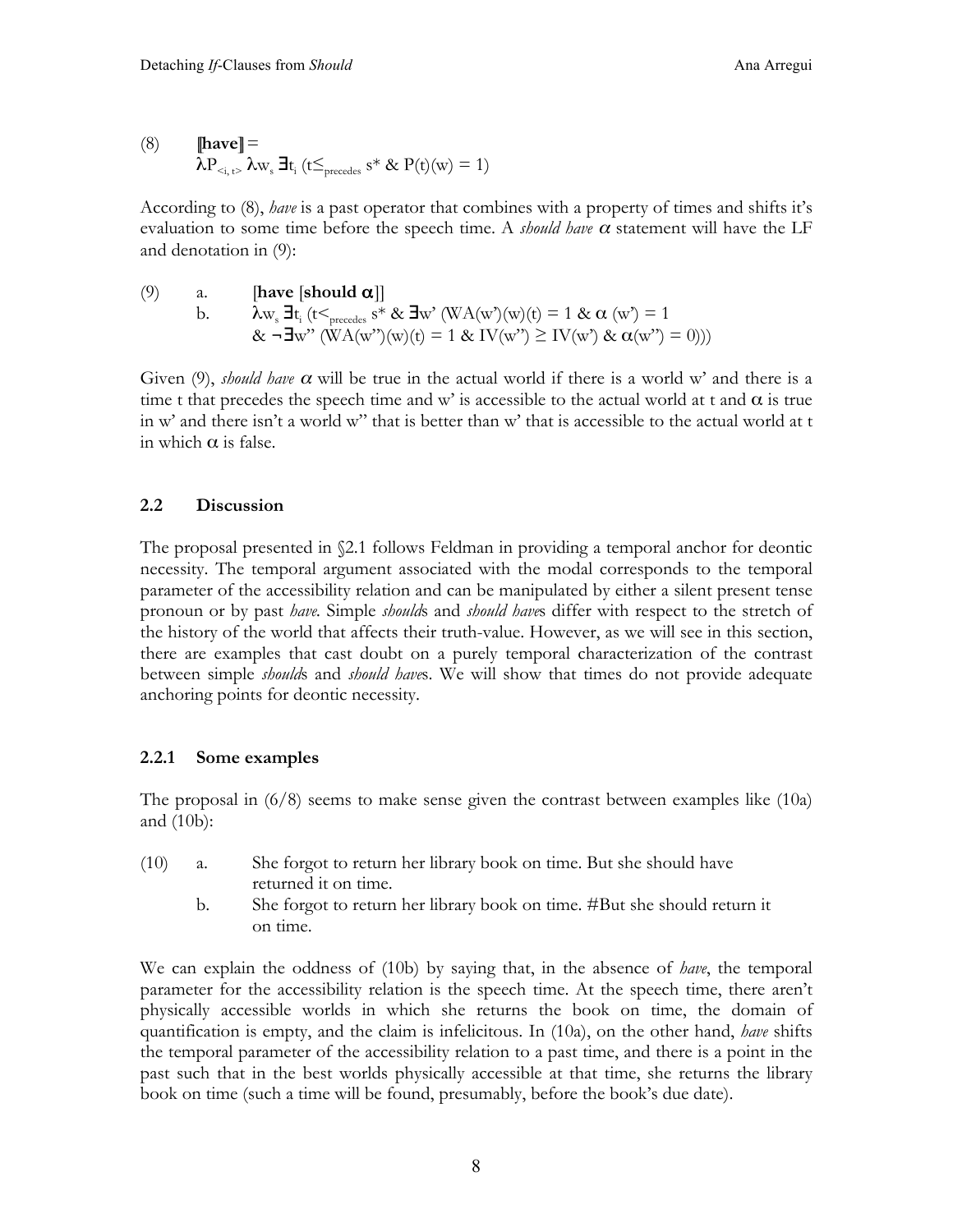The proposal in (6/8) will also be successful with more complex examples. Suppose library regulations require that she return the book on a specific date, next Monday, but she already did it yesterday. The time at which she was supposed to return the book lies in the future, but her actions in the past have already made such worlds inaccessible. The proposal in (6/8) correctly predicts that a *should have* form will be chosen (even though the time at which she should have fulfilled her obligation lies in the future):

(11) a. She returned her library book yesterday. #She should return it next Monday. b. She returned her library book yesterday. She should have returned it next Monday.

The proposal in  $(6/8)$  predicts that  $(11a)$  is odd because there isn't a world physically accessible from the speech time in which she returns the library book next Monday. In the past, however, there were such worlds, and indeed they were the best ones. So (11b) is correctly predicted to be true.

# **2.2.2 Accessibility is not shifted to the past**

I will present two examples to illustrate the difficulties faced by a times-based analysis of the difference between *should* and *should have*. Consider a situation in which Jack, one of three candidates, has been elected as mayor after tough elections. He was elected by a large majority, but some small procedural rules regarding the timing of the elections were ignored:

(12) Jack should have been elected three days after the nominations were announced.

We could judge (12) true even if there isn't any time in the past in which it was true that that Jack should be elected three days after the nominations are announced. It might well be that Jack is not a better candidate than Jim or John, and the worlds in which he is elected are not better than the worlds in which one of the other candidates is elected. When we judge (12) true, we take for granted that Jack was elected, and worry only about what would have been best regarding the date. We won't obtain this result by treating *should have* as a past *should*.

Another example making the same point. There is a military parade in front of the governor's house, and it is being shown on TV. A coin is tossed and one of the soldiers is randomly chosen to be shown in a close-up on TV.<sup>8</sup> Looking at him, someone could utter  $(13)$ :

(13) He should have shaved.

Suppose we judge (13) true. This will be the case even if there is no point in the past at which it is the case that he should shave. For imagine we travel backwards in time till early morning, when the soldier was deciding whether to shave or not. It is not the case that in the best worlds accessible at that time he shaves. He was randomly chosen to be on TV. Worlds in which he does not shave and is not chosen will be just as good as worlds in which he shaves and is chosen. As in the previous example, in our judgment of (13) we take for

 <sup>8</sup> <sup>8</sup> This example is inspired by Tichy's tossing of the coin examples in counterfactuals.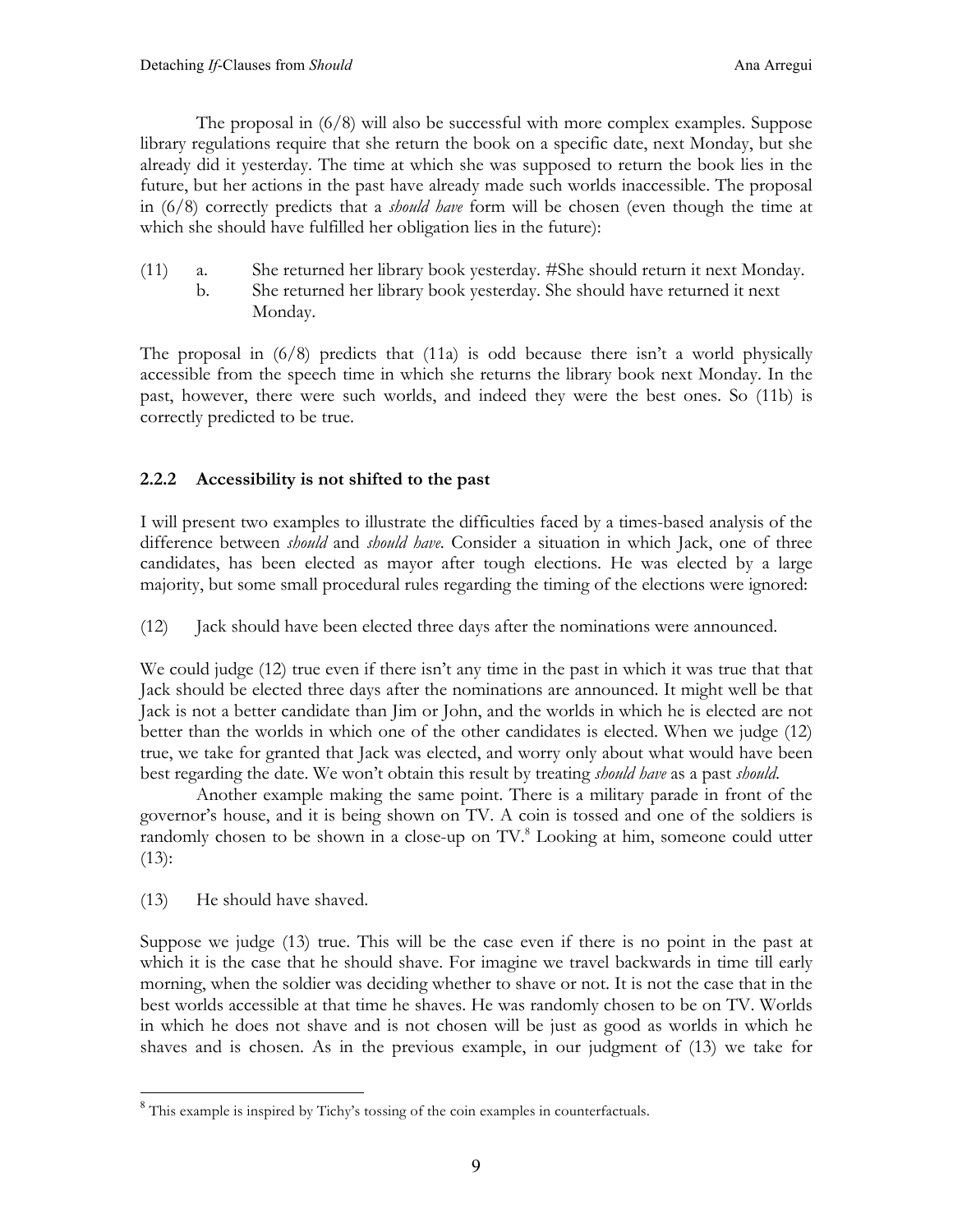granted something that happens later (in this case, the outcome of the tossing of the coin), and this is not predicted by an analysis of *should have* as past *should*.

The examples above illustrate that the role of *have* in *should have* is not to shift the temporal parameter of the accessibility relation to the past. The examples show that when evaluating *should have*, we consider worlds that are like the evaluation world at times that follow the presumed past temporal parameter for the accessibility relation. This is not predicted by a purely temporal view of the contrast.

## **2.2.3 The importance of the context set**

In discussing the difference between indicative and subjunctive conditionals, Stalnaker (1975) suggested that the role of subjunctive morphology in English was to indicate that presuppositions are being suspended, and that quantification is taking place over worlds that may be outside the context set. I would like to follow this intuition to establish a difference in the case of deontic conditionals, and claim that the contrast between *should* and *should have* is best understood by including a reference to the context set.

There is clearly a temporal component to the contrast between simple *should* and *should have* (which, I will argue, is due to differences in the interpretation of aspect). But the contrast cannot be reduced to a temporal matter. When a speaker chooses a simple *should*, two types of information are brought together: (a) that the temporal location of the embedded clause eventuality is non-past, and (b) that we are choosing amongst worlds in the context set (i.e. when a speaker claims *should*  $\alpha$ , she is claiming that in the best worlds in the context set,  $\alpha$  is true). The proposal follows the spirit of Stalnaker's observation by arguing that in some cases we choose one form over the other to indicate either that we are remaining in or moving out of the context set.

Examples that show that the choice between *should* and *should have* is not purely temporal can be constructed following the pattern in (14). Imagine two software developers discussing their new iPhone design:

- (14) John: I've had a great idea. We should include a breakfast application in the new iPhone!
	- Jane: Haven't you heard? We'll be laid off at the end of the month and the whole project will be cancelled!!
	- John: Oh no! That is dreadful! ... But isn't it a great idea? We should have included a breakfast application in the new iPhone!

In (14), John switches from a simple *should* to *should have* as an acknowledgment of the information provided by Jane. In switching, John as if he accepts what Jane says as true. Notice that the temporal semantics in (6/8) does not predict that a switch should be necessary. In the best worlds accessible from the actual world at the speech time, the developers are not laid-off, the project goes through (and there is a breakfast appliance in the new IPhone).

## **3. Building** *should*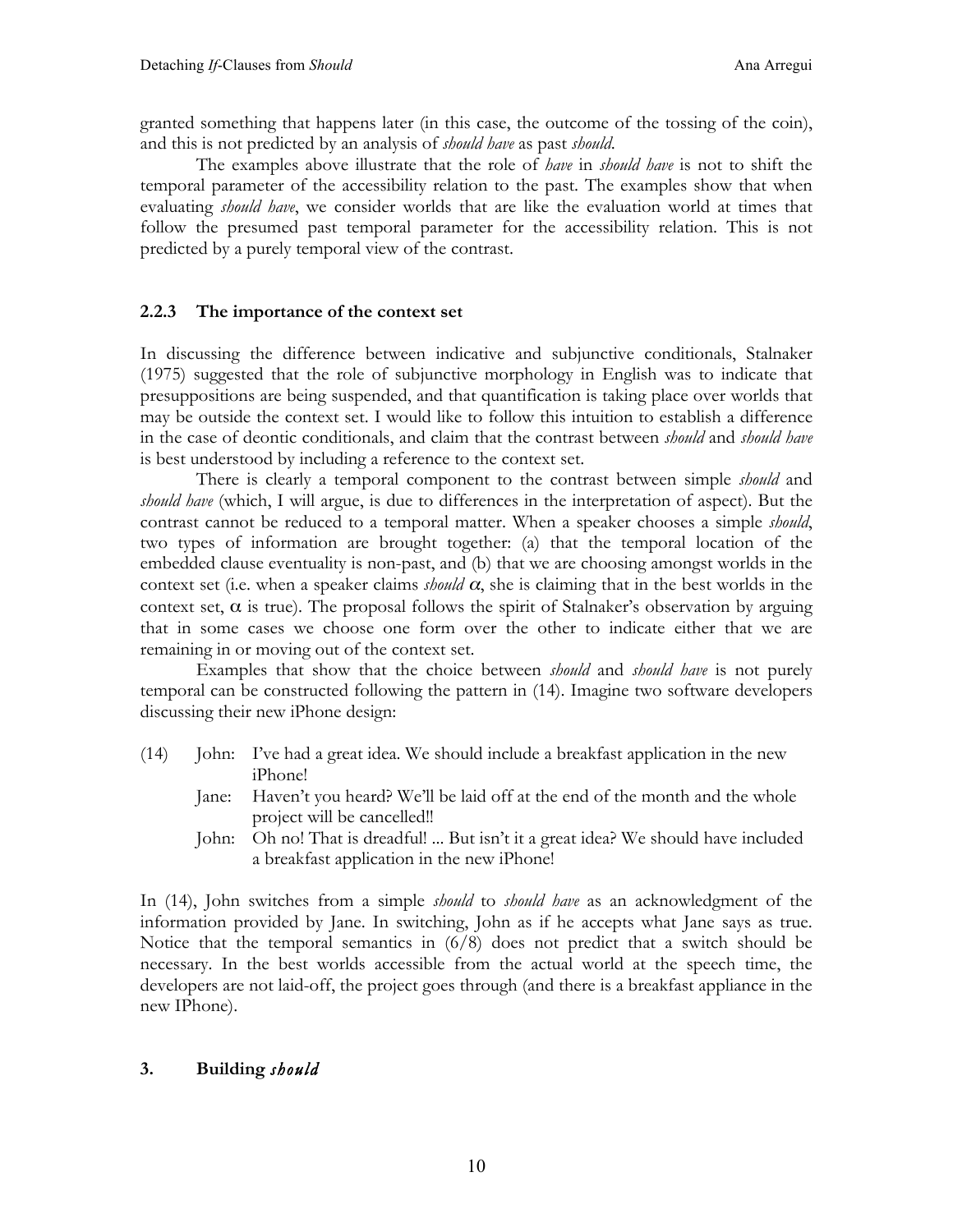In making statements about what is best, deontic modals compare the intrinsic values of different possibilities. To understand the meanings of such modals, it is necessary to know which possibilities enter the domain of comparison. In this section it will be argued that *should* identifies the possibilities to be compared by paying attention to what has happened in the actual (evaluation) world. The actual world facts<sup>9</sup> that make *should*-statements true are the facts that affect the domain of comparison of the modal. In this section we will develop a proposal for the meaning of *should* that follows this intuition. The proposal will be built in steps, focusing on the interaction between the facts in the actual world and the possibilities compared by the modal.

#### **3.1 Whole slices?**

The proposal in §2.1 puts constraints on the temporal parameters in the accessibility relation, and the outcome is to give the modal access to a temporal part (slice) of the history of the world. We can think of the temporal parameter in the accessibility relation as giving us the 'rightmost' edge of the relevant slice. In the case of *should*, it is the slice corresponding to history up to the speech time; in the case of *should have*, it is a past slice. In both cases, a whole slice is brought into play (we cannot ignore parts of it) and in both cases the history of the world that follows the relevant slice is not expected to affect truth conditions.

In this section we will examine both of these assumptions, with the goal of motivating the proposal to be presented later on. We have already seen examples that suggest that the assumptions are at least partly wrong. In discussing examples (12) and (13), we noted that our judgements about the truth of *should* statements was affected by what had happened at times later than the 'accessibility' time. Let us focus on (13). If we had to picture what happened (simplistically!) we might come up with a schema like (15):



I have used the diagrams above to illustrate the informal intuition that different 'sequences of events' interact with each other in the history of the world. When we make the judgment that the soldier should have shaved, we are claiming that given the fact that he will appear on TV, he should have shaved. We consider that a departure from the actual facts regarding his shaving history would be better given the actual facts regarding the outcome of the tossing of the coin (that sequence is taken for granted). A view that evaluates modal claims with

<sup>&</sup>lt;sup>9</sup> I am using the world *fact* informally to talk about what happens in the world, the things that 'occur'.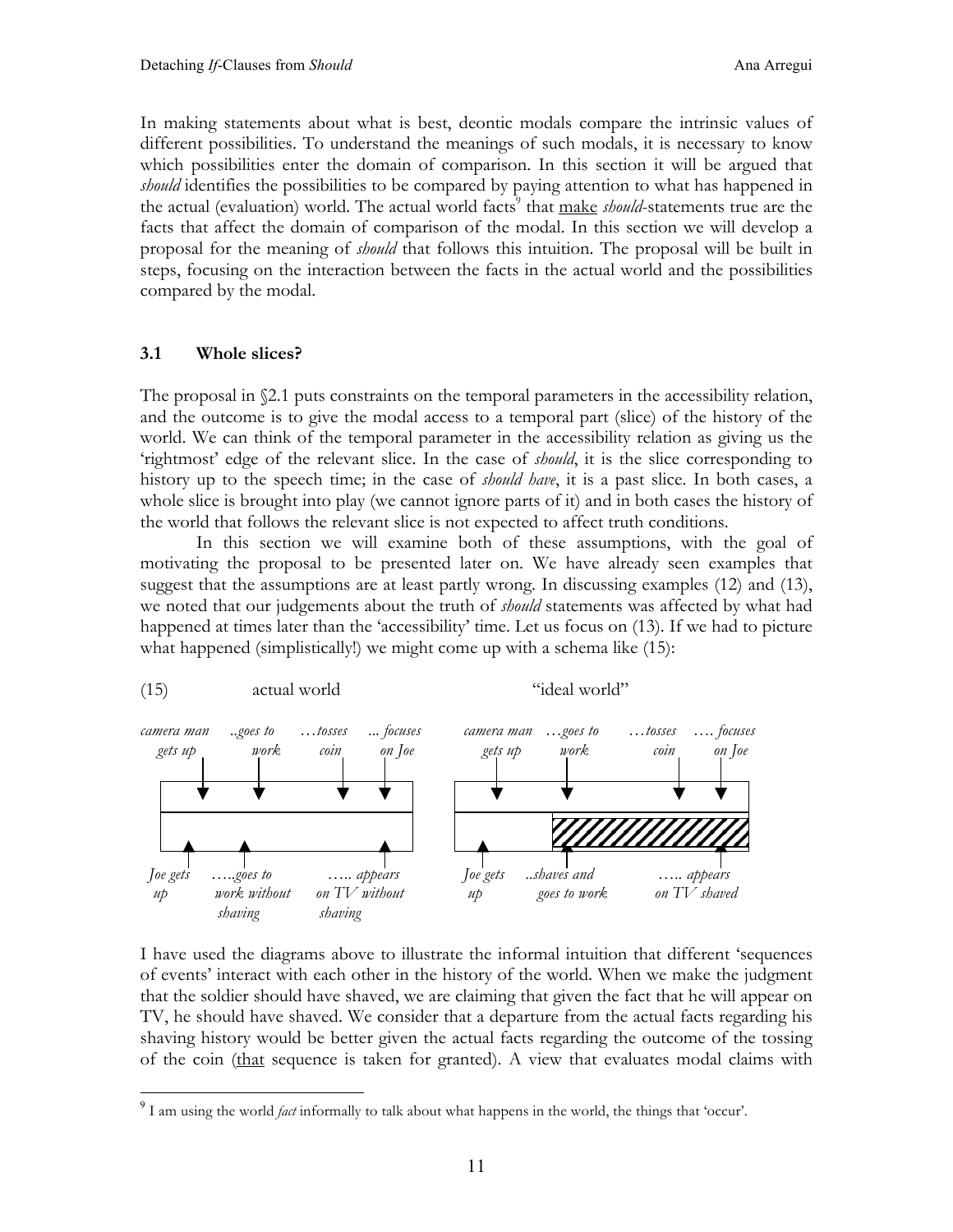respect to whole slices will have difficulties with examples like this, in which we seem to 'carve up' the world in a manner that does not respect the partitioning corresponding to times.

Our intuitions regarding detachment patterns also suggest that in evaluating modal claims we take into account parts of the history of the world that do not correspond to temporal slices. To see this, let us begin with a 'temporal' example involving CTDs, and examine it in light of the proposal in (6/8). Consider the following conversation between library assistants:

- (16) A: Sara should return the book on time.
	- B: And if she doesn't?
	- A: If she doesn't return the book on time, she should pay a fine.

Suppose that Sara has borrowed a book, and returned it late, and refused to pay a fine. Given this history, the proposal in  $(6/8)$  predicts that both statements in (17) are true:

- (17) a. She should have returned the book on time.
	- b. She should have paid a fine.

There is a time in the past, such that in the best worlds (physically) accessible to the actual world at that time, she returns the book on time (this will be a time before the book's due date). This makes (17a) true. There is also a time in the past such that in the best worlds (physically) accessible to the actual world at that time, she pays a fine (a time after the book's due date and before the due date of the fine). This makes (17b) true (we will come back to these examples in §5.4).

But consider now the following scenario. A parent leaves the baby at home with the baby-sitter and strict instructions (including a CTD back-up plan): $^{10}$ 

- (18) a. The baby should be asleep by 9pm.
	- b. If she is awake (*at 9pm*), she should be watching *Baby Einstein*.

The baby was asleep at 8.30 but woke up with the sound of the TV. The baby-sitter was watching *The Simpsons*. 11 The baby was instantaneously wide awake, and stayed up watching it with her. In this scenario, both of the following could be judged true:

- (19) a. The baby should have been asleep (at 9pm).
	- b. The baby should have been watching *Baby Einstein* (at 9pm).

Imagine an exasperated parent who the following day finds out that at 9pm, the baby had been wide awake and watching *The Simpsons*. She could burst out with *She should have been watching Baby Einstein!* She would feel this was true. However, we don't have access to this intuition if we only evaluate *should*-claims with respect to slices of time. The time at which the baby woke up and the time at which she began watching *The Simpsons* is the same. We won't be able to find a past branching time that precedes the watching of *The Simpsons*

<sup>&</sup>lt;sup>10</sup> Arguments against a temporal account of CTD conditionals can also be found in Prakken and Sergot (1996),

who discuss many examples. <sup>11</sup> *Baby Einstein* and *The Simpsons* are TV programs.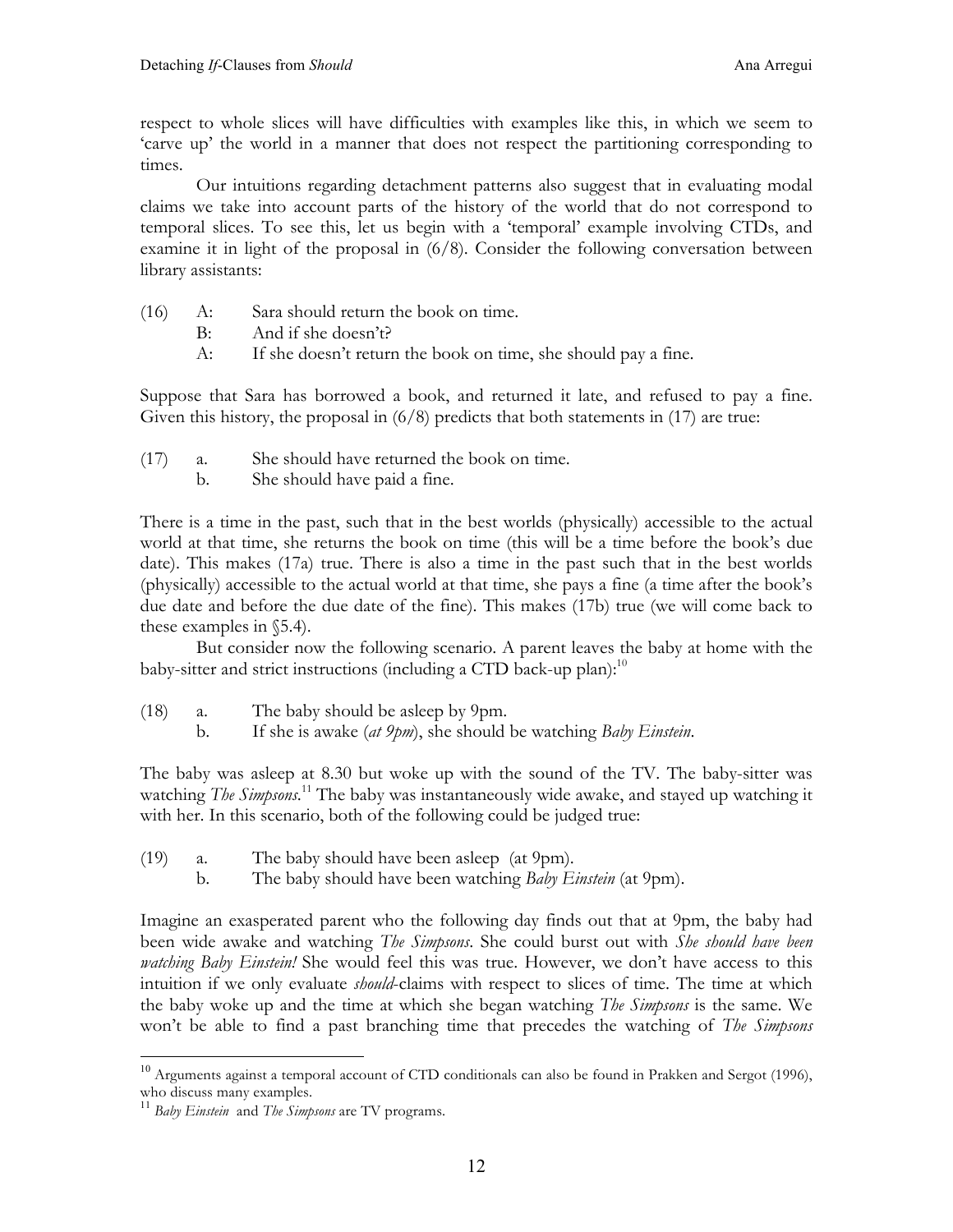without also preceding the time of waking up. If we go back to a time before she watches *The Simpsons*, the best worlds from then on are worlds in which she remains asleep. We cannot account for the intuition that in certain circumstances, the parent could consider that (19b) is true. To account for that intuition, we would need to keep separate the facts regarding the baby being awake from the facts of the baby watching *The Simpsons*. But these parts are not spread out in time. We cannot 'carve out' these parts following temporal lines. A proposal that only gives the modal access to temporal slices, and not to smaller parts, won't be sensitive to the actual world features that make (19b) true. The conclusion is that if we have access only to temporal parts, we will be able to explain our intuitions regarding detachment in examples like (17), where the relevant features differ in terms of their temporal location, but not in examples like (19), where we recognize different features and follow up on their consequences, but there is temporal overlap.

## **3.2 Quantifying over situations**

So far I have mentioned parts of the history of the world informally, and argued that in order to capture out intuitions regarding *should* statements, we need a framework that gives us access to parts in a more fine-grained manner than is possible with a framework dealing only with temporal slices. In talking about parts in this paper, I have in mind the situations framework developed in Kratzer (1989), which I will present here and throughout the following sections (informally). Kratzer uses the term *situation* to refer to parts of the histories of worlds. The parts can be very small (according to Kratzer, situations can consist, e.g., of merely a thin particulate and a property) or very big. Situations can be parts of other situations. The 'maximal situations' are called *worlds* (they are situations that are not proper parts of any other situations).

The proposal in (6) built on the idea that the truth conditions for *should* evaluated what was best given a part of the history of the world that was a temporal slice. What would happen if instead of taking into account whole slices, we allowed the modal to see all situations (big and small)? To try to see clearly what is at stake, we will build the proposal up in steps. Let us begin by imagining that she has returned the library book late. We could say:

(20) She should pay a fine.

In a sense, her tardiness in returning the book is responsible for the truth of (20). The situation corresponding to the late return of the book appears to be what makes (20) true (at first sight). Following this idea, we might reason as follows: (20) is true because there exists a situation in the world (a 'trigger' situation: her returning the book late) such that, in its best follow-ups, she pays a fine. We'll call this the *Existential Hypothesis.*

In order to spell out the Existential Hypothesis, we need to clarify what it means to talk about 'the best follow ups'. To do this, I will introduce an auxiliary definition to allow us to make use of 'best extensions'. Roughly speaking, the best-extensions of a situation will be the worlds that contain that situation which are amongst the best worlds to do so.<sup>12</sup> But there is a hitch. The situations framework developed by Kratzer adopts the Lewisian view that individuals are part of at most one world (we will not go into the motivations for this

 $\overline{a}$ <sup>12</sup> I will talk as if it is possible to identify the best worlds, given a particular criteria for goodness. In talking, I will set aside issues related to the limit assumption in the domain of deontic conditionals.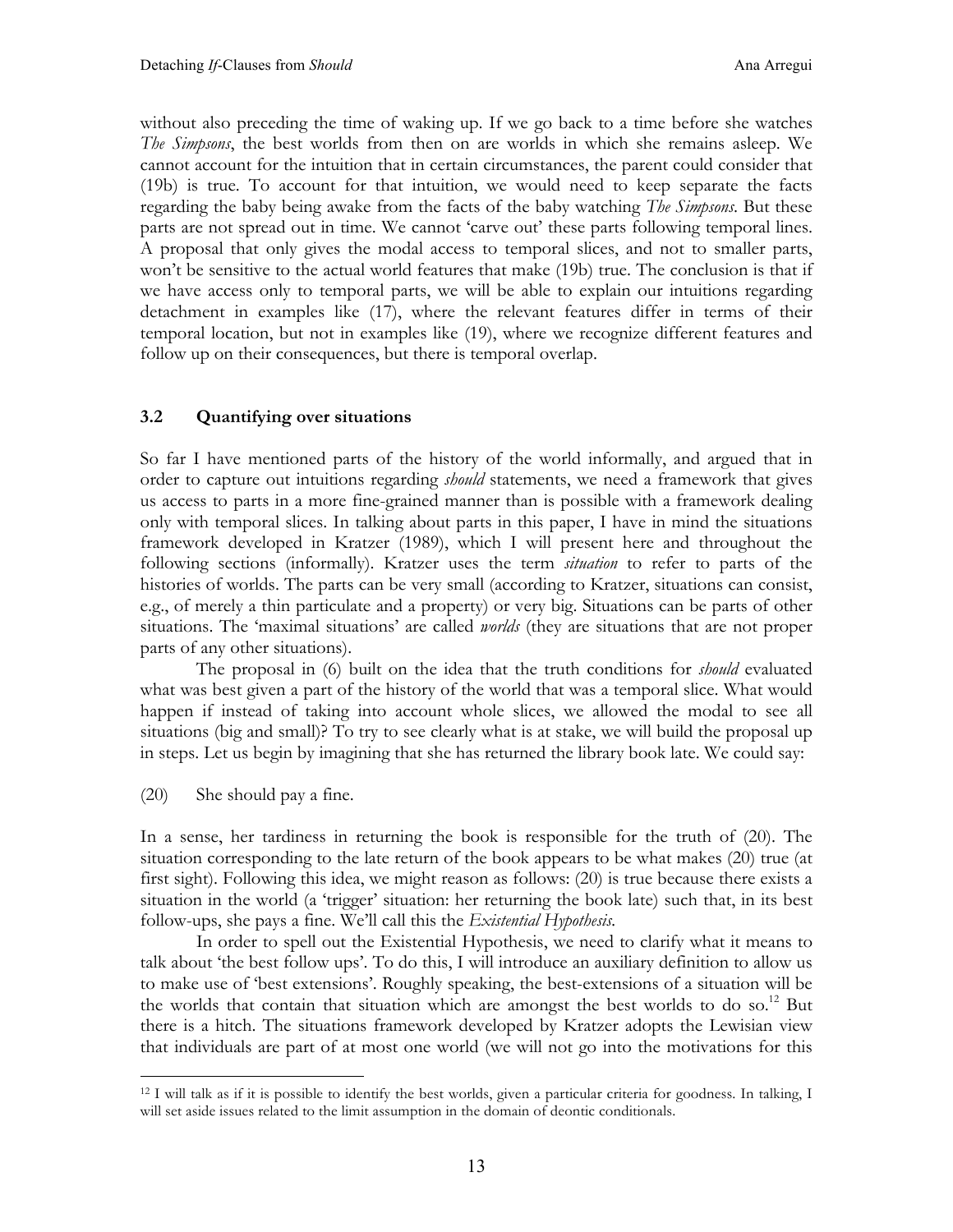move here). For any situation s, there is at most one world w such that s is part of w (the part-of relation is a reflexive relation indicated with  $\leq$ ). If we are talking about an actual world situation (the actual world situation of her returning the book late), we cannot go on to say simply that that situation is part of  $(\leq)$  another world. That situation exists only in the actual world. To talk about situations across worlds, we will follow the standard Lewisian strategy of appealing to counterparts. Talk about an actual world situation being part of another world should be understood as an informal claim that the actual world situation has a counterpart in another world, where counterparts are established via contextually determined similarity relations (there is a vast literature on counterparts, for some discussion of counterparts in frameworks with situations, see e.g. Percus (2000), Kratzer (2002), Arregui (2008)).

With these clarifications in place, we can now introduce 'best-extensions' in the following way:

- (21) *modal part of*: a situation s is a modal part of  $(\leq_m)$  a situation s' iff there exists a situation s" such that s" is a counterpart of s and  $s$ " $\leq$ s'
- (22) *best-extension*: a world w is a best-extension of a situation s iff  $s \leq_m w$  and there isn't another world w' such that  $s \leq_m w$ ' and w' is better than w (for a contextually given measure of goodness).

We will understand the 'better than' relation in terms of Feldman's proposal to use a function IV to measure the intrinsic value of a possible world for some relevant measure of goodness (Feldman 1986). Given two worlds w and w', w' is better than w iff IV(w') > IV(w). To see how (22) works, consider the schema below:



Suppose that  $s_2$  is a situation in the actual world (w<sub>0</sub>). The world w<sub>1</sub> will be a *best extension* of  $s_2$  iff it includes a situation (let's say  $s_3$ ) that is a counterpart of  $s_2$ , and there isn't any other world that includes a situation that is a counterpart of  $s<sub>2</sub>$  that has a higher intrinsic value than  $w_1$ . Notice that the definition in (22) allows for ties in goodness, and a single situation may have several *best-extensions*. Notice also that the definition in (22) does not have temporal directionality built in (more on this later).

With this machinery in place, we can now tackle the Existential Hypothesis more precisely. Here it is:

(24) Existential Hypothesis (preliminary)  $\|$ **should**  $\alpha$  is true in a world w iff  $\exists$ s. s $\leq$ w and  $\forall$ w': w' is a best-extension of s,  $\alpha(w) = 1$ 

The big difference between (24) and (6) (if we were to rephrase it in terms of situations) is that (6) gives us a specific situation (in (7), for example, the history of the world up to the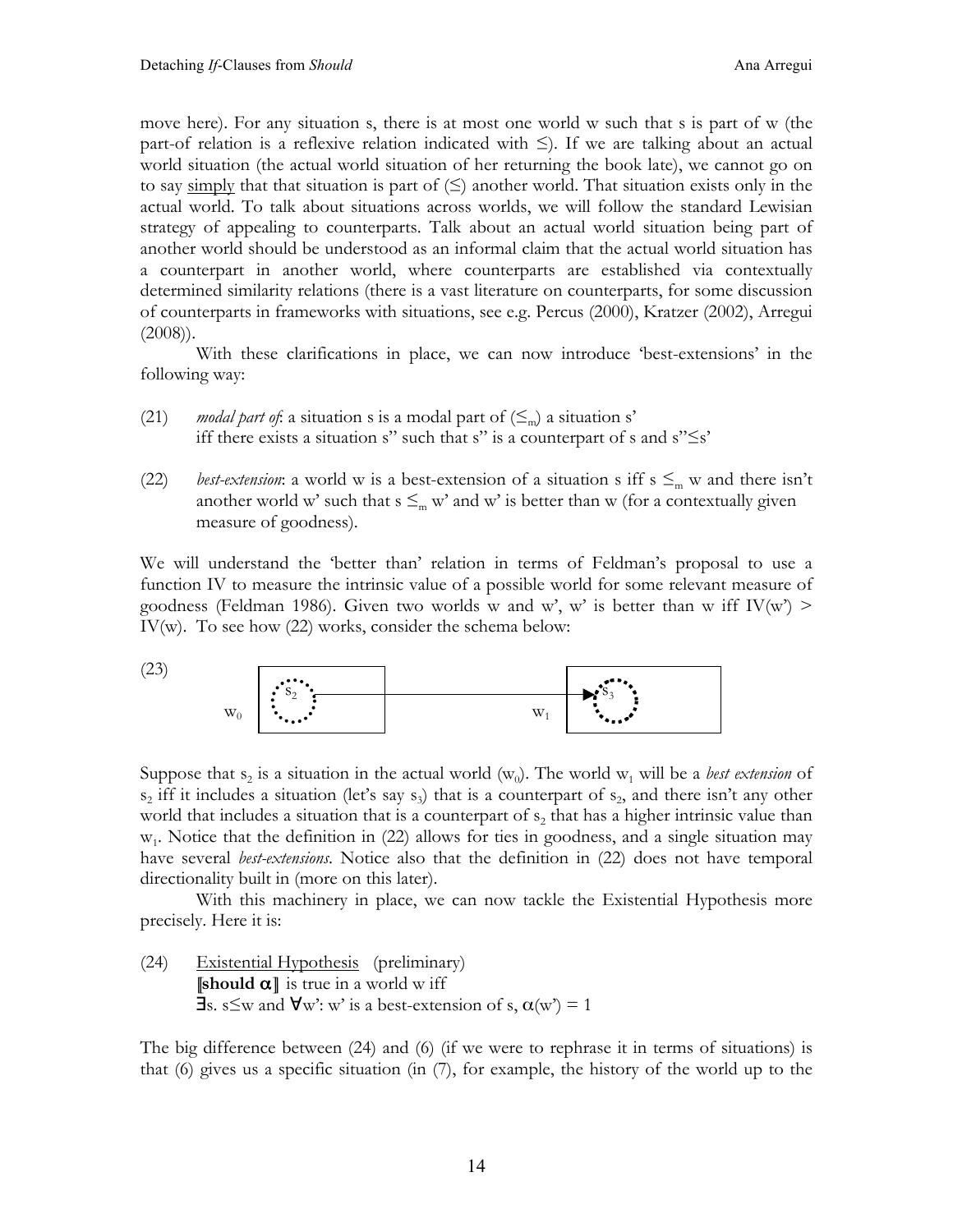speech time) and only temporal slices are under consideration, whereas (24) can see much smaller pieces. With (24), we could arrive at the following truth conditions for (20):

(25) **[[should | she pay a fine**]] is true in the actual world  $(w_0)$  iff  $\exists$ s. s $\leq$ w<sub>0</sub> and  $\forall$ w': w' is a best extension of s, she pays a fine in w'

Given the circumstances described above,  $(25)$  predicts that  $(20)$  is true in the actual world: there is a situation in the actual world (her returning the book late) such that in its best extensions, she pays a fine. (What *would* the best extensions look like? Maybe they are almost perfect worlds where everybody is very happy and the only 'bad' thing that has ever happened is that she returned the book late. But she paid her fine and was appropriately sorry.)

The Existential Hypothesis is interesting in that it gives the modal access to parts of what happens that are not temporal slices, but it also goes seriously wrong. Our judgments regarding deontic statements do not depend on isolated details of what has happened. To see that the Existential Hypothesis is too weak, consider the following. Suppose she is a careless, wealthy supermodel, who constantly returns books late and simply does not care. We might say 'ok, she should pay a fine'. But suppose instead that she is a poor, hardworking grad student, who slipped up once, is very sorry, and would be completely ruined by a fine and have to leave school (she has no rich relatives, will not win the lottery, etc.). Our intuitions would probably waver. Taking into account only library regulations we would say: 'go ahead, fine her'. But our judgements are often more complex, the measure of goodness can be an 'overall' measure, sensitive to various factors. Library regulations can be overridden by more important considerations. In judging (20), we do not only pay attention to the fact that she returned the book late, we also worry about the other things going on in the world. The problem with the Existential Hypothesis is that it only pays attention to identifying a 'trigger' situation, whereas our intuitions indicate that in evaluating *should* we take into account the other things that are going on too.

In evaluating whether she should pay a fine or not in (20), we have to give everything that is going on its due weight. We should worry about the best outcome *given that she returned the book late and everything else*. Suppose that in the actual world she is a wealthy unrepentant supermodel. Let's call this situation  $s_1$ . It is not the case that in the best-extensions of  $s_1$  she pays a fine (in itself, being a supermodel is not illegal). However, given that in the actual world she has returned the book late, in the actual world there will be a bigger situation that will include  $s_1$  and the situation of her returning the book late (this situation is an extension of  $s_1$ , let's call it  $s_2$ ). And, in the best-extensions of  $s_2$ , she does pay a fine. Suppose now that in the actual world she is a poor repentant grad student (let's call *this* situation  $s_1$ ). This situation will not have best extensions in which she pays a fine (it is not illegal to be a grad student). Given that in the actual world she did return the book late, there will again be a bigger situation in the actual world that will include  $s_1$  and her returning the book late (s<sub>2</sub>). But in this case, in the best extensions of  $s<sub>2</sub>$ , it may well be false that she paid a fine. If the relevant measure of goodness is sensitive to things like moral character, people's overall wellbeing, the importance of being sorry for one's wrong-doings, etc., it may be that in the best extensions of  $s<sub>2</sub>$ , she got away with a warning.

In evaluating *should*-statements, we seem to be quite methodical regarding the need to take into account everything that happens. Imagine that there are two patients with a serious illness, which can only be cured by medicine A. There is only one pill left (and only a whole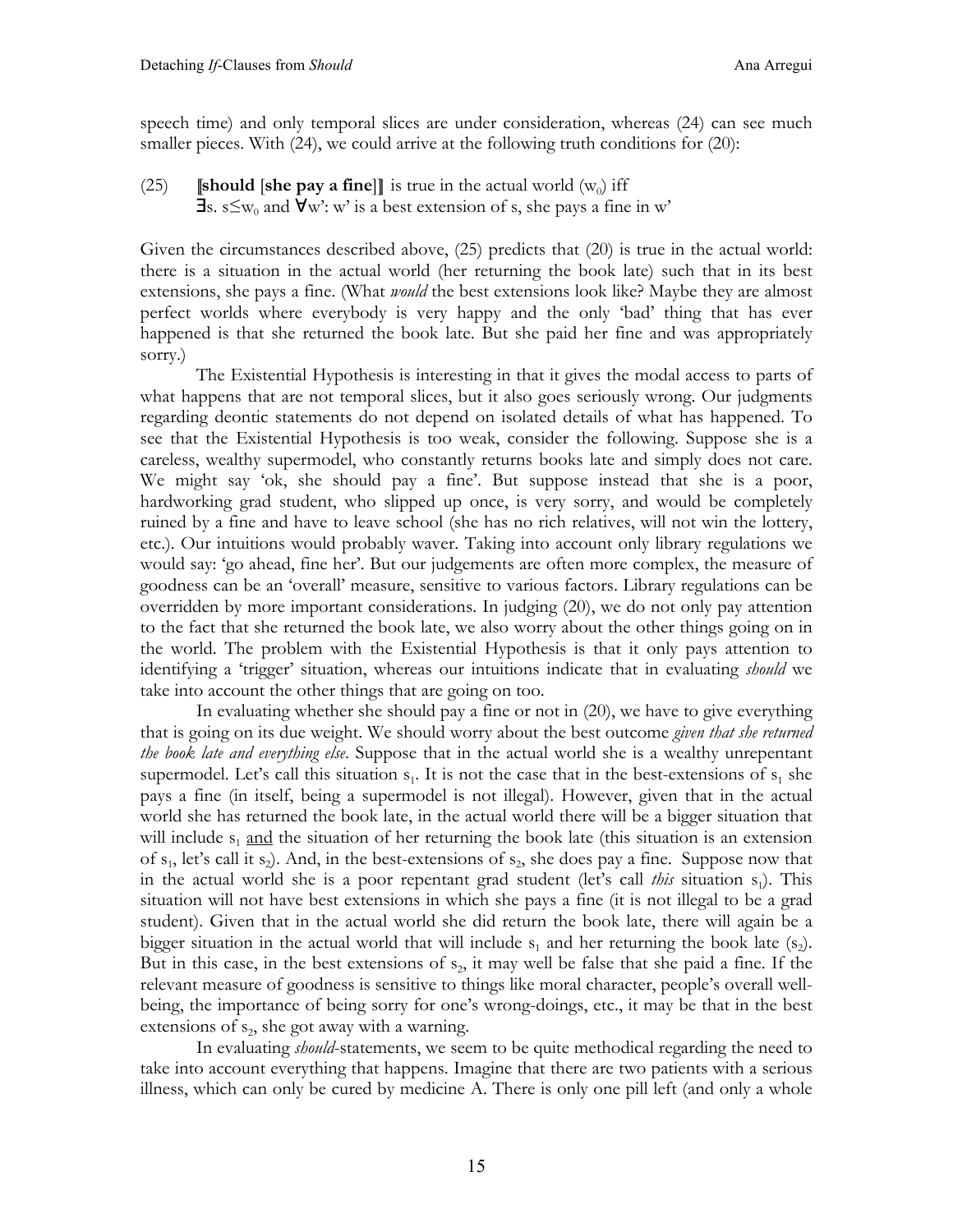pill is effective). The disease is not as advanced on both patients. Sara is suffering a lot of pain, but her life is not at risk. Rosa has a very severe case, and will die without the pill. In a context in which human life was of the utmost importance, we would probably consider that Rosa should get the last pill, not Sara. However, if we evaluated the situations independently, we would not arrive at this result. As far as the situation of Sara's illness is concerned, in the best extensions it is true that she gets the pill. And as far as the situation of Rosa's illness is concerned, it is also true that in the best extensions she gets the pill. The examples show that in evaluating *should* we compare amongst a domain of possibilities that reflects all the things that happen, not only some selected parts.

To capture this insight, we will formulate an alternative hypothesis for *should*, that we will call the *Universal Unrestricted Hypothesis*:

(26) Universal Unrestricted Hypothesis (preliminary) [[**should** α]] is true in a world w iff  $\forall s: s \leq w$ .  $\exists s$ '.  $s \leq s$ ' and  $\forall w$ ': w' is a best-extension of s',  $\alpha(w) = 1$ 

The proposal in (26) claims that a *should*  $\alpha$  statement will be true in the actual world iff every situation in the actual world is part of a situation in the actual world such that  $\alpha$  is true in its best extensions.

Notice that it is important to make a universal claim about the situations that make up the world. Let us go back to the scenario with the poor repentant grad student who returned the book late. She will actually have bad luck all her life, will not inherit money, will not win the lottery, and would be ruined by a fine. But suppose that in evaluating (20) we select amongst all the parts of the world the situation corresponding to her current lack of wealth and grad-student life (let's call this situation  $s<sub>3</sub>$ ) and ignore the fact that she will not inherit money, etc. There is an extension of  $s_3$  in the actual world (let's call it  $s_4$ ) in which she returned the book late (the situation corresponding to  $s<sub>3</sub>$  extended to include the facts of the late return of the book). As far as  $s_4$  is concerned, it may be true that in all the best extensions, she pays a fine. This is because in the best extensions of  $s<sub>4</sub>$  she could win the lottery or be given millions of dollars by a friend, and would thus be able to satisfy library regulations to their full extent and save herself from ruin. Starting out from  $s<sub>3</sub>$ , we could move on to  $s<sub>4</sub>$  and its best extensions and find out that she does pay a fine. But this will not justify the truth of (20). The proposal in (26) captures this intuition. When evaluating (20), we'll have to consider all situations in the world. So, we will be forced to deal also with the actual situation of her being a poor grad student who will not find herself in possession of a large amount of money.

## **3.3 Counterfactuals?**

There is an obvious problem with the Universal Unrestricted Hypothesis in (26). Consider again the case of the parent who finds out that the baby has been watching *The Simpsons*. Exasperated, she asserts (27):

(27) She should have been watching *Baby Einstein*.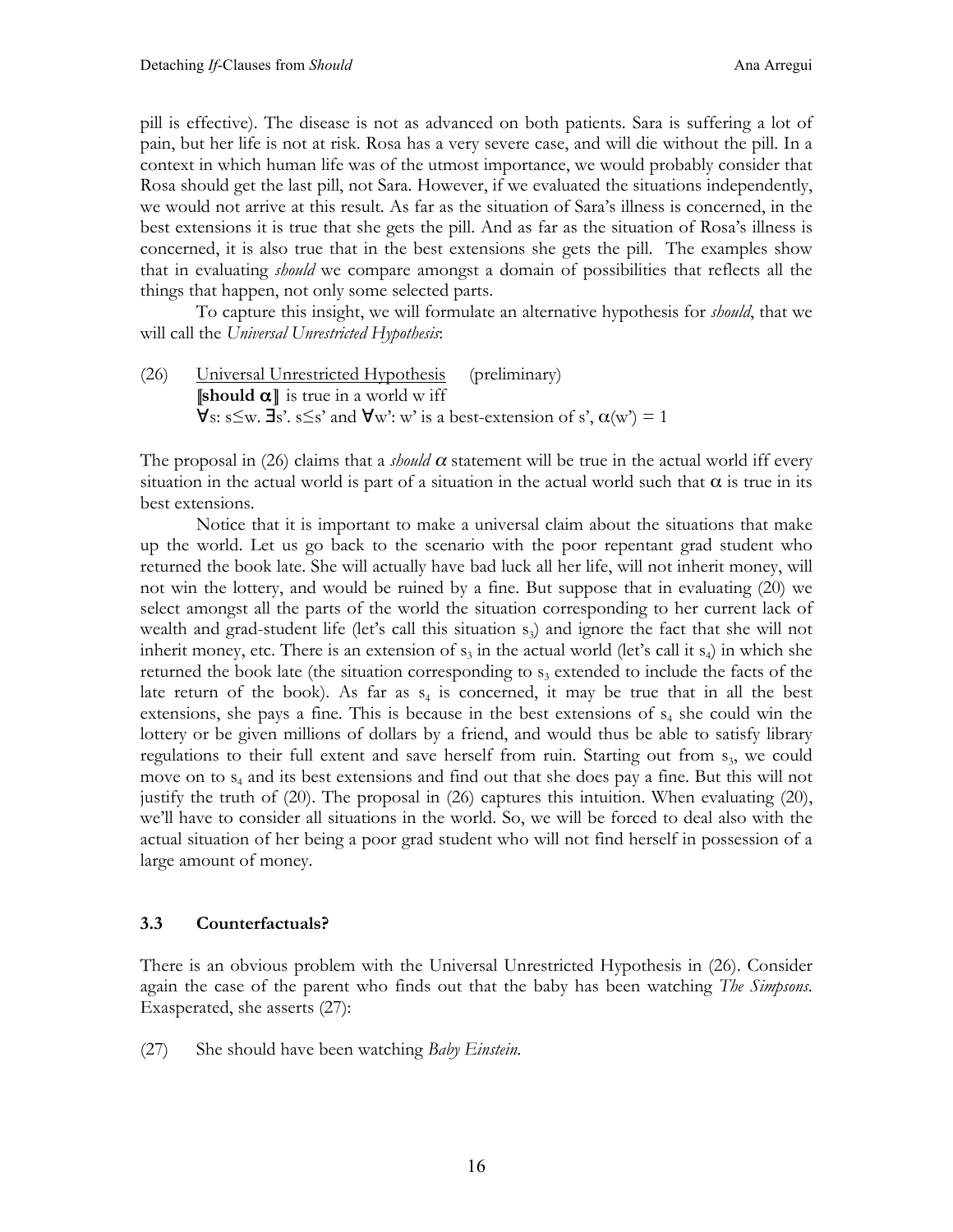According to (26), (27) will be true only if every situation in the actual world has an extension such that in its best extensions, the baby was watching *Baby Einstein* at 9pm. But the baby was actually watching *The Simpsons*. The-baby-watching-*The Simpsons*-situation will not have an actual world extension with best extensions in which the baby watches *Baby Einstein*: the proposition that the baby watches *Baby Einstein* is incompatible with the actual world situation of the baby watching *The Simpsons*.

There is a counterfactual air to *should*-statements that we have ignored so far. With *should*-statements, we can describe worlds that are different, and known to be different, from the actual world. The proposal in (26) does not allow this. It forces us to consider every situation in the world. But in evaluating *should* we seem to be able to ignore the situations that are incompatible with the proposition embedded by the modal. Those situations don't bother us. We only pay attention to the situations that can extend into situations in which the embedded proposition is true. This means that the unrestricted view of universal quantification in (26) won't work as stated. To be able to formulate an appropriate restriction, I will introduce an auxiliary notion to talk about the compatibility of a situation and a proposition:

(28) (preliminary) *modal compatibility*: a situation s is compatible with a proposition  $\alpha$ iff there exists a situation s' such that  $s \leq_m s'$  and  $\alpha$  is true in s'.

With the help of *modal compatibility*, we can refine the proposal in (26) to the proposal in (29):

(29) Universal Hypothesis (preliminary)  $\|$ **should**  $\alpha$  is true in a world w iff  $\forall$ s: s $\leq$ w that are  $\alpha$ -compatible,  $\exists$ s'. s $\leq$ s' and  $\forall$ w': w' is a best-extension of s',  $\alpha(w) = 1$ 

With (29) in hand, examples like (27) appear less problematic. In checking whether situations in the actual world have extensions that ideally lead to the baby watching *Baby Einstein*, we will set aside the actual world situation of the baby watching *The Simpsons* together with other situations that are incompatible with watching *Baby Einstein* (and thus capture the counterfactual air of the statement). (Note that (29) leaves room for context-driven flexibility: in figuring out whether a situation is compatible with the embedded proposition or not, we will appeal to context-driven similarity criteria that will allow us to decide whether a situation in another world counts as a counterpart of an actual world situation).

However, another modification will be needed to the proposal in (29) to get things right. To see this, consider again the example with the doctor administering medicines in (4). Suppose that as a matter of fact the doctor administered medicine B on Monday. Medicine B had the side-effect of raising the patient's temperature (on Tuesday morning, the patient had a fever). Suppose also that it would be fatal for the patient to have a fever after being given medicine A. Our intuitions tell us that in this scenario, we still think that the doctor should have given the patient medicine A on Monday. This means that we exclude from the domain of quantification of the modal not only the situation of the doctor actually giving the patient medicine B on Monday, we also exclude from the domain of quantification the situation of the patient having a fever on Tuesday. This indicates that we exclude from the domain of quantification of the modal the situations that are incompatible with the embedded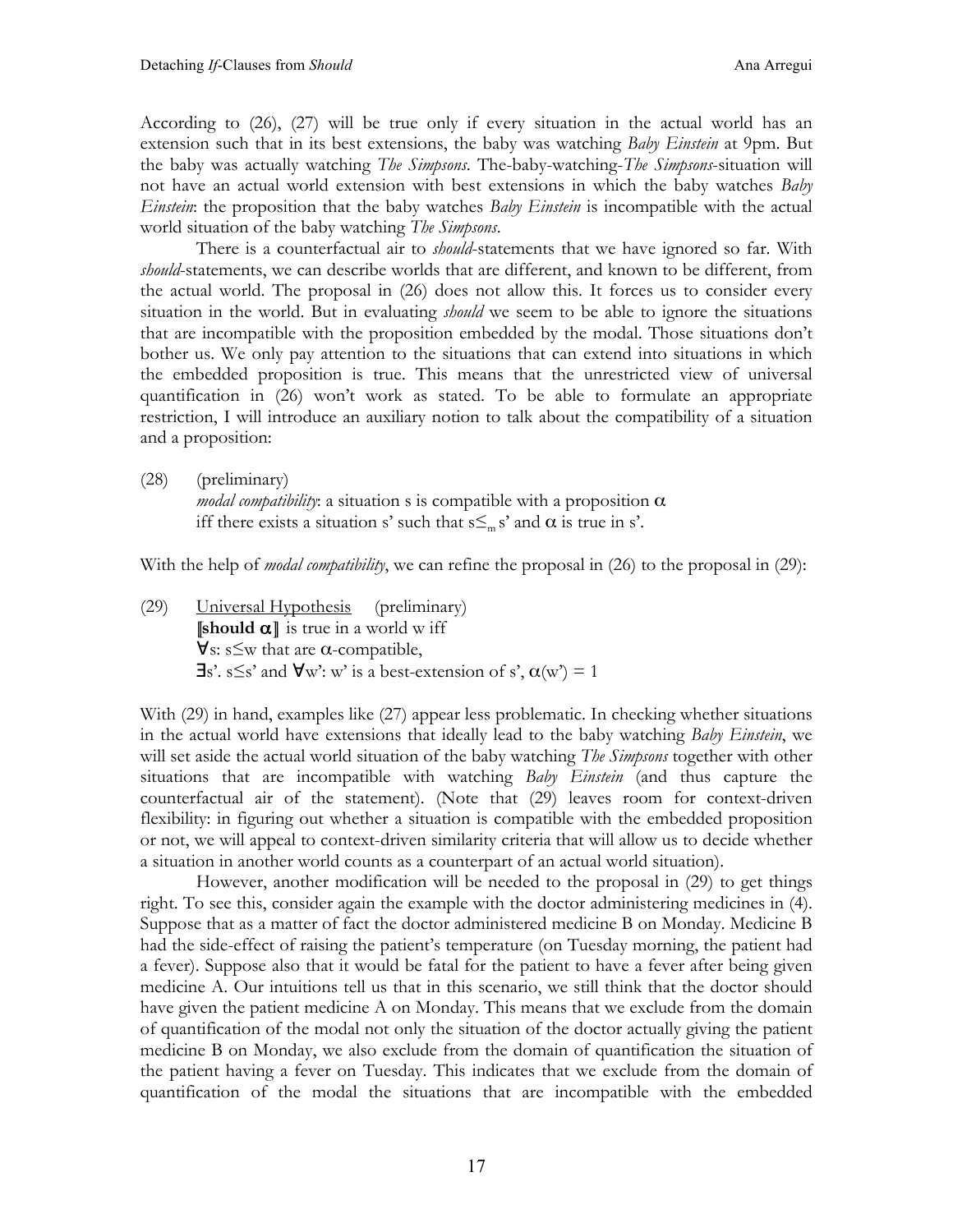proposition AND the situations causally dependent on such incompatible situations. From now on I will use the term α*-compatible* in a broad sense to include causal dependence:

(30) *modal compatibility (broadly)*: a situation s is compatible with a proposition α iff there exists a situation s' such that  $s \leq m s'$  and  $\alpha$  is true in s' and s is not causallydependent on a situation s" incompatible with  $\alpha$  (where the notion of causaldependence holds only between situations in the same world and is defined in terms of the laws of the evaluation world)<sup>13</sup>

If we understand compatibility broadly, then the proposal in (29) will ensure that when we evaluate whether the doctor should have given the patient medicine A on Monday, we exclude from the domain of quantification the situation of the patient having a fever on Tuesday.

The proposal in (29) has a problematic side-effect that is already familiar from the Feldman-style proposal in (6). If  $\alpha$  is true, *should*  $\alpha$  will be trivially true. In a sense, the truth of α collapses the semantic machinery built around *should*. This is because our proposal for *should* is closely tied to the facts. It looks for the best alternatives given the facts. For any particular thing that has happened, its best alternatives will include it. Thus, if it is true that she returned the book late, then for all the situations in the world, there will be an extension (to a situation that includes the late return of the book), such that in its best extensions, she returned the book late (for that situation, it will be true in all of its extensions that she returned the book late, therefore, it will also be true in its best extensions). If she returned the book late, we predict that it is true that she should have returned the book late.

The fact that the truth of the complement makes the truth of the deontic statement trivial is something that is problematic, and I will not be able to offer a general solution here. I will propose the stop-gap solution of excluding from the domain of quantification of *should* situations that themselves make the embedded statement true.<sup>14</sup> The actual world situations that need to be considered when evaluating *should*  $\alpha$  are the situations compatible with α that do not themselves make α true. I will refer to this set as the set of *relevant\** situations, and propose a last revision to the meaning of *should* (where  $\alpha$  is the proposition argument of *should*, the *relevant*<sup>\*</sup> situations =  $\alpha$ -compatible situations that do not themselves make  $\alpha$  true)

(31) Universal Hypothesis (final)  $[\text{should } \alpha]$  is true in a world w iff  $\forall$ s $\leq$ w that are relevant<sup>\*</sup>,  $[\exists s' \mid s \le s' \& \forall w'$  that are best extensions of s',  $\alpha(w') = 1$ ]

<sup>&</sup>lt;sup>13</sup> The problem discussed in this paragraph is a problem often addressed in the literature on counterfactual conditionals, and is sometimes called the problem of 'retraction'. When we evaluate modal claims we often need to set aside facts incompatible with the modal claims and those causally related to facts incompatible with the modal claims. What exactly determines which things go together and how to handle this is a matter of debate. Here I have informally appealed to the notion of a causal chain of events, similar to what we find in Bennett (2003) for the case of counterfactuals. The problem has been addressed in different forms by means of 'lumping' (Kratzer 1989), and 'retraction" (Veltman 2005).

<sup>14</sup> The fact that in proposing a semantics for modals we may need to ensure diversity in the domain of quantification in order to avoid triviality has been observed in the literature with respect to various kinds of modality, and has been dealt with, e.g. by the *Diversity Condition* in Condoravdi 2002, and has also been discussed by Frank 1997, amongst others.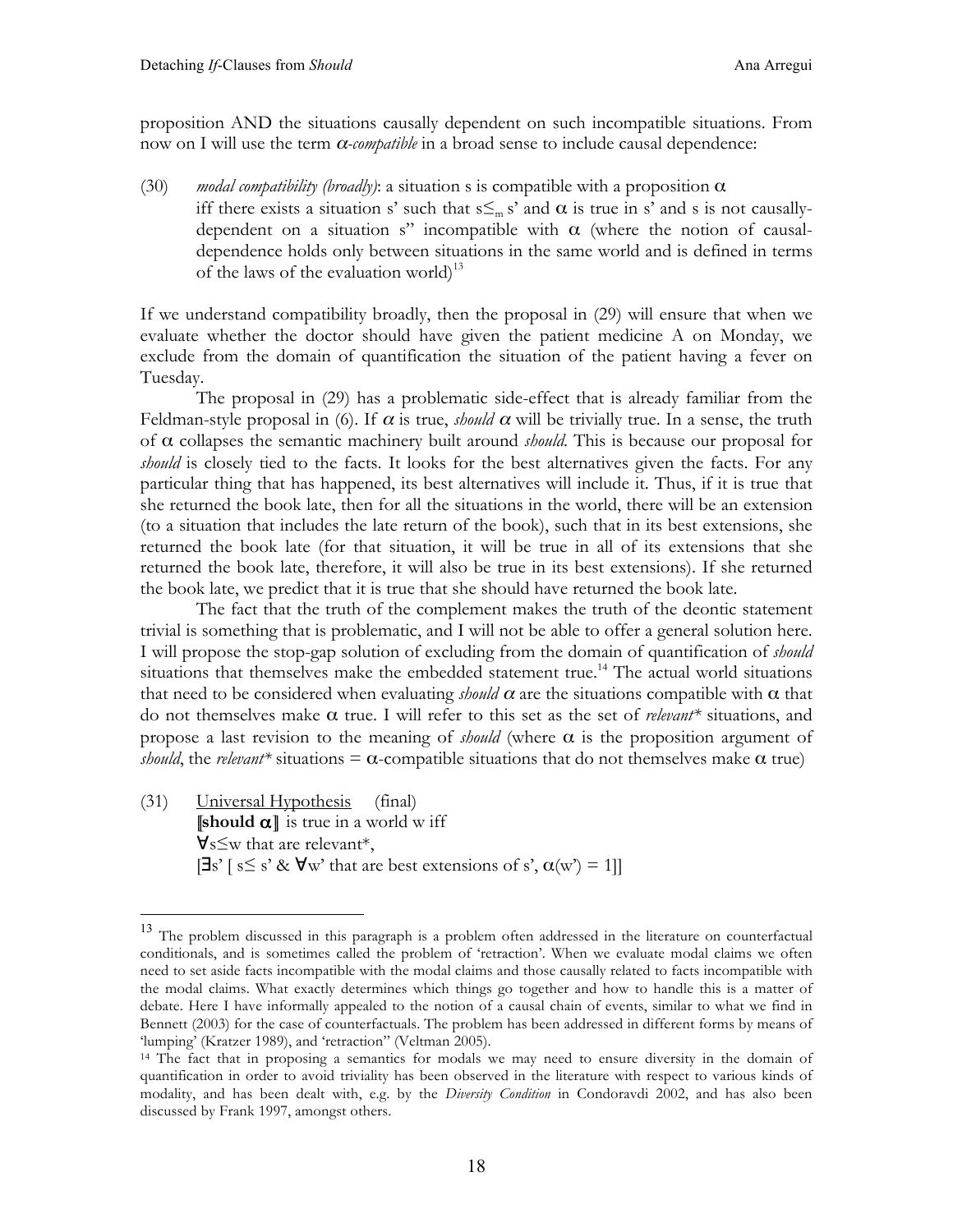With this addition, the actual truth of α will not have consequences regarding whether *should*   $\alpha$  is true. Both the situations that are incompatible with  $\alpha$  and the situations that make  $\alpha$ true will be ignored. The truth value of the statement will only depend on everything else that is going on.

By excluding from the domain of quantification the actual world situations that are incompatible with the embedded proposition, we arrive at an interpretation that is, in a sense, counterfactual. The question then arises as to how counterfactual exactly it is. Both in the case of counterfactual statements and deontic statements, we pay attention to only parts of the world, and set others aside. The difference lies in the criteria we use to 'fill in' the blanks. In the case of counterfactuals, we identify the worlds quantified over by considering what would have happened given the laws that actually govern the world. In the case of deontic statements, we identify the worlds quantified over by considering what would have happened ideally given some measure of value.

Notice that the fact that *should* doesn't (necessarily) care about the laws that govern the world does not mean that any absurd *should* statement will come out true. Consider (32):

(32) There should have been a pink giraffe in my living room.

There are two ways in which we could imagine (32) coming out true. Either a pink giraffe in my living room is so intrinsically ideal that the embedded proposition would be true in all ideal worlds, no matter what (which is not the case). Or there is some fact in the actual world that favors a pink giraffe in my living room, and for every relevant\* situation in the world, there is an extension (to include that fact) such that in the best extensions there is a pink giraffe in my living room (which is not the case either). So (32) will be false. Not because it is incompatible with the laws that govern the world, but because it doesn't improve things given the actual facts.

Given the proposal in (31), counterfactual and deontic statements differ not only in terms of how we fill in the blanks, but also in terms of what I will call loosely 'temporal directionality'. The issue of temporal directionality and counterfactuals has a long history in philosophy and theories of causation, and I will not attempt to address it here (for discussion of 'backtracking' see a.o. Lewis 1979, Frank 1997, Bennett 2003, Arregui 2004, 2005, Schulz (forthcoming)). Let us simply observe that in evaluating counterfactual statements, we tend to think in terms of causes and consequences, where the causes temporally precede the consequences. The proposal in (31), however, makes no claims regarding temporal directionality. In evaluating *should*-statements we take into account all parts of the world, and consider situations that are to our past or future (the notion of a best-extension does not encode a temporal direction). The facts that we feel 'are responsible' for the truth of the deontic claim may follow the eventuality described by the clause embedded under *should*. In (13), we already saw an example in which the truth of a deontic claim was 'justified' by something that happened later. Another example is given in (33):

(33) A friend of mine gives me a blue scarf for my birthday. I exclaim:

a. I should have bought blue shoes last week (instead of yellow ones)

The sentence in (33) seems true even though last week I did not have anything to wear with my blue shoes, nor any idea that I would get a blue scarf.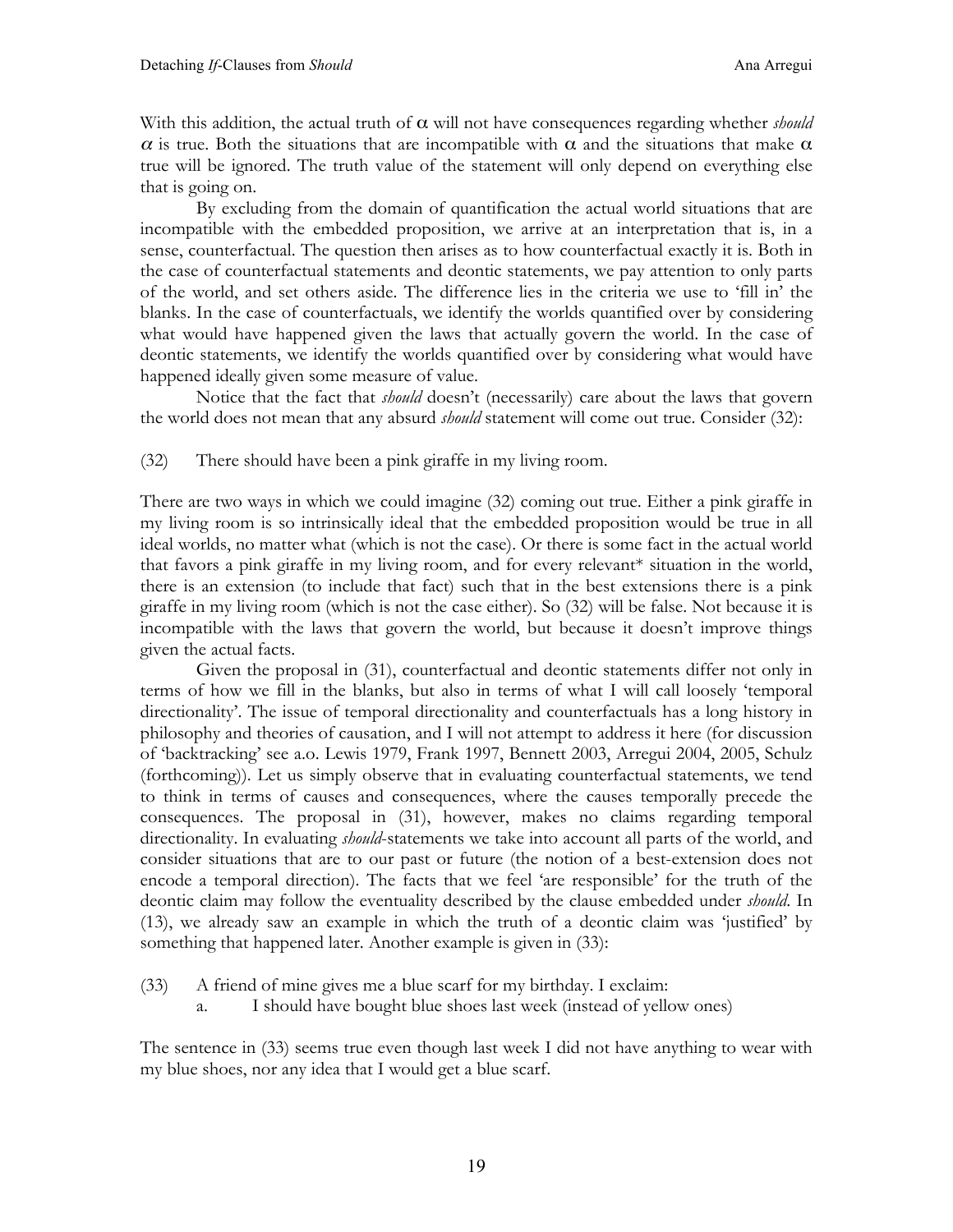We might worry about the absence of temporal directionality in the characterization of best-extensions. Imagine a group of doctors treating a patient with a terrible disease whose quality of life is deteriorating rapidly. They get word of a medical breakthrough and a new drug that works only if vitamin D has been administered a week before. Is one of them likely to utter (34)?

(34) We should have given the patient vitamin D a week ago.

An utterance of (34) in this context could be considered strange (very unhelpful). The drug didn't even exist a week ago. But I would like to suggest that the oddness is not due to temporal directionality, but is linked instead to the performative effects that are associated with the utterance. (34) would be odd uttered as a (self)reproach. I would like to speculate that some performative effects arise only with deontic claims that satisfy constraints regarding temporal directionality. Notice that if we remove the reproachful note, (34) seems better:

(35) Oh no! We should have given the patient vitamin D a week ago. But we couldn't possibly have known that!

# **3.4 Examples**

In this section we will examine some examples to see (31) at work. According to (31), both sentences in (36) are true in the scenario described above:

- (36) a. The baby should have been asleep by 9pm.
	- b. The baby should have been watching *Baby Einstein*.

The truth conditions for the sentences are spelled out in (37):

- (37) a. [[**should** [**the baby have been asleep by 9pm**]]] is true in a world w iff  $\forall s \leq w$  that are relevant<sup>\*</sup>,  $[\exists s' \mid s \leq s' \& \forall w'$  that are best extensions of s', *the-baby-has-been-asleep-by-9pm* in w']]
	- b. [[**should** [**the baby have been watching B.E.**]]] is true in a world w iff  $\forall$ s $\leq$ w that are relevant<sup>\*</sup>,  $[\exists s' \mid s \leq s' \& \forall w'$  that are best extensions of s', *the-baby-has-been-watching-B.E.* in w']]

The key to understanding how the two sentences can be true is to notice that the actual world situations quantified over in each case are different. In (37a) we quantify over situations compatible with the baby being asleep. We'll set aside the actual situation of the baby being awake at 9pm and the baby watching *The Simpsons* at 9pm (and whatever else is broadly incompatible with the baby sleeping). For all situations quantified over, there are extensions (to situations that include the tired baby) such that in their best extensions, the baby was asleep by 9pm. In (37b) we quantify over situations compatible with the baby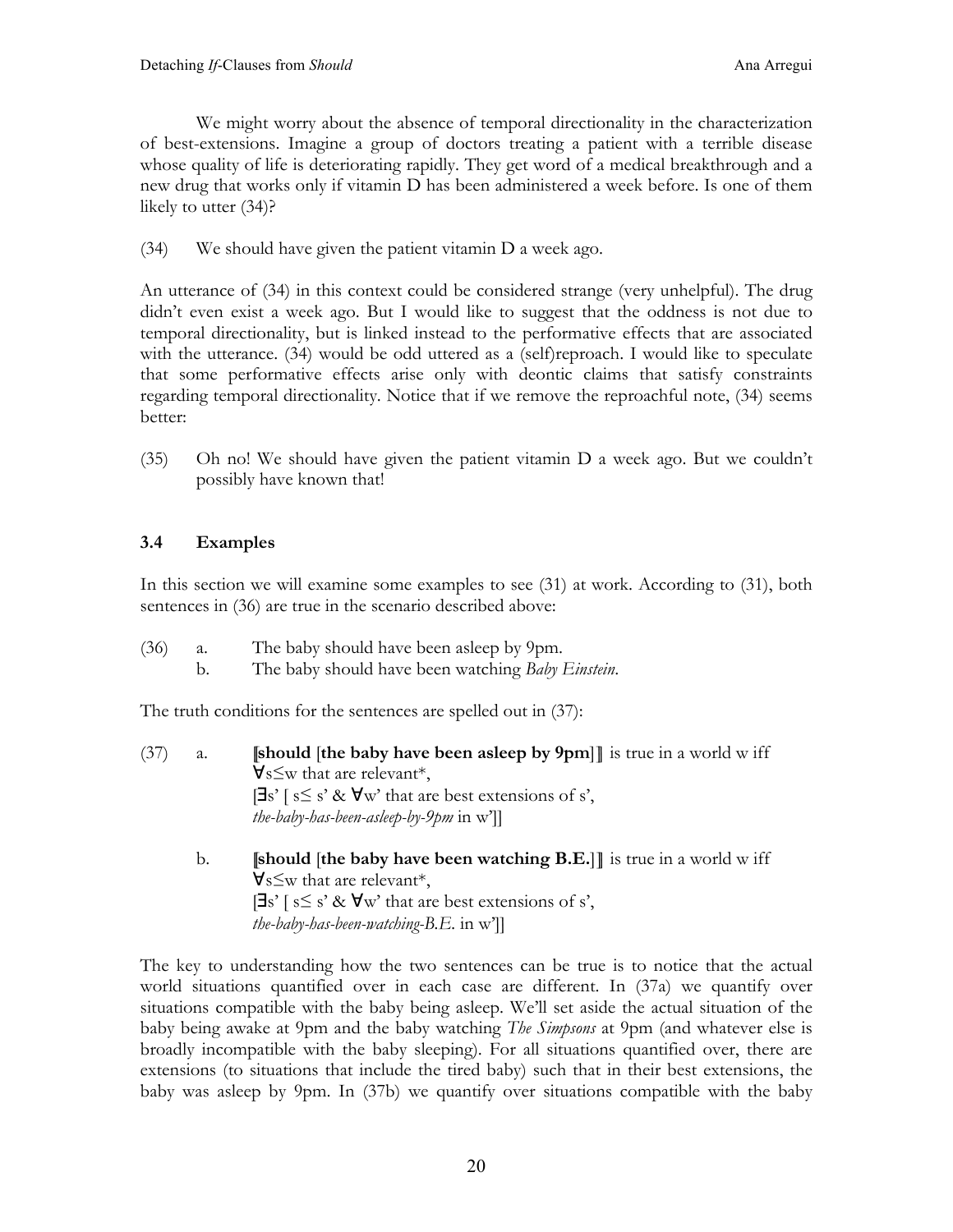watching *Baby Einstein* at 9pm. This time, we'll set aside the actual situation of the baby watching *The Simpsons*, but we will consider the situation of the baby being wide-awake till very late. It will be the case that for all actual world situations there are extensions (to situations that include the wide awake baby) such that in their best extensions, the baby is watching *Baby Einstein*.

The result is that the proposal in (31) predicts that both sentences in (36) can be true (they are not inconsistent). And, in a similar way, we could predict that sentences like (38) could both be true (note that this was a result already available to the temporal proposal in  $(6/8)$ :

- (38) a. She should have returned the library book on time.
	- b. She should have paid a fine.

A difficulty that arises with these results is that we wouldn't (normally?) conjoin these sentences:

- (39) a. The baby should have been asleep and the baby should have been watching *Baby Einstein*.
	- b. She should have returned the library book on time and she should have paid a fine.

I would like to propose that the answer to this puzzle lies not in the semantics of deontic statements, but in their pragmatics. Suppose that both sentences in (36) are true. We can still wonder about why somebody would choose to utter one or the other. Imagine that the parent leaves the baby at home with two baby-sitters. One is in charge of putting the baby to sleep by 9pm, and the other is in charge of making sure that if the baby is not asleep, she is watching *Baby Einstein*. The parent finds out that the baby has been up till very late watching *The Simpsons*. We could imagine she would say (36a) to the baby-sitter in charge of putting the baby to sleep by 9pm, and (36b) to the baby-sitter in charge of making sure the baby watched *Baby Einstein*. The parent's choice about what to say to whom would then be based on the goal of reproaching each baby-sitter. Both statements are true but they only count as a reproach when uttered in the right context. I would like to speculate that we should not ask the semantics of deontic statements to predict these facts, but should leave it instead to a theory of pragmatics that spells out the performative effects associated with deontic statements.<sup>15</sup>

# **3.5 A small summary**

In this section we have proposed a fact-sensitive meaning for *should* that balances what is best given everything that happens (but leaving out some parts):

 $\overline{a}$ 15 An alternative would be to encode 'hearer sensitivity' in the semantics of *should* (where *should* would mean 'best given what is/was in your control', or something similar). However, it seems to me that the range of performative effects associated with *should* is broader than what we would achieve by simply encoding hearer sensitivity. However, without an overt pragmatic story, it is not possible to truly evaluate that part of the proposal.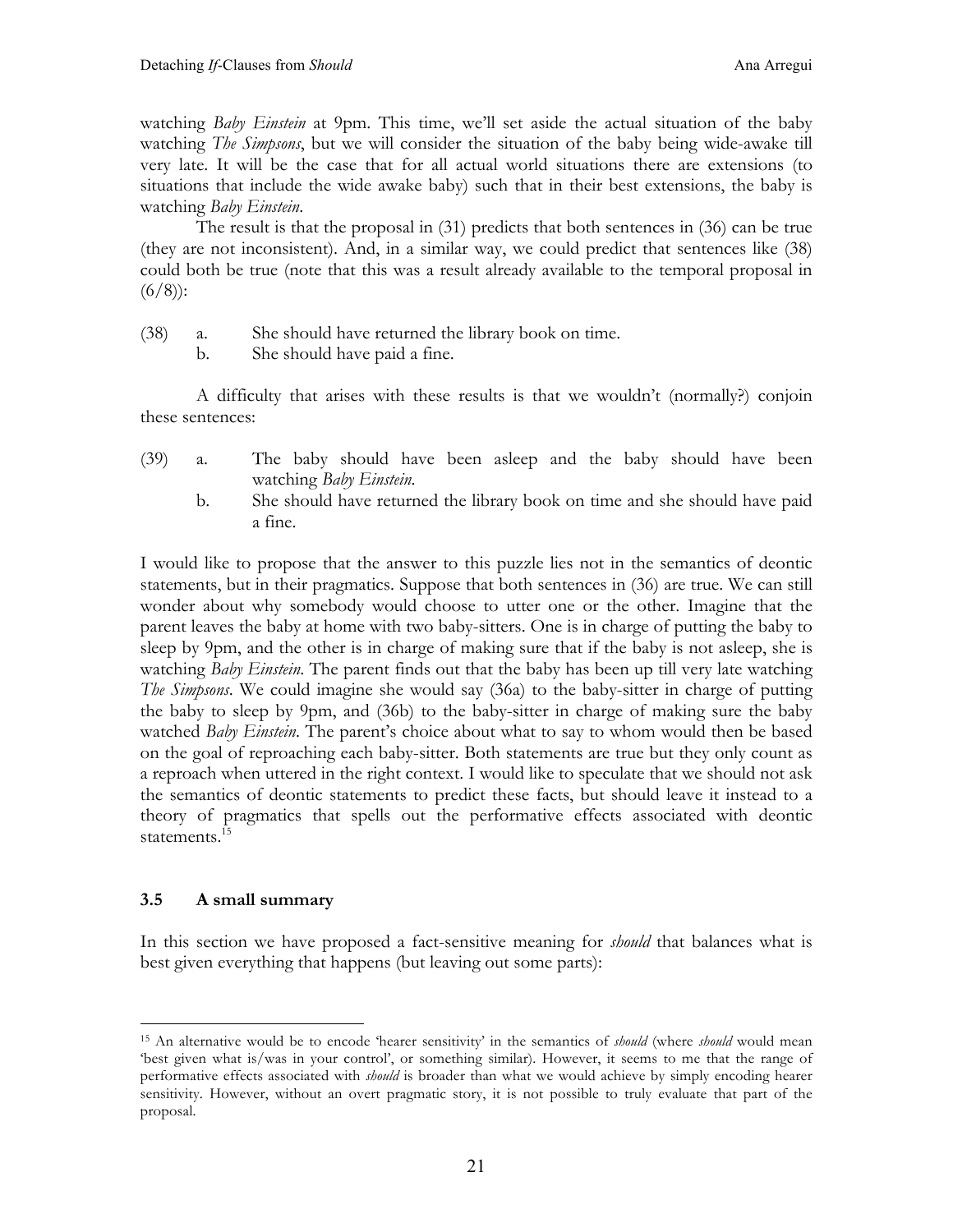(31) Universal hypothesis (final) [[**should** α]] is true in a world w iff ∀s≤w that are relevant\*,  $[\exists s' \mid s \leq s' \& \forall w'$  that are best-extensions of s',  $\alpha(w') = 1$ ]

In this proposal, there are two layers of quantification. One is related to 'what is best', characterized in terms of quantification over best extensions (possible worlds). The other has to do with making sure that all (relevant\*) actual-world facts are taken into account. This is the quantifier over situations that make up the evaluation world.

In this proposal, the evaluation world serves as the 'evaluation frame' for the deontic claim: it provides us with the totality of things we take into account when figuring out what is best and so decides what possibilities will be compared when evaluating what is best. Actual world facts affect the truth-value of *should*-statements by determining what possibilities will be compared in evaluating the modal claim. In a sense, this layer of quantification has to do with ensuring sufficient similarity with the actual world amongst the possibilities compared by the modal.<sup>16</sup>

According to (31), we evaluate *should*-statements in worlds. We could wonder what would happen if we evaluated them in situations smaller than worlds. Doing so would amount to allowing *should*-statements to denote non-persistent propositions (in the sense of Kratzer (1989)). If a *should*-claim were to be evaluated with respect to a situation that was smaller than a world, the situation would then serve as the evaluation frame. A *should*-

 <sup>16</sup> I would like to briefly examine a referential alternative to (31). In (31) there is *quantification* over actual world situations compatible with the proposition embedded under the modal. In a *referential* alternative to (31), the modal statement would be evaluated relative to a single situation in the actual world. A referential semantics could be given as in (\*) (where the modal statement is made true in a world by virtue of what happens in one (proper) part of the world):

<sup>(\*)</sup> **[should**  $\alpha$ **]** is true in a world w iff  $\forall w'$  that are best-extensions of s',  $\alpha(w') = 1$ , where s' is the maximal relevant\* situation in w.

With a proposal like (\*), we target directly the 'biggest' situation in the evaluation world compatible with the embedded proposition, and then examine what happens in its best extensions. It might seem that this achieves the same results as (31), but in a more straightforward manner. However, the implicit uniqueness presupposition in (\*) is not correct: there may be a variety of ways of picking-out the facts compatible with the embedded proposition (α). Intuitions regarding examples like (\*\*) below indicate that we need to consider all options when evaluating *should* (which leads us back to a quantificational account):

<sup>(\*\*)</sup> I am at a party with two friends, and we each pick-up a glass from a tray holding three glasses. I am not very satisfied with my drink, and tell my friends: *I should have taken one of the other two glasses* (any of those two, this is meant with a narrow scope reading for the object DP).

It turns out that in one of those glasses there is a drink I like very much, and in the other there is a drink that is harmful. In such circumstances, we would judge the *should*-statement in (\*\*) false (I would never have said what I said if I had thought there was a harmful drink in one of the other two glasses!). Notice that there are (at least) two ways of 'carving out' of the actual world a maximal situation compatible with me taking one of the other two glasses: we either set aside the situation in which one of my friends takes the glass with the pleasant drink or we set aside the situation in which one of my friends takes the glass with the harmful drink. If we take into account both such situations (as is required by the quantificational account in (31)), we will get the truthvalue of the sentence right: starting out from the situation in which the glass with the harmful drink has not been taken, it is not the case that in its best extensions, I take it (in this discussion I am obviously assuming that my well-being is the measure of goodness). (Notice that the fact that in evaluating modals we may need to consider different combinations of actual world facts and embedded propositions is already addressed in Kratzer's semantics for counterfactuals (a.o. Kratzer 1981), where different maximal consistent combinations of propositions are taken into account in evaluating *would*. See also the discussion in Veltman 2005.) (I am grateful to a reviewer for bringing up a referential alternative.)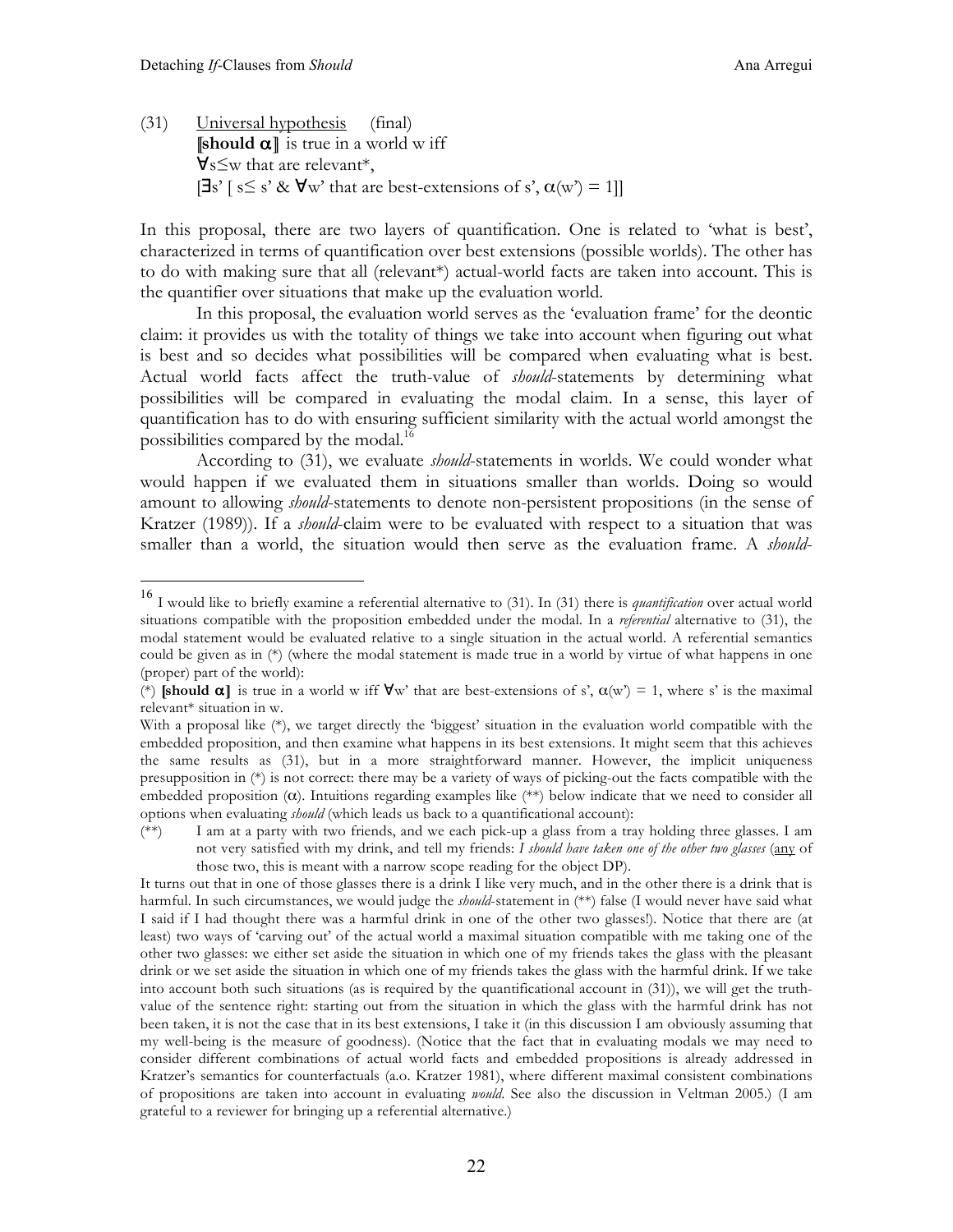statement could be true in a situation s smaller than a world and false in the world of the situation s (i.e. false when more things were taken into account).

Finally, let us note that the proposal in (31) will be obviously helpful in explaining the semantics of *should*-conditionals and CTDs. As we saw in §3.4, (31) predicts that primary obligations may be compatible with secondary obligations. If we assign *should* the interpretation in (31), factual detachment in CTDs will not give rise to Chisholm's Paradox.

## **4.** *Should* **vs.** *should have*

In constructing the meaning of *should*, I have made use indiscriminately of examples with simple *should*s and *should have*. It is now time to clarify the difference between the two. In §2, I argued that the difference was not purely temporal, and appealed to a Stalnaker-style intuition that there was a relation with the context set. In this section I will spell out a proposal for simple *should*-statements that builds on this view. I will argue that the difference between simple *shoulds* and *should have*s arises because of differences in the propositions embedded under *should*, not because of differences in the interpretation of the modal itself. And I will argue that the propositions embedded under *should* vary because of differences in the embedded aspectual heads. Once the discussion of simple *should*s is complete, we will turn to *should*-conditionals in §5.

The obvious contrast between simple *shoulds* and *should have* statements has to do with the nature of embedded aspect. In the case of *should have*, the modal *should* embeds a clause headed by the perfect aspectual head *have*. This is not the case with simple *shoulds*, where there is no perfect. Following up on Arregui (2004, 2007), I propose that in the absence of *have* morphology, the clause embedded under *should* will either contain a default silent perfective aspectual head (in the case of eventive predicates) or will lack an aspectual head all together (in the case of stative predicates). If we look in more detail at the structure of *should* statements, we will find the following options:

| (40) | a.<br>b. | She should pay a fine.<br>[should $[\emptyset_{\text{perfective}}]$ [she pay a fine]]] | <i>Simple</i> perfective |
|------|----------|----------------------------------------------------------------------------------------|--------------------------|
| (41) | a.<br>b. | She should have paid a fine.<br>[should [have [she pay a fine]]]                       | Perfect                  |
| (42) | a.<br>b. | She should be here.<br>[should [she be here]]                                          | Simple stative           |

Even though there is no overt aspectual morphology in (40a), there is a silent aspectual head with the semantics of perfective aspect. This is not the case for simple *should*s that are stative, since states do not receive a perfective interpretation.

My claim in this section is that the interpretation of *should* remains invariant across these three cases. It is the interpretation of aspect that is responsible for the differences we observe between the types of clauses. I will begin this section by presenting a view of aspect that predicts interaction with modality (§4.1). This proposal for aspect has been argued to be helpful in understanding variations in the case of counterfactual statements (Arregui 2004, 2007). I will then spell out and evaluate the predictions made for the interpretation of *should*-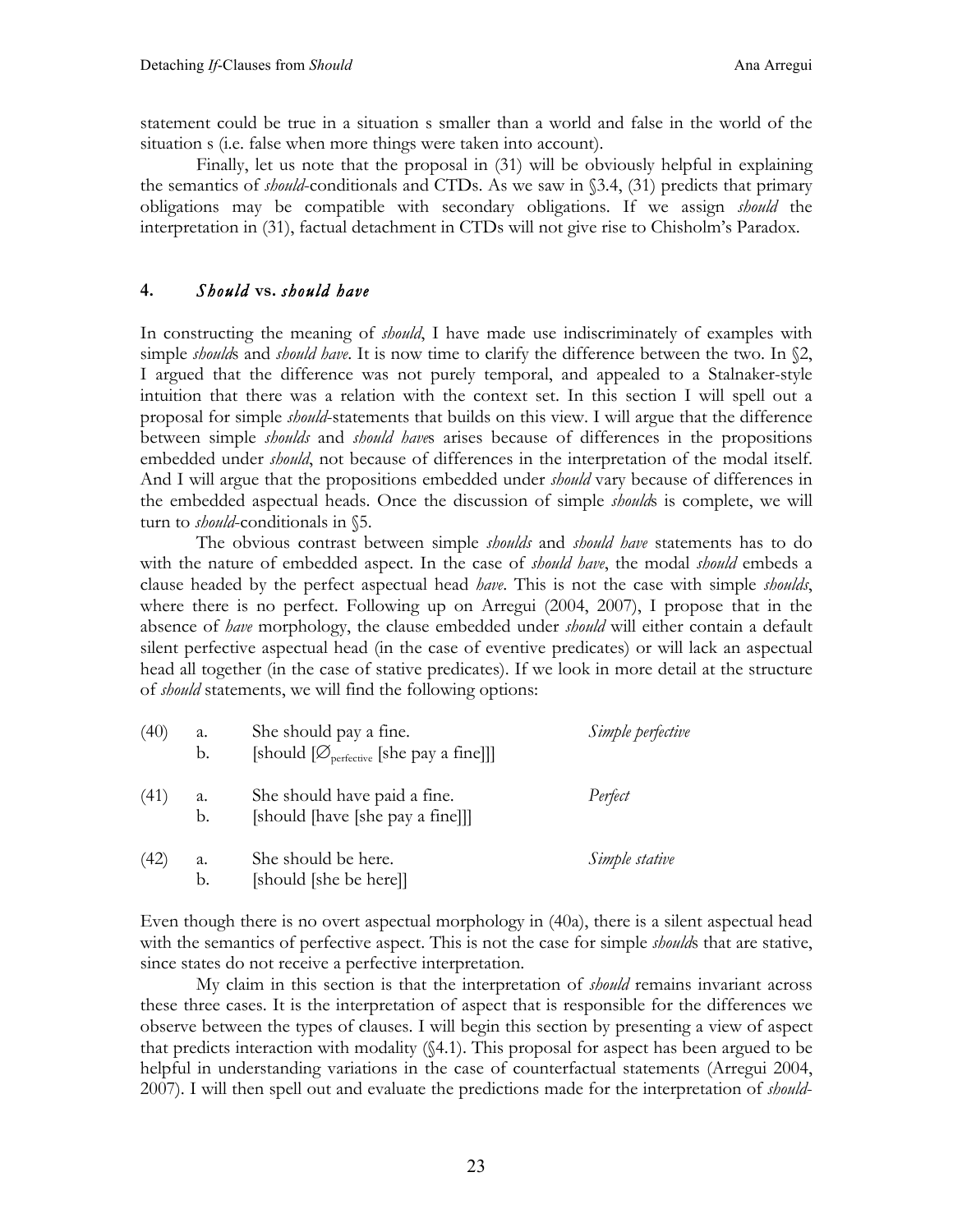statements (§4.2), and discuss the special case of statives (§4.3). Finally, I will make a small aside to discuss a difference between stative *should*s and perfect *shoulds* with respect to the behaviour of some presupposition triggers (§4.4) (this section can be skipped without continuity problems).

## **4.1 On the interpretation of aspectual heads**

Arregui (2004, 2007) presented a proposal for the interpretation of aspectual heads that had the objective of explaining variations in the interpretation of counterfactual conditionals. The choice of aspectual heads was argued to be the key for understanding variation in the interpretations of clauses embedded under counterfactual modals. In particular, it was claimed that perfective aspect resulted in an anchoring of propositions to the worlds in the context set. The proposal provided an analysis for the Stalnakerian intuition that the choice of morphology could be driven by the desire to indicate that claims were being made regarding worlds within/outside the context set. (For an alternative analysis, see Ippolito (2003). The idea that aspect may be linked to epistemic issues or have a modal dimension has also shown up recently in work outside counterfactuals (Bhatt 1999, 2006, Hacquard 2006)).

The proposal in Arregui (2004, 2007) makes use of the basic syntactic architecture and insights in Kratzer (1998). Following Kratzer, VPs headed by eventive verbs are characterized as denoting properties of events. Aspectual heads project above VP and relate properties of events to properties of times. In the case of perfective aspect, the aspectual head locates the running time of the event within the reference time. In Arregui (2007) I argued for a referential view of perfective aspect, and used that characterization, together with a pragmatic diagonalization strategy (à la Stalnaker) to derive the presupposition that a perfective clause denoted a proposition true only in the context set. Here I will simplify the presentation, and ignore the internal mechanisms that gave rise to the presupposition.

Adapting the proposal in Arregui (2007) to a situations-based framework, we obtain the semantics for perfective aspect in (43). According to (43), the perfective head combines with a property of events and the output is a partial function that takes situations as inputs and delivers truth-values. The restriction indicates that the function is defined only for situations that are parts of worlds within the context set:

(43)  $[\![\mathcal{O}_{\text{perfective}}]\!]^c$  (P) =  $\lambda$ t.  $\lambda$ s:  $\exists w. w \in c \& s \leq w. \exists e. [P(e)(s) = 1 \& \tau(e) \subset t]$ Where *P* is a property of events, and the restriction on the output function indicates that the function is defined only for situations that are parts of worlds in the context set (c) (in the future, this will be abbreviated as follows:  $\lambda s$ :  $s \leq w \in c$ ).<sup>17</sup>

According to the proposal in (43), perfective aspect is responsible for situating an event in a situation at a time. The aspectual head claims that the time of the event is included within

<sup>&</sup>lt;sup>17</sup> Some terminology: I take it that if P is a property of events,  $P(e)(s)$  is true iff e is a P-event that occurs in s. I will follow Kratzer (2006-8) in characterizing events as self-connected situations that *exemplify* properties of situations (Kratzer 2006-8: 29). This means that  $P(e)(s)$  is true iff e is situation that exemplifies P and is part of s. (The reader is referred to Kratzer 2006-8 for examples and discussions regarding Davidsonian events in a situations framework.)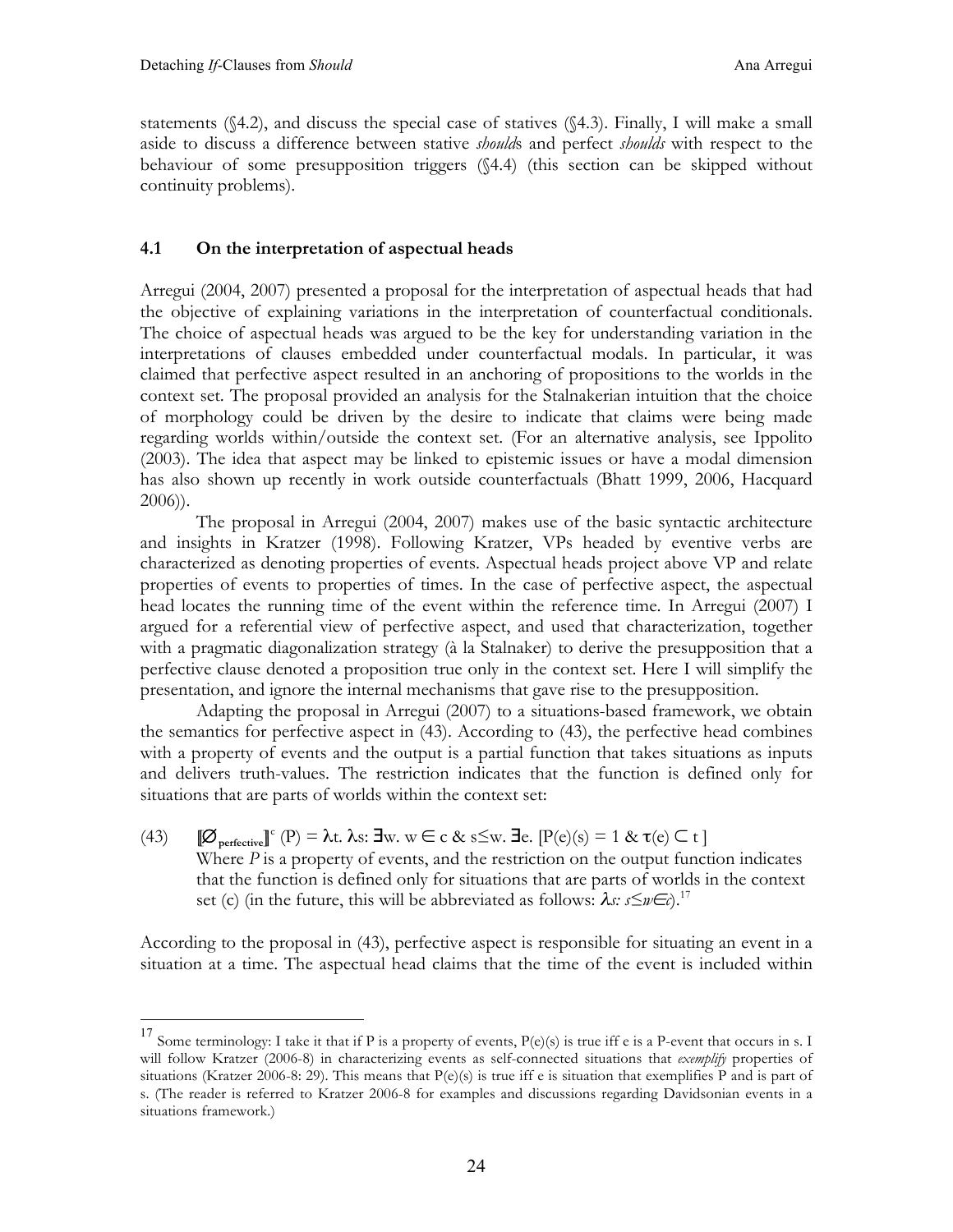the reference time (it is a subinterval of the reference time) and carries the presupposition that the event is found in a world in the context set. An example is given in (44):

(44) Example:  $\left[\right]$  [ $\emptyset$ <sub>perfective</sub> [she returns her book on time]]  $\right]$ <sup>c</sup> = λt. λs:s ≤ w ∈ c. ∃e. [she-returns-her-book-on-time(e)(s) = 1 & τ(e) ⊂ t ]

The denotation of the aspectual phrase is a property of times. If this predicate were to be shifted to a non-past time t (as it happens in the scope of a modal), we would obtain the property of situations in (45):

(45)  $\lambda$ s:s  $\leq$  w  $\in$  c.  $\exists$ e. [she-returns-her-book-on-time(e)(s) = 1 &  $\tau$ (e)  $\subset t$ ], where *t* is a non-past time and the proposition is defined only for (situations in) worlds in the context set

The predicate in (45) will be true of a situation if there exists an event of her returning the book on time in that situation, that event has a running time in the future (not in the past), and the situation is part of a world in the context set.

Let us turn now to the case of perfects. According to Arregui (2007), perfect aspect does not encode information regarding the context set. Following Kratzer (1998), we will adopt a 'result state' view of the perfect according to which the perfect combines with a property of events and gives rise to a property of times true of times that follow an event with the relevant property (see also Parsons 1994). We will modify the proposal to adapt it to the situations framework we are using here:

(46) **[have**<sub>perfect</sub>](P) = 
$$
\lambda
$$
t.  $\lambda$ s. **1**e. [P(e)(s) = 1 & T(e)  $\leq_{\text{precedes}}$ t & T(f) ]

According to (46), perfect combines with a property of events and the result is a property of times true of a time t and a situation s iff the temporal location of the situation s extends (at least) until the time t and there is an event of the appropriate type in the situation that precedes the time t.

(47) Example  $\llbracket$  [have<sub>perfect</sub> [she returned the book on time]]  $\rrbracket$ <sup>c</sup> = λt. λs.  $\dot{\exists}$ e. [she-return-the-book-on-time(e)(s) = 1 & τ(e) < <sub>precedes</sub> t & t ⊂ τ(s) ]

The denotation of the aspectual phrase is again a property of times. If this predicate were to be shifted to a non-past time *t*, we would obtain the property of situations in (48):

(48)  $\lambda$ s. **∃**e. [she-return-the-book-on-time(e)(s) = 1 &  $\tau$ (e)  $\leq_{\text{precedes}} t \& t \subseteq \tau(s)$  ] where *t* is a non-past time

The predicate in (48) would be true of a situation if there exists an event of her returning the book on time in the situation and the running time of the event precedes a non-past time *t* and the situation extends at least as far as *t*. Notice that the claim is that the state that follows the event should extend as far as non-past *t*. This allows the event to be past, present or future (with respect to the speech time). Given that the claim is made with perfect aspect,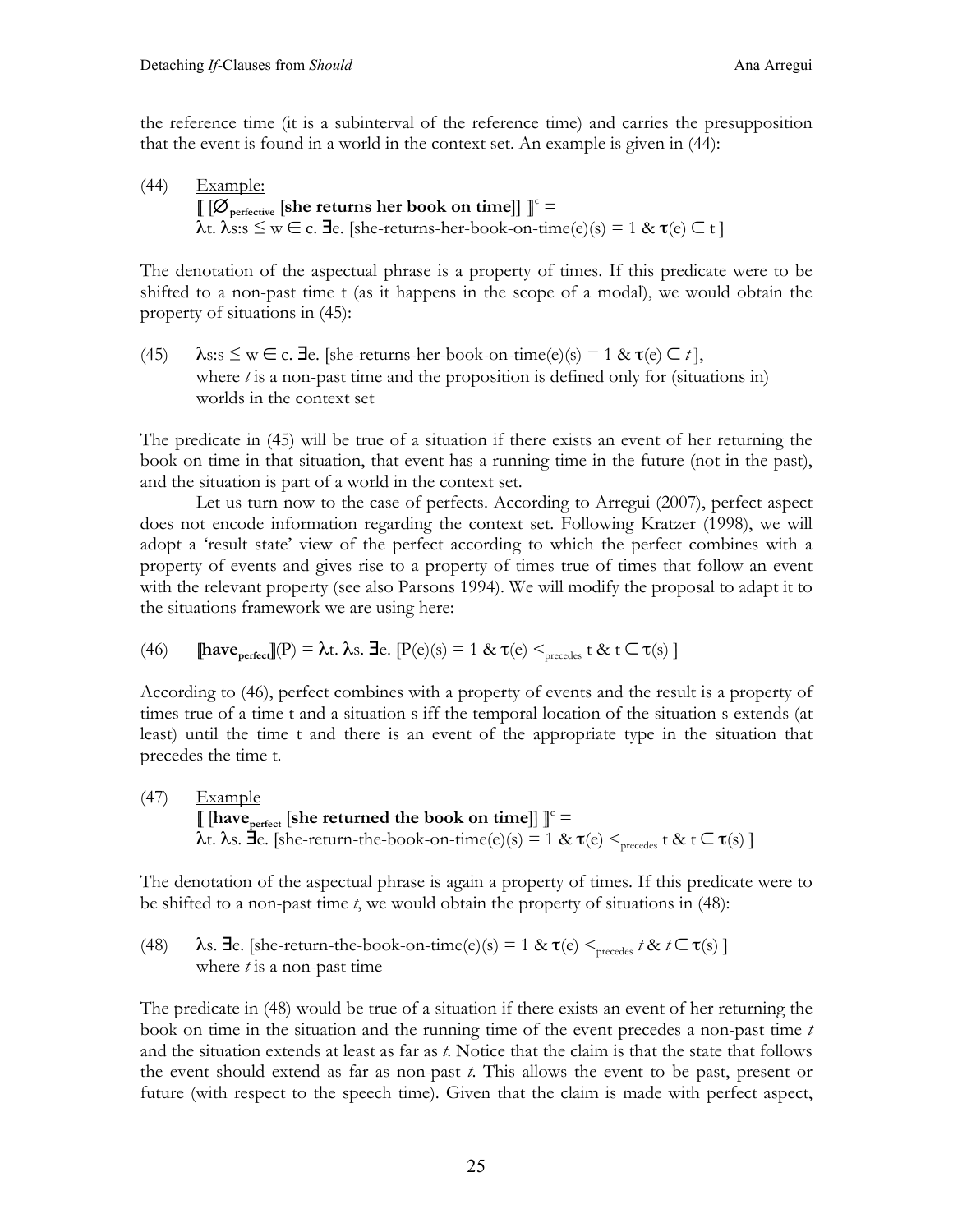there isn't any presupposition regarding the context set. This proposition can be true of a situation regardless of whether the situation is part of a world in the context set or not.

## **4.2 Aspect and** *should* **statements**

With a semantics of aspect in hand, we can now turn to the problem of explaining how the choice of aspect interacts with the interpretation of *should* and results in the differences we have observed. In §3 we ended up with a proposal for the meaning of *should* that evaluated what happened in the best extensions of situations in the actual world (repeated in  $(49)$ ):

(49) Universal hypothesis (final)  $[\text{should } \alpha]$ <sup>c</sup> is true in a world w iff ∀s≤w that are relevant\*,  $[\exists s' \mid s \leq s' \& \forall w'$  that are best extensions of s',  $\alpha(w') = 1$ ]

Before becoming explicit about the meaning of aspectual heads, we discussed the interpretations of *should*-statements in a simplified manner, and appealed to truth conditions presented as in (50):

(50)  $\left[\right]$  [should [she return the library book on time]]  $\left[\right]$ <sup>c</sup> is true in a world w iff ∀s≤w that are relevant\*,  $\exists s'$  [s  $\leq s' \& \forall w'$  that are best-extensions of s',  $she-returns-her-book-on-time (w') = 1$ 

In (50), we are using *she-returns-her-book-on-time* as shorthand for the embedded proposition. There are two pieces of information that do not show up in this shorthand: (1) that the modal will set the time of returning at a non-past time, and (2) the proposition is true only in worlds in the context set (the embedded clause has perfective aspect). We will take the temporal information for granted, and set aside the mechanisms that allow the modal to shift the evaluation time of the embedded clause (but see a.o. Enç (1996), Iatridou (2000), Condoravdi (2002), Gennari (2003) for discussion). Our interest lies in the aspect-triggered context-set presuppositions of the embedded clause. Taking into account the meaning contribution of a perfective aspectual head as in (45), we propose (51):

(51) **[[ should**  $[\emptyset]$  perfective **[she return the library book on time**]]  $\int^c (w) = 1$  iff ∀s≤w that are relevant\*,  $\exists s'$  [s  $\leq s' \& \forall w'$  that are best-extensions of s', **[**λs: s ≤w ∈ c. ∃e. [she-returns-her-book-on-time(e)(s) = 1 & τ(e) ⊂ *t*] [ (w') = 1] (where *t* is a non-past time)

Given the truth conditions in (51), the proposition embedded under *should* is claimed to be true in all situations (worlds) that are best extensions of relevant actual world situations. My claim is that the presuppositions associated with the embedded proposition are accommodated within the restriction of the quantifier over possible worlds that quantifies over best extensions, and in this way put a restriction on the possibilities compared by the modal. Accommodating the presuppositions of the 'nuclear scope' proposition has the effect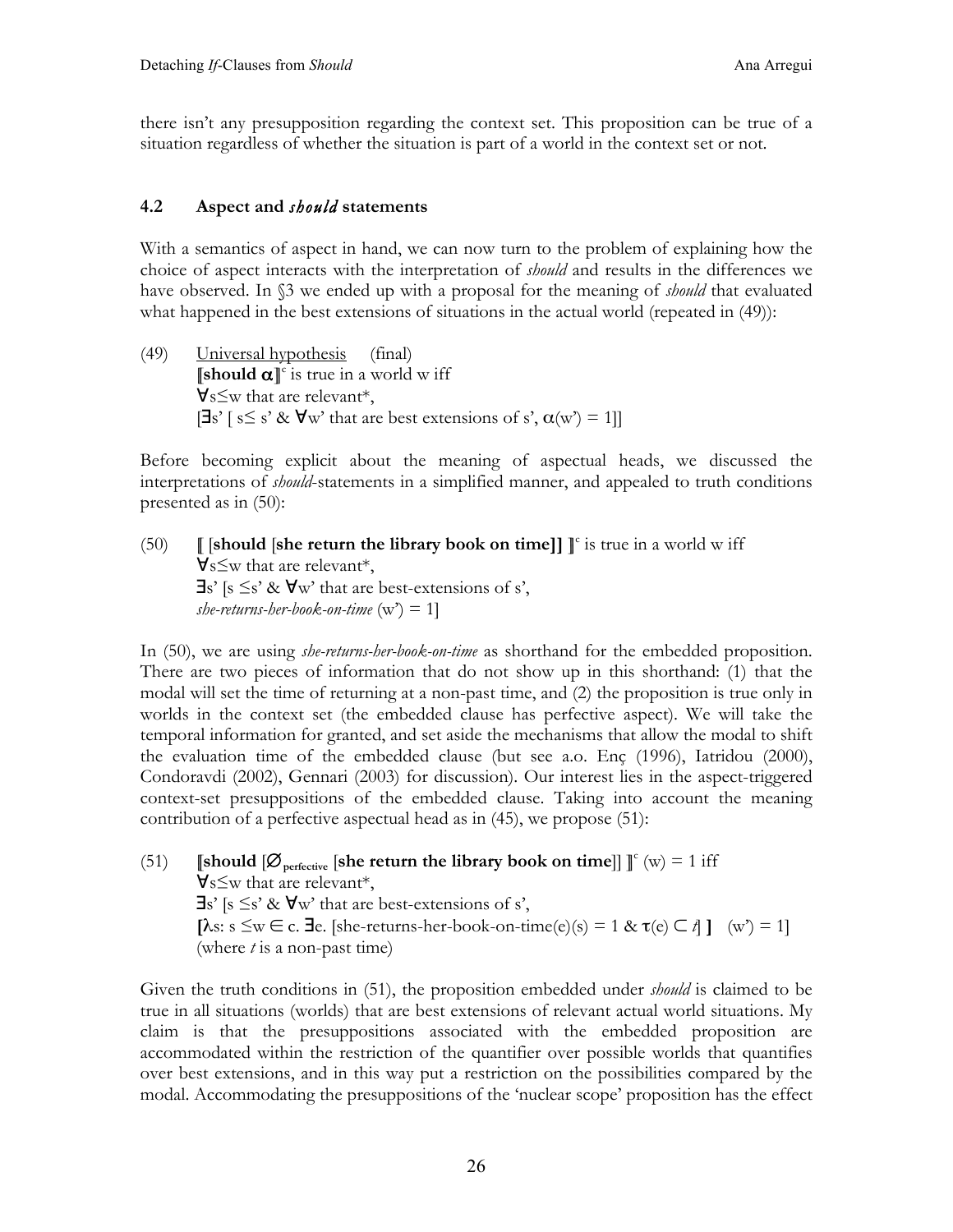of restricting quantification to worlds in the context set. (Notice that the idea that presuppositions can be accommodated in quantification domains is familiar from the literature. An early discussion can be found in Heim (1982), who noted that in sentences like *Every boy hates his father*, we quantify only over boys who have fathers – the presuppositions of the possessive in the nuclear scope are accommodated in the domain of quantification of the universal *every*). If we take into account presupposition accommodation and simplify the notation a little, we end up with (52):

(52) **[[ should**  $[\emptyset]$  perfective [she return the library book on time]]  $] \int c(w) = 1$  iff ∀s≤w that are relevant\*  $\exists s'$  [s  $\leq s' \& \forall w'$  that are best-extensions of s' and members of c, ∃e. [she-returns-her-book-on-time(e)(w') & τ(e) ⊂ *t* ]] (where *t* is a non-past time)

As (52) shows, the choice of perfective aspect will convey the information that quantification is taking place over worlds in the context set. If the proposition embedded under *should* is known to be false, the choice of perfective aspect will be infelicitous.

Things will be different when the modal embeds a clause headed by perfect aspect. If we look into the details of the structure and embedded proposition (48), we will find (53):

(53) **[should** [**have**<sub>perfect</sub> [**she return the library book on time**]]]  $\mathbf{w} = 1$  iff ∀s≤w that are relevant\*,  $\exists s'$  [s  $\leq s' \& \forall w'$  that are best-extensions of s', **∃**e. [she-returns-her-book-on-time(e)(w') = 1 &  $\tau$ (e)  $\leq_{\text{preodes}} t \& t \subset \tau(w')$ ]<sup>18</sup> (where *t* is a non-past (future) time)

According to (53) we begin by identifying the situations quantified over in the actual world. The *should*-statement will be true iff for all of them there is an extension in the actual world such that in its best extensions, she is in the state of having returned the book on time at some non-past time (which could mean that she returned the book in the past or future). Contrary to what we saw in the case of the perfective, there are no context-set presuppositions associated with the perfect, and no restrictions are added to the quantificational domain of the universal quantifier over best extensions. With perfect aspect, we are free to look for best extensions outside the context set.

The contrast between perfective and perfect in terms of context-set presuppositions has many interesting consequences. It allows us to predict that *should*-claims regarding future events should be made with *should have* instead of simple *should* if they are incompatible with the common ground. In example (14) (repeated below) we choose *should have* because we have accepted as true that the project will be cancelled:

- (54) John: I've had a great idea. We should include a breakfast application in the new iPhone!
	- Jane: Haven't you heard? We'll be laid off at the end of the month and the whole project will be cancelled!!

 $18$  It is unusual to end up talking about the running time of a world, but it does not seem problematic.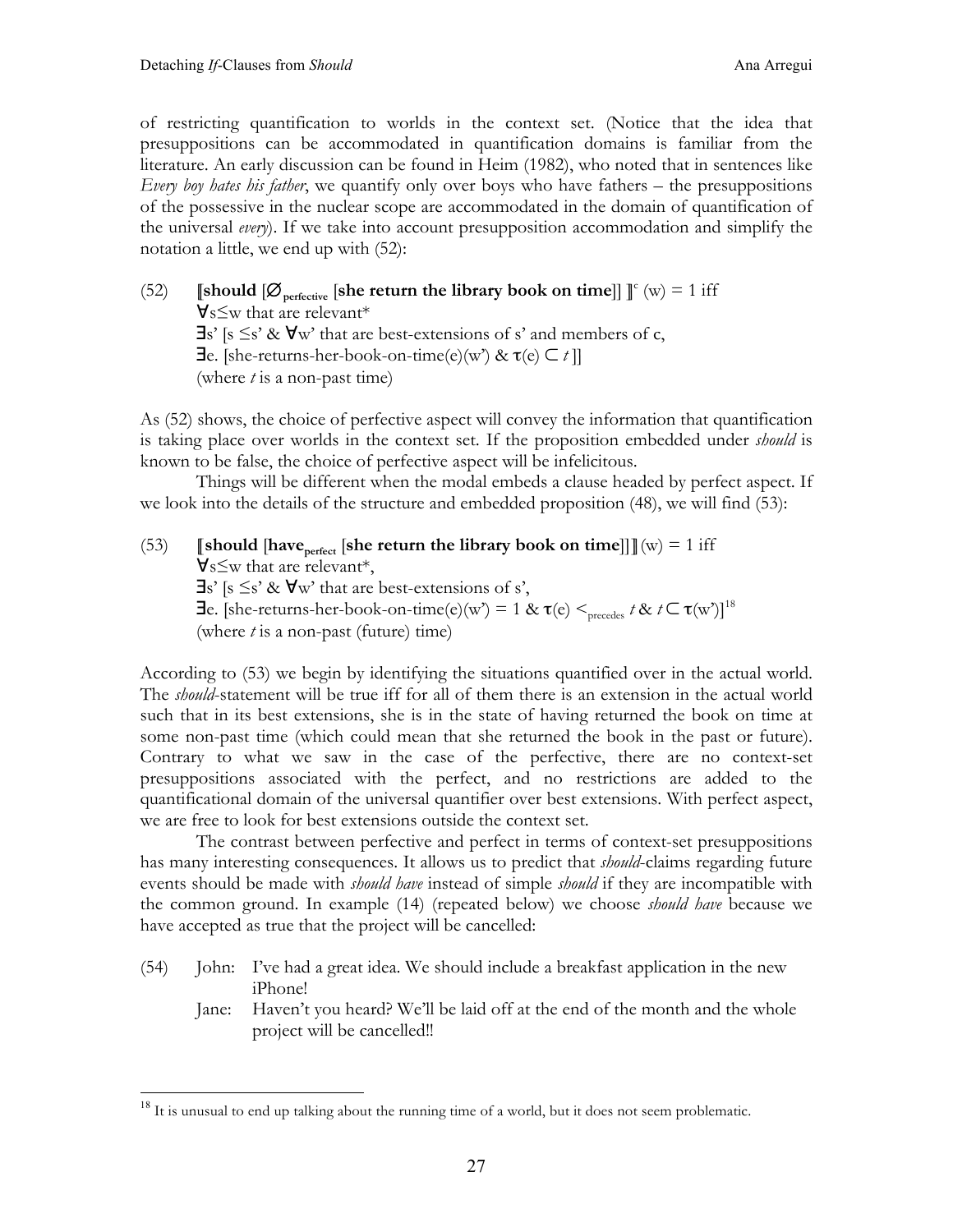John: Oh no! That is dreadful! ... But isn't it a great idea? We should have included a breakfast application in the new iPhone!

The choice is conditioned by what we accept as knowledge / are willing to presuppose in the conversational context, not by what has happened in the world so far.

According to the semantics for *should* in (31), *should* and *should have* statements don't differ in terms of the parts of the world that affect their truth-values. In both cases, quantification takes place over all situations appropriately compatible with the embedded proposition. Moreover, the truth-conditions are not sensitive to temporal directionality. *Should* statements can be supported by situations that happen in the future. Consider (55):

(55) A: The firing squad will execute a man tomorrow.

B: They should offer him a cigarette first. (following Prakken and Sergot (1996))

The truth of the claim that they should offer the man a cigarette doesn't depend on what has happened in the world so far (we should not be fooled into thinking that (55B) is true because they have already decided/planned to execute a man  $-$  (55A/B) could be uttered by time travellers who know that a man will be executed, even if none of the machinery to make that happen has been set in motion yet and nobody else knows the man will be executed). Neither is it the case that it is true in the best worlds accessible from the speech time (ideally, the man would not be executed). Intuitively, the things that make (55B) true are in the future. It is only when we take for granted something that will happen in the future (the execution) that we would utter (55B).

The idea that *should*-statements are made true by everything that happens may appear worrying, since we don't know everything that happens and yet we are happy to utter *should*statements. Suppose that I tell you that my sister will arrive at the bus station late tomorrow, and that I can't go pick her up. The bus station is in a dodgy neighbourhood and she is afraid of walking home alone in the dark. You might utter (56):

(56) She should take a cab.

This seems a reasonable thing to say. But suppose that I were able to show you that tomorrow evening, all cab drivers waiting in the station will be mean and evil people. With that knowledge, it is likely that you will think that (56) is false. I would like to claim that, once we have agreed upon a measure of value, there is a fact of the matter regarding the truth of (56). It is decided by everything (relevant\*) that happens in the world. At times, we are at an epistemic disadvantage, and do not have access to all the relevant knowledge (for example, we can't know what will happen). But we take an 'epistemic gamble', and use *should* all the same. And epistemic gambles are not exclusive to future-oriented statements, they are also taken with respect to what has happened in the past. Suppose the same story of my sister's arrival had been set in the past, and I explained to you that she had walked home alone and had been very afraid. You might go on to claim (57):

(57) She should have taken a cab.

And again, I could have filled in the information you don't have (the cabdrivers at the station that night were all mean and evil), and you would have changed your mind.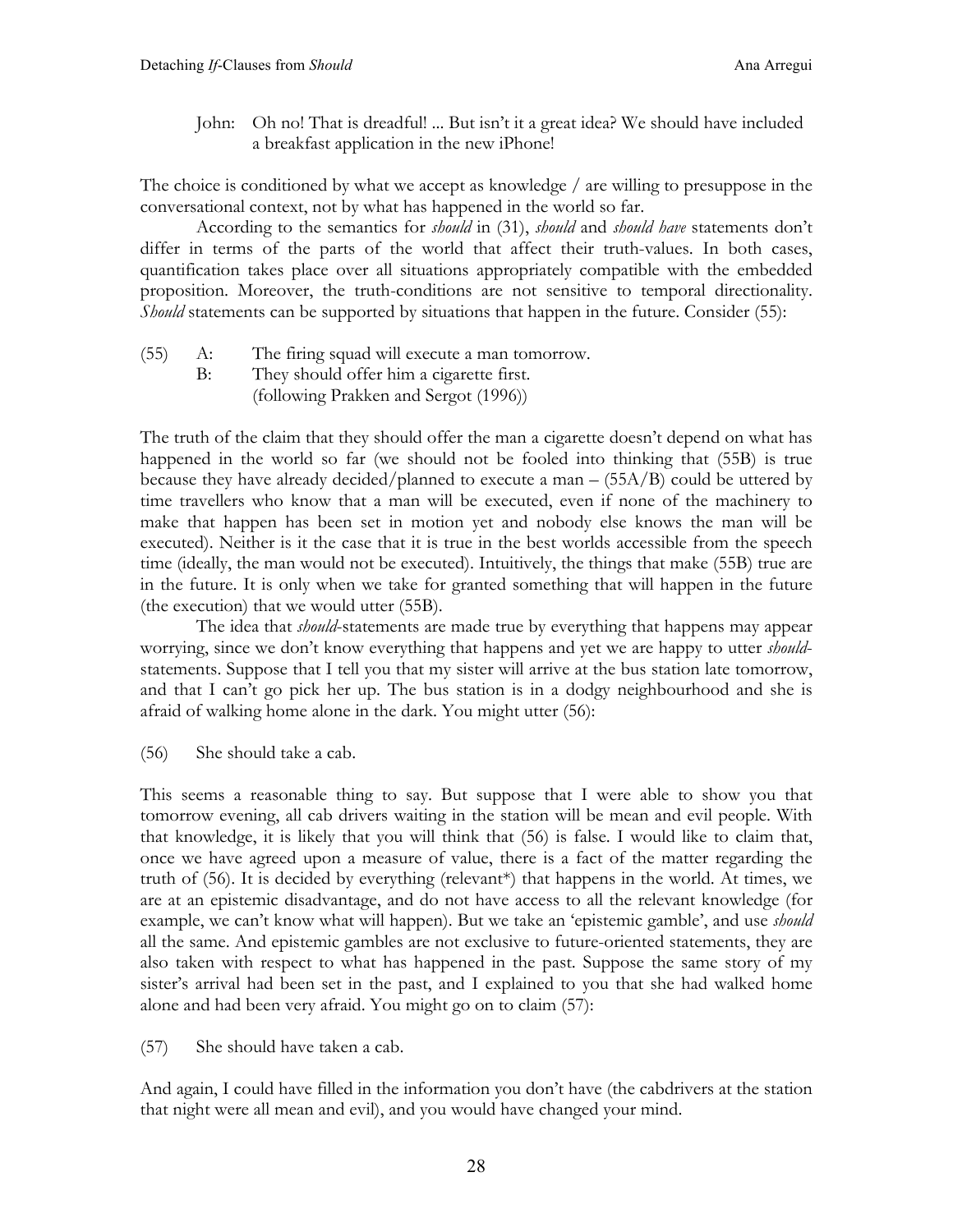#### **4.3 Stative clauses**

In the discussion of aspect and counterfactual modals in Arregui (2004, 2007), the case of simple statives was assimilated to the case of perfect states. I showed that in counterfactual conditionals, both could be used to describe worlds that are outside the context set. The key was the claim that stative clauses did not project perfective aspect and lacked context-set presuppositions (simple states could combine with modals directly). In the context of *should* statements, this view predicts that simple stative *should*s can, in the relevant sense, be 'counterfactual' deontics (they do not carry context set presuppositions, and so the proposition embedded under the modal can be true in worlds outside the context set).

The classification of simple stative *should*s as counterfactual is a delicate matter. On the one hand, simple stative *should*s seem perfectly fine in cases in which we know the embedded clause is false:

(58) Your mother isn't here. She should be here.

On the other hand, they can trigger the performance of actions in a way that might not be really expected in the case of true counterfactual deontics. Consider (59):

(59) a. Parent (looking at the baby playing on the floor): The baby should be in bed. b. The baby-sitter (picks up the baby, puts her to bed): There!

To understand what happens in this kind of example, it is important to consider the temporal span associated with clauses embedded under *should*. When stative clauses are embedded under *should* as in (58) and (59), we understand that there is a temporal span corresponding to the embedded clause. In the case of (59a), for example, we understand the parent to claim that the baby should be in bed at a time that includes the speech time and extends some time into the future (presumably, the temporal span associated with states is pragmatically identified, notice the difference between *The baby should be in bed* and *The president should live in The White House*). States are homogeneous, and when they hold at an interval, they hold throughout that interval. That is, they are true at all the subintervals. Faced with an annoyed parent who is claiming that the baby should be in bed throughout an interval that includes now and some future times, the baby-sitter may feel that the best thing to do is to ensure that at least for the times that are left in that interval, the baby IS in bed.

The temporal flexibility of states can make it difficult to see that they can be used to make deontic statements that are counterfactual. This becomes easier to see if we use adverbials to manipulate the temporal span associated with the state:

- (60) a. Parent: The baby should be in bed.
	- b. The baby-sitter (picking up the baby:) I will put her to bed right away!
	- c. Parent: What's the use? The baby should be in bed NOW!/ The baby should already be in bed!

Of course, if the parent uses a perfect, the baby-sitter will know immediately that there is nothing to be done: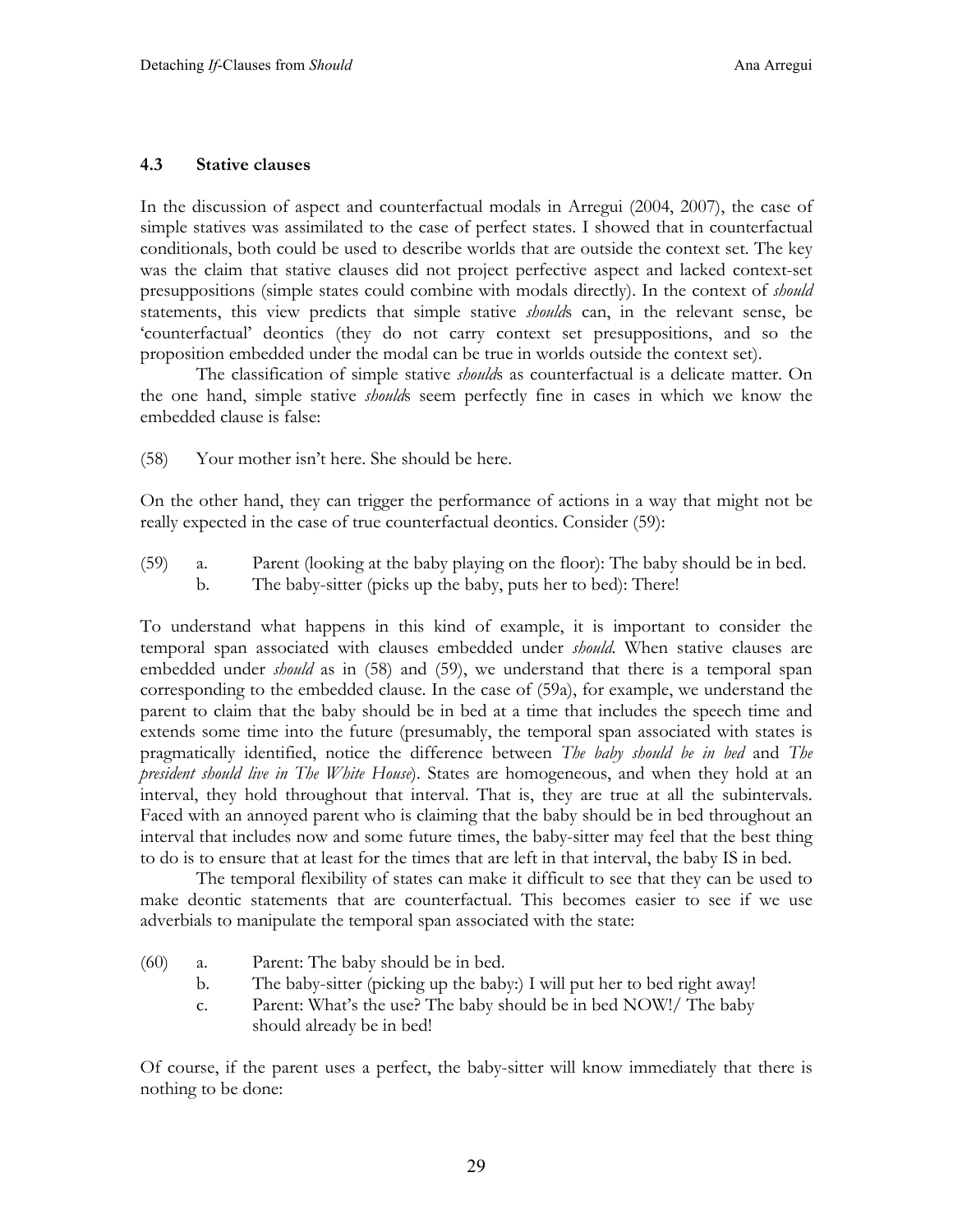(61) Parent: The baby should have been in bed.

There is nothing the baby-sitter can do now that will make it be the case that the baby was in bed in the past.

I will conclude that it is possible to treat simple statives on a par with perfect statives, and allow both to make claims that are not anchored to the context set. The result is that with simple statives, as with perfects, the proposition embedded under the modal may be true in worlds that lie outside the context set, and the resulting deontic claim may, in this sense, be counterfactual.

#### **4.4 Presupposition triggers in** *should***-statements**

In this section I will make a brief aside to discuss the behaviour of some presupposition triggers in *should*-statements (readers may skip this section without missing material that will be referenced later). The discussion follows up on part of the observations and discussions in Ippolito (2003, etc.) who has investigated presuppositions in the context of counterfactual conditionals. The purpose of this section is to highlight some data discussed by Ippolito which could be thought of as potentially problematic for the approach presented here. My goal is to point to a venue for future research that could account for the data within the current framework.

In §4.3 I proposed to group simple stative and perfect clauses as clause-types compatible with 'counterfactual' deontics. However, working with counterfactual conditionals, Ippolito (2003, etc.) has noted that simple statives and perfects can differ with respect to the behaviour of presupposition triggers. Parallel observations can be found in the domain of *should*-statements. We will be particularly interested in the presuppositions triggered by pronouns, proper names and definite descriptions (referential expressions). The key point is that as far as (existence, uniqueness) presuppositions are concerned, simple statives differ from perfects in that perfects can shift presuppositions away from the evaluation world, while simple statives cannot.<sup>19</sup> We will provide illustrations with definite descriptions, but the general observations and proposals can be extended to the other cases. Consider the examples in (62):

- (62) a. It is a pity your parents are in Atlanta. Your mother should be here.
	- b. #It is a pity your parents have passed away. Your mother should be here.
	- c. It is a pity your parents have passed away. Your mother should have been here. $20$

<sup>&</sup>lt;sup>19</sup> I would like to note on the basis of very informal observations that there seems to be some speaker variation in the evaluation of this data. It also seems to be the case that there is variation depending on the types of referring expressions (some people get the effect more easily with proper names and pronouns). Experimental work would probably be required to obtain a truly accurate picture, but this goes beyond the scope of this paper.

 $^{20}$  Parallel examples with proper names and pronouns could be provided as in (i):

<sup>(</sup>i). a. It is a pity Sarah is in Atlanta. She should be here.

b. #It is a pity Sarah passed away. She should be here.

c. It is a pity Sarah passed away. She should have been here.

Since proper names and pronouns can be analyzed as denoting situation-sensitive functions, the proposal for definite descriptions can be extended to these cases too.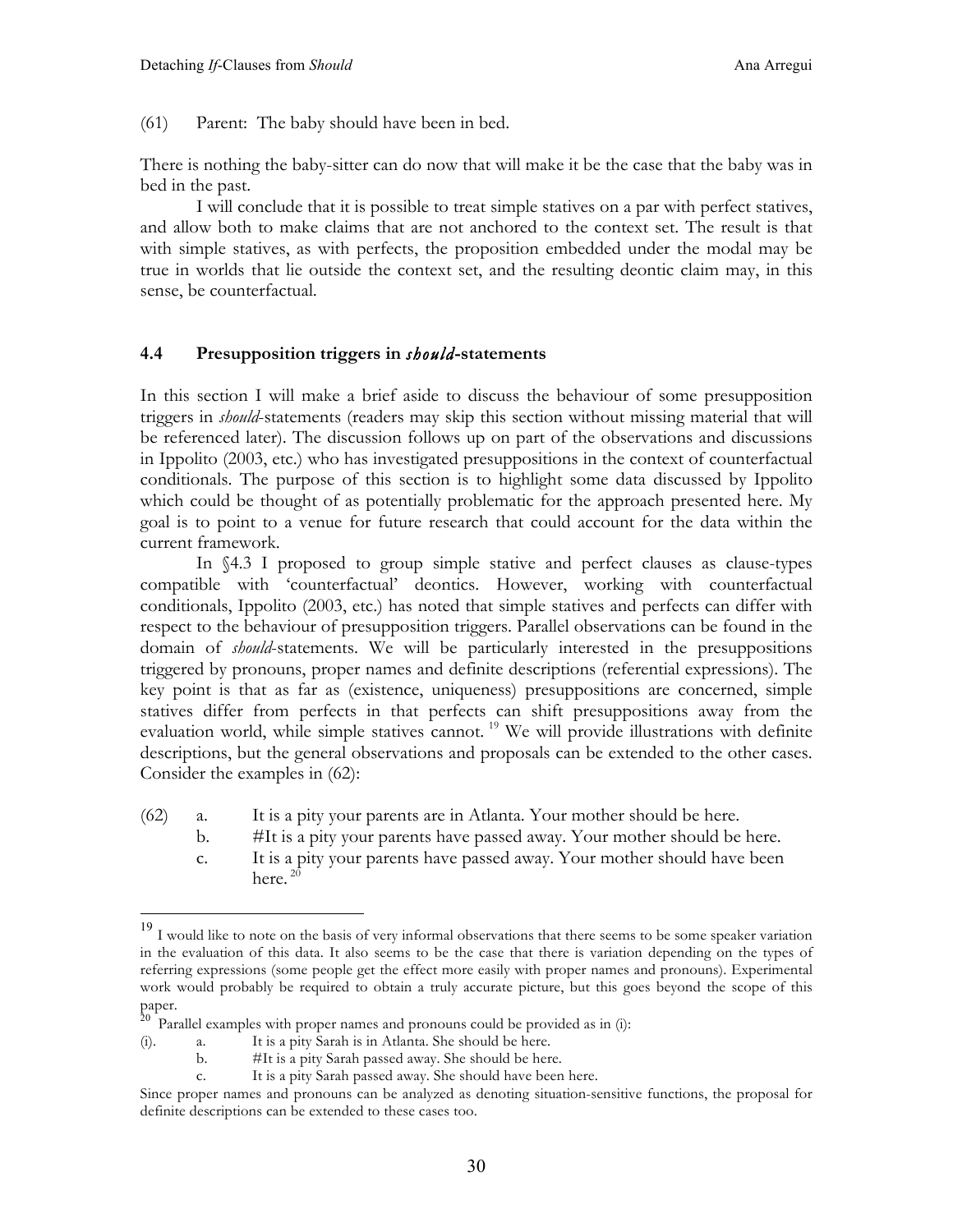In (62a) we see a felicitous example of a definite description in a stative *should*-statement. In (62b), however, the definite description is less felicitous. Both (62a) and (62b) would be considered examples of 'counterfactual' deontic statements (given the context, we know that the embedded clause does not describe the actual world). The difference in felicity arises with respect to the anchoring of the existence (and uniqueness) presuppositions associated with the description. The examples illustrate that even if the *should*-statement is 'counterfactual', with simple stative *should*s we expect to find the presuppositions associated with the definite satisfied in the actual (evaluation) world. This is not the case for perfects, as is illustrated by the (felicitous) (62c).

In the remainder of this section I would like to speculate on this point, and sketch a proposal that would allow us to get a handle on this data. The gist of the proposal will be as follows: I will argue that the important difference between simple statives and perfect *should*statements is that with perfects there is an intensional operator embedded under the modal (the perfect *have*), while this is not the case with simple statives. According to (46), the perfect is capable of binding intensional arguments. A perfect will be able to bind the intensional argument of a definite description, and shift the evaluation index, affecting the calculation of the existence and uniqueness presuppositions. This will result in an 'opaque' reading for the definite. With simple statives, on the other hand, there is no intensional operator, and the intensional argument of a definite description will remain free. This will trigger a context-dependent valuation which will anchor the description to the actual world. The result will be a transparent reading. This means that the uniqueness and existence presuppositions must be met in the actual world.

For the sake of explicitness, I will present an implementation of this proposal, taking advantage of some of the ideas in Percus (2000) (for the sake of simplicity, I will ignore times in this discussion). Percus (2000) spelled out a theory regarding the syntactic distribution of world (situation) variables that was in part motivated by the contrast between transparent and opaque readings of noun phrases in modal contexts. Percus pointed out that while the situation argument associated with verbal projections always received an opaque reading, the noun phrase could either be opaque or transparent. I would like to suggest that one way of capturing this result would be to set up a system in which only noun phrases introduce syntactically-visible situation arguments and in which furthermore, the situation variable associated with the noun phrase can only be bound in the presence of an intensional operator that introduces a binder.<sup>21</sup> This view would give us a handle on the contrast between the simple *should* examples and the perfect *should* examples.

In the case of a simple stative clause, like (63a), the clause embedded under *should* will be as in  $(63b)$ :

(63) a. should [your mother be here]

<sup>&</sup>lt;sup>21</sup> The proposal has been inspired by Kusumoto (2005)'s treatment of temporal opacity in the interpretation of noun phrases. Temporal opacity in noun phrases has been investigated a.o. by Enç (1986), Musan (1995), Kusumoto (1999, 2005).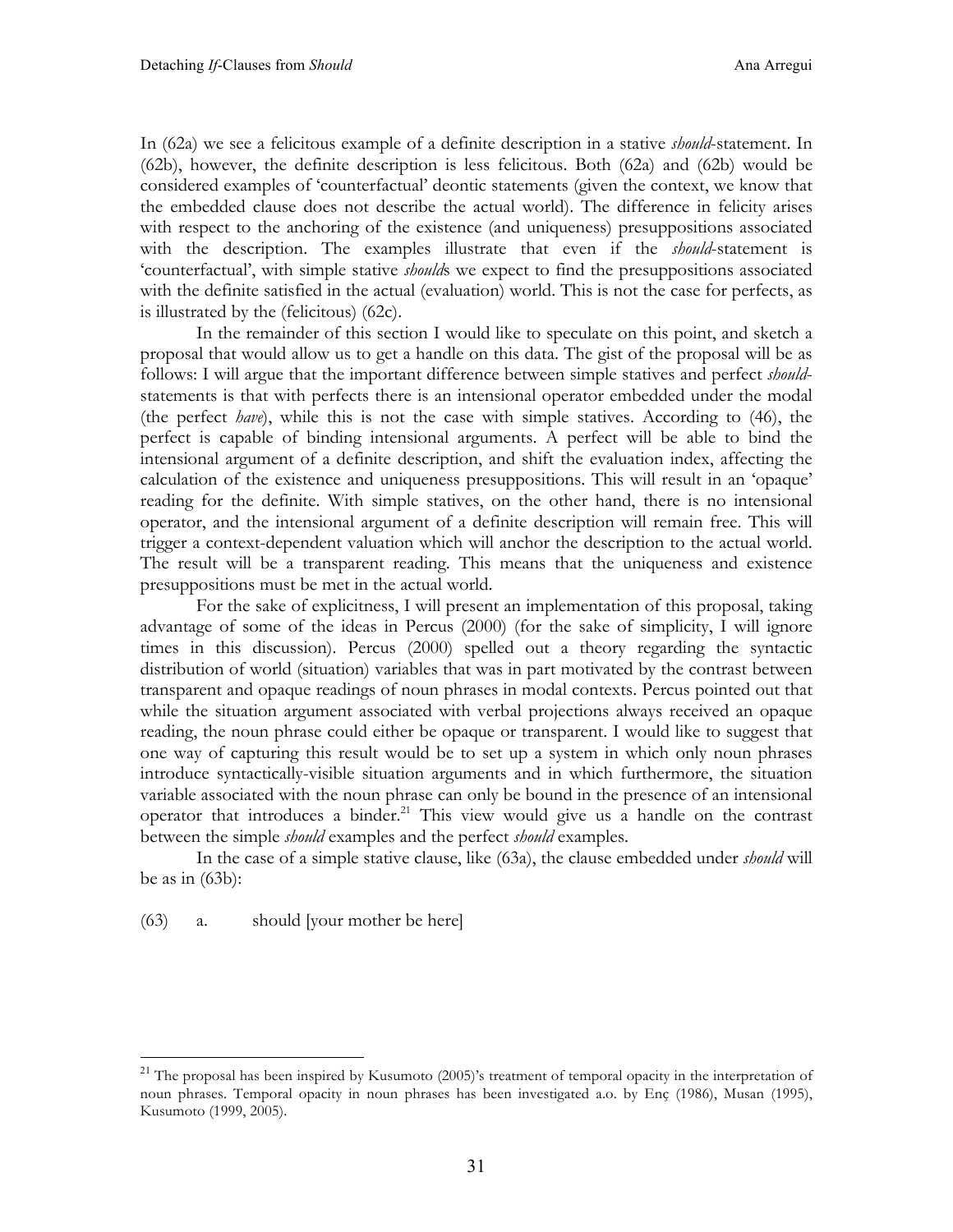

With the assumption that a free situation pronoun is interpreted deictically as making reference to the utterance situation  $(s_0)$ , the modal in  $(63a)$  would take as argument the proposition in (64):

(64)  $\lambda$ s. [your-unique-mother-in-s<sub>0</sub> is here in s]

This proposition will be true in situations in which (a counterpart of) your actual mother is here. Nothing ties this proposition to our epistemic state, and it can be used to describe a situation that is known to be outside the context set. The presuppositions of the definite, however, remain anchored in the actual world, and the definite description will be infelicitous if you do not have a unique mother.

To capture the intensional effects of the perfect, I propose to allow the perfect head itself to introduce a syntactically visible intensional parameter. The proposal is spelled out in (64):



To implement this proposal, it would be necessary to modify the denotation of perfect aspect given in (46) slightly so that the aspectual head can combine with a situation argument first. This could be achieved with the modification in (65):

# (65) **[[have**<sub>perfect</sub>]] =  $\lambda$ s.  $\lambda$ P.  $\exists$ e<sub>state</sub>. [P(e<sub>state</sub>)(s) = 1]

The lexical entry in (46) has been modified so that the situation argument is introduced first. (I have also annotated the event variable to show that we are quantifying over eventualities that are states  $(e_{state})$ , just for ease of reference.) According to (65), the perfect is responsible for existentially quantifying over eventualities and locating them within situations (again, we have ignored times).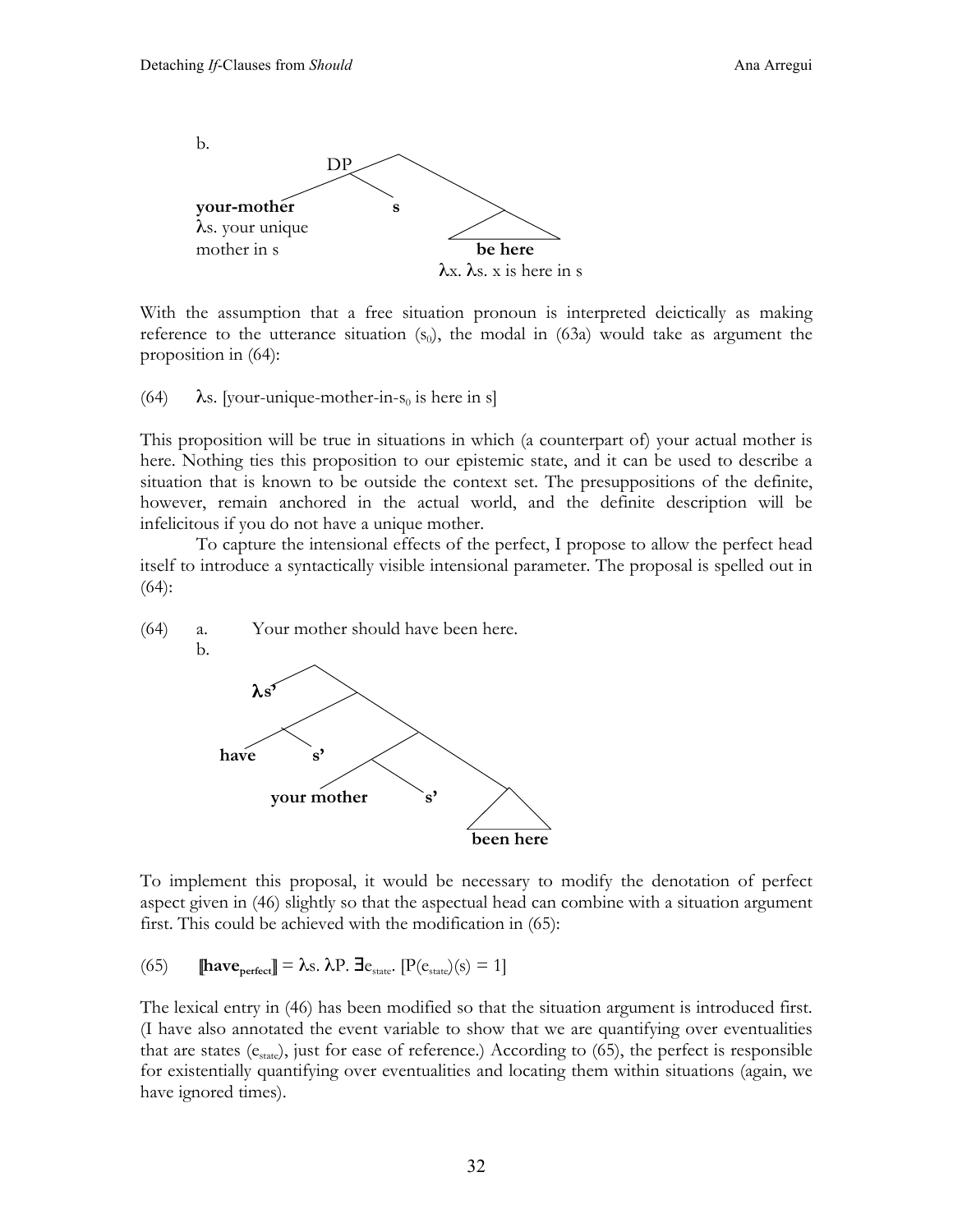Given the set-up in (64), the perfect will manipulate the intensional parameter of a description in the same way other 'intensional operators' do. *Have* will be able to 'bind' the situation argument in the DP in those cases in which that situation pronoun is coindexed with the situation pronoun associated with *have*. When this happens, abstraction over the *have*-situation-variable will lead to abstraction over the DP-situation-variable, and the result will be that both variables will be co-bound. The proposition that will serve as argument of the modal will be (66):

(66)  $\lambda$ s.  $\exists e_{\text{star}}$ . [your-unique-mother-in-s-is-here( $e_{\text{star}}$ ) in s]

The proposition in (66) will be true in a situation s iff it includes an eventuality (state) of your mother in s being here. Given the presence of an operator able to bind the intensional parameter of the definite in the embedded clause, the presuppositions of the definite will be shifted to the situations/ worlds described by the verbal predicate and need not be satisfied in the actual world. Since there are no epistemic presuppositions, such situations may well be in worlds outside the context set.

## **5. Conditioning** *should*

With a proposal for the meaning of *should* in hand, and an understanding of how the interpretation of aspectual heads may interact with modal claims, we can now turn to structures in which a *should* statement is conditioned by an *if*-clause. I will establish that there are (at least) two possible strategies when conditioning *should*. There are *epistemic if*-clauses, that put constraints on the set of epistemically available possibilities, and there are *deontic if*clauses, that are interpreted within the scope of the deontic modal. I will argue in favor of this distinction on the basis of contrasts in the interpretation of tense morphology in the *if*clause itself.

The structure of this section is as follows: In §5.1 we will examine the interpretation of *if-*clauses, noting variations in the interpretation of tense and the correlation with the interpretation of the *if*-clause. In §5.2 we will make a proposal for the structures that result in the different interpretations for tense. (These two sections argue for the view that there are two different kinds of *if*-clauses, and may be skipped by readers willing to take this for graned.) In §5.3 we will investigate the semantic contribution of the two types of if-clauses. Finally, in §5.4 I will examine the detachment patterns associated with the *if*-clauses.

## **5.1 The interpretation of tense in** *if***-clauses**

The interpretation of tense morphology in *if*-clauses associated with *should* can vary. In some cases, tense morphology appears to receive the standard, speech-time oriented, past/present interpretation. In others, it does not. We find examples with standard interpretation in (67):

- (67) a. If she returned the book late (*yesterday*), she should pay a fine.
	- b. If she returned the book late (*yesterday*), she should have paid a fine.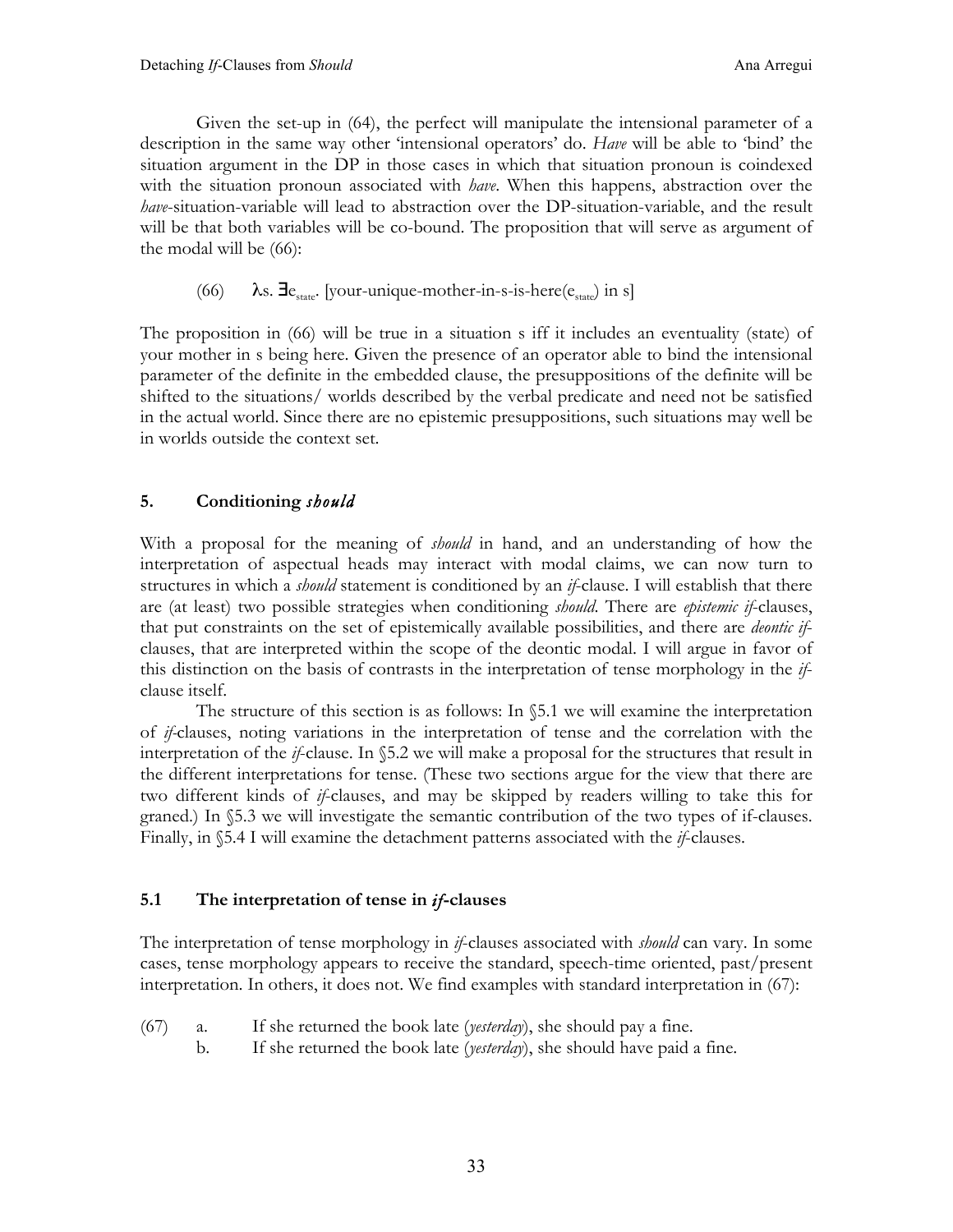Here we see a simple past perfective form in the antecedent, and a consequent clause whose shape varies depending on whether paying the fine is still an (epistemic) option or not (i.e. there is perfective or perfect morphology in the consequent). As far as the antecedent clause is concerned, past tense seems to receive a standard past interpretation, and the epistemic constraints associated with the perfective hold (we would only utter the sentences in (67) if the proposition that she returned the book late was compatible with the common ground).

When the antecedent clause has present tense morphology, the interpretation of tense can be shifted towards the future (we'll consider this a 'non-standard' interpretation of present tense morphology), or it can be deictically anchored to the speech time:

- (68) a. If she returns the library book late (*tomorrow*), she should pay a fine.
	- b. If she still has library books at home (*right now*), she should have been given a warning weeks ago.

In these cases too, we see that aspect morphology in the consequent varies depending on the epistemic status of the proposition. Of interest to us here is that, in both cases, the antecedent clause is compatible with our knowledge (even though there is a state in the antecedent, which carries no context set presuppositions, we could not interpret (68b) as a 'counterfactual' deontic conditional, where the antecedent is not compatible with the common ground). When tense is present, the pattern is the same even in the presence of a perfect in the antecedent clause:

- (69) a. If she has returned all her library books late, she should receive a stiff fine.
	- b. If she has kept pets in her apartment for several years, she should have been given a warning a long time ago.

A present perfect in the antecedent leads to a hypothesis compatible with our knowledge. We could not felicitously utter either (69a) or (69b) in a context in which it was known that the antecedent was false.

It is also possible to find *if*-clauses associated with *should* in which a past tense does not receive a standard interpretation. In such cases, we find past tense morphology with future shifted readings. Examples are provided in (70):

- (70) a. The goldfish died on Saturday, so she buried it in the garden. But if it had died next Monday (instead), she should have given it to the vet.
	- b. She returned the library books on time, so everything was fine. But if she had returned them next week, she should have received a stiff fine.

As these examples show, even if we want to talk about the future, we use a past perfect in the antecedent clause if the antecedent is incompatible with the common ground. A present perfect in the antecedent clause would not achieve the same effects:

- (71) a. The goldfish died on Saturday. #If it has died next Monday (instead), she should (have) bury it in the garden.
	- b. She returned the library books on time. #But if she has returned the library books next week, she should (have) be given a fine.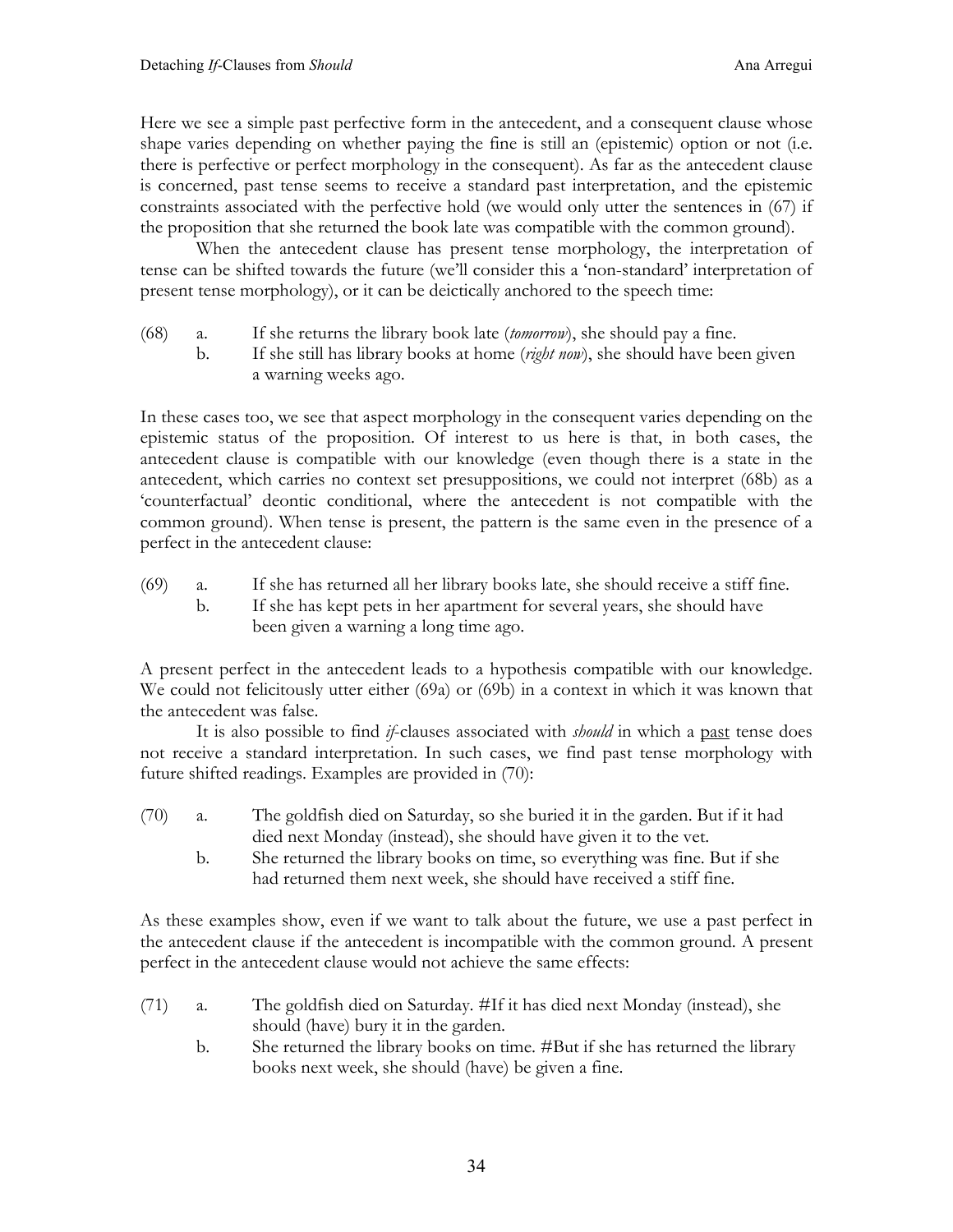As well as future shifted past perfects, it seems possible to find future shifted past perfectives (they seem a bit more awkward):

- (72) a. The goldfish is fine so far. But if it died tomorrow, she should feed it to the cats.
	- b. She still has the library books at home. If she returned them tomorrow, she should get a reward.

In these examples we see a past perfective antecedent with an interpretation shifted towards the future. The presuppositions associated with the perfective are evident in the usual way, and we would only use examples like these in circumstances in which the antecedent was compatible with our knowledge. There is, however, a 'distancing' effect achieved by the choice of a past perfective instead of a present perfective. We seem to use a past when the antecedent, though compatible with the common ground, seems less likely to be true (this effect has been dubbed by Iatridou (2000) 'future-less-vivid'. We will return to this below.)

The data discussed in this section show that there are two parameters that affect the shape of *if*-clauses given their relation to the common ground. When a perfective aspectual head shows up in an *if*-clause, the context set presupposition that we discussed in §4 is activated, and the *if*-clause is felicitous only if it is compatible with the common ground. This is irrespective of whether tense morphology in the antecedent is present or past, or whether tense morphology receives a standard interpretation or not. When dealing with statives however, whether it be simple statives or perfects, tense is crucial. When tense morphology is present, the *if*-clause can only be used felicitously when it is compatible with the common ground (this is the case even though simple statives and perfects do not carry context set presuppositions). To stray outside the common ground, past morphology must be used with a non-standard interpretation. In the next two sections I will provide an account of this variation, beginning with the structural conditions that affect the distribution of tense features (§5.2) and continuing with the interpretation of *if*-clauses (§ 5.3).

## **5.2 Attaching** *if***-clauses**

In examining the conditionals above, we came across examples in which tense morphology in the antecedent receives its standard interpretation, and examples in which it appears 'bleached' of its standard interpretation, and shifted towards the future (this is the case for both present and past tense morphology). This pattern of data can be accounted for if we allow for the possibility that the *if*-clauses that appear associated with *should* are not all actually attached in the same place. In this section I will present two strategies for conditioning *should* with two possible attachment sites for *if*-clauses.

Before turning to the attachment of *if*, it is worth considering the possibility that in examples like *If she had returned the library book late, she should have paid a fine* we are dealing with a *should* statement embedded in the consequent clause of a counterfactual conditional.<sup>22</sup> That is, the possibility that in examples like this there is a silent counterfactual modal  $(SM_{\text{would}})$  that

<sup>&</sup>lt;sup>22</sup> See Frank (1997) for an analysis of deontic conditionals of the form '*if*  $\alpha$ *, would have to have*  $\beta$ ' as involving a deontic operator in the scope of a counterfactual. Arguments against a uniform view of 'counterfactual' deontics as involving a deontic operator in the scope of a counterfactual can be found in von Fintel and Iatridou (2008).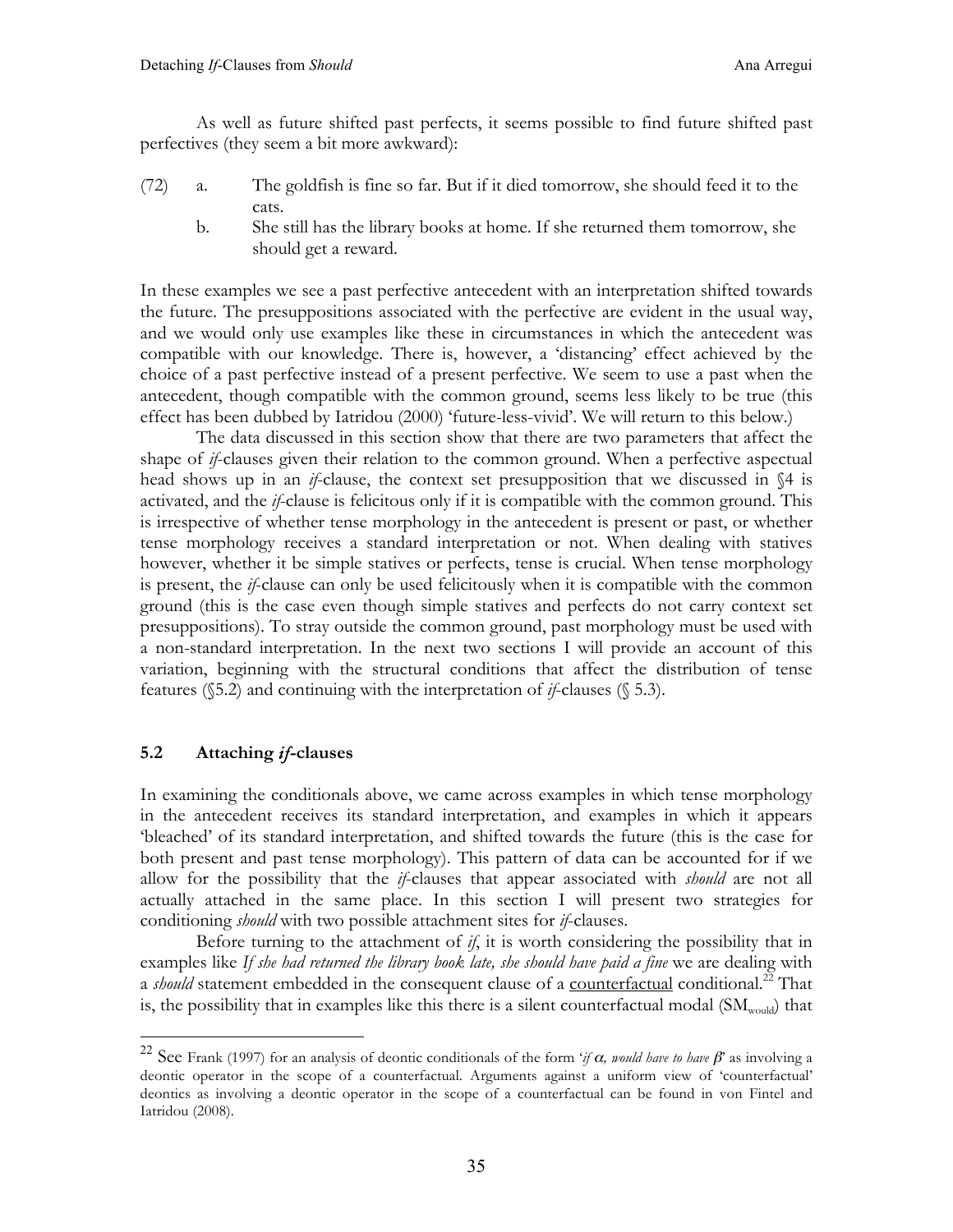takes the antecedent as a restrictor and has a *should*-statement as the nuclear scope (73a). Could the logical form for this kind of conditionals look like (73b)?

(73) a. If she had returned the library book late,  $SM_{\text{would}}$  she should have paid a fine. b. SMwould *[if she had returned the library book late]* [should [she have paid a fine]]

There is something intuitive about this idea. The intuition could be described as follows: in this kind of examples we seem to start out by imagining circumstances just like the actual world except for the fact that she returned the library book late, and then claim that in those circumstances, the best thing would have been for her to have paid a fine. However, while this intuition may indeed resonate with us, a proposal built on the logical form in (73b) would not deliver the correct truth conditions (at least, with the standard similarity-based analysis of counterfactuals following Lewis and Stalnaker). According to (73), the main operator in the conditional is a counterfactual modal. The semantics of counterfactuals will ensure that the domain of quantification of the modal consist of the most similar worlds to the actual world in which the antecedent is true. Given (73), we will then claim that in those worlds, the consequent is true (*she should have paid a fine*). But such an analysis allows similarity with the actual world to play a role that is bigger than what we actually observe in the interpretation of deontic conditionals. Consider the example in (74):

(74) If she had built that building, she should have paid a fine.

Suppose that the woman in question is a reckless architect with a construction company of her own, who never bothers to carry out proper soil surveys before putting up high buildings. Given her nature, we know that if she had built that building (which is high), she would not have carried out the proper soil surveys. And if she had not carried out the proper soil surveys, she should have been fined. However, in spite of all this knowledge, we are not willing to judge (74) true in the circumstances described. This shows that the consequent clause is not evaluated in the most similar worlds in which she has built that building, and thus that *should* is not in the scope of a counterfactual modal.

# **5.2.1** *If***-clauses in the scope of** *should*

In the examples discussed in §5.1 we have come across conditionals in which tense morphology in the antecedent clause does not receive its standard deictic interpretation. I will present a 'sequence of tense' analysis of this morphology (the morphology simply reflects the tense features in the immediate environment and does not feed into the interpretation). In my proposal, tense morphology in *if*-clauses in the scope of *should* copies a past morphology feature associated with the modal *should* (in the account presented here, this feature is not interpreted – it may be a fossilized piece of morphology left over from the days in which *should* was transparently the past form of *shall*).<sup>23</sup>

 <sup>23</sup> Recent literature has paid a lot of attention to the role of past tense in counterfactual constructions (a.o. Ogihara 2000, Iatridou 2000, Condoravdi 2002, Ippolito 2003, etc, Arregui 2004, 2008.) The matter has not received much discussion in the domain of deontic statements (see von Fintel and Iatridou 2008 for an exception). The proposal made here does not assign past tense any role in the interpretation of *should*.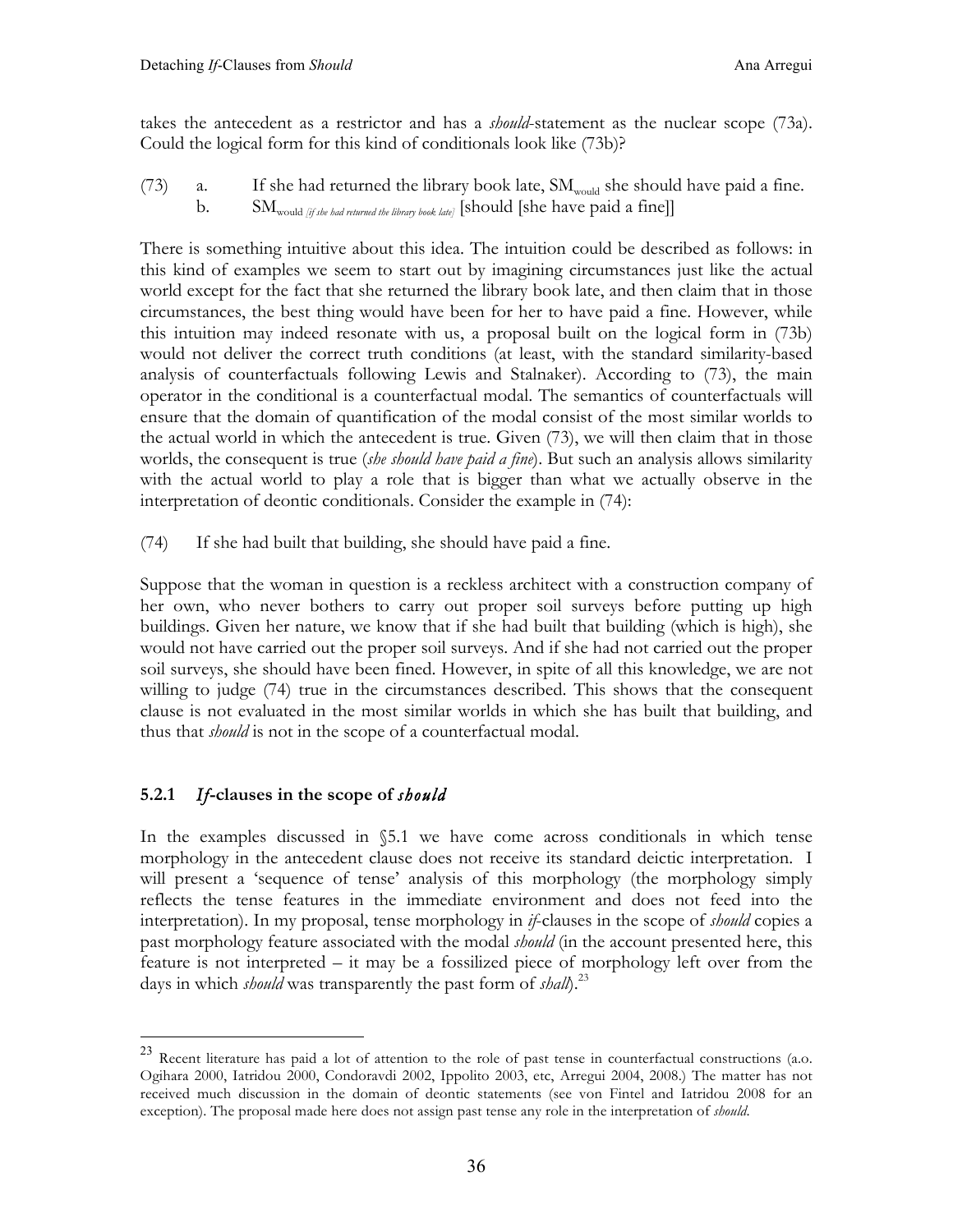I will illustrate a sequence-of-tense account of the distribution of tense morphology in *if*-clauses appealing to the referential theory of tense in Kratzer (1998), and the account of sequence of tense phenomena that is spelled out there (for other accounts of sequence of tense, some similar, some very different, the reader is referred to von Stechow 1995, Ogihara 1996, Kusumoto 1998, 2005, etc.). Let us begin with the cases in which past tense morphology does not receive a standard interpretation. I will argue that in these cases, tense in the antecedent clause is a variable tense that receives an interpretation from a variable assignment, and does not carry deictic constraints. Following Kratzer (1998) (a.o.) I will call this tense a *zero* tense (∅). Zero tenses lack morphology of their own. The tense morphology associated with a zero tense is agreement morphology that copies tense features higher up in the clause. My proposal is that when we observe past tense morphology in the antecedent clause with an interpretation that is shifted towards the future, we are dealing with a zero tense interpreted within the scope of *should* that copies past tense features associated with the modal. In such cases, the structure could look like (75):

(75) a. If the goldfish had died next Monday (instead), she should have given it to the vet.



Since zero tense is a variable tense, its interpretation will depend on the contextually salient variable assignment. As a variable tense, it will give rise to bound variable readings in syntactic configurations in which it is bound by a higher operator. In the structure in (75b), the zero tense is bound by an index higher up in the structure (represented informally as  $\lambda_i$ ), and as a result, the *if*-clause denotes a property of times (for a proposal regarding indices as abstractors, the reader is referred to Heim and Kratzer (1998)) (for a more detailed discussion of a proposal along these lines, see Arregui (2004, 2008)).

When the *if*-clause is interpreted in the scope of the modal, the modal is responsible for shifting its interpretation to a non-past time. Both the *if*-clause and the consequent clause are interpreted as future-shifted propositions, with a reference time that is either present or future. Even thought there is past morphology in the antecedent clause, the antecedent proposition is not affected by the semantics of a deictic past tense.

The examples in (72) showed that it is possible to shift the interpretation of *if*-clauses with past perfective morphology towards the future too. In such examples, the interpretation of tense follows the same lines as in (75), but a difference arises because of the context-set presuppositions associated with perfective aspect: future-shifted past perfective *if*-clauses can only be felicitous if the antecedent proposition is compatible with the common ground.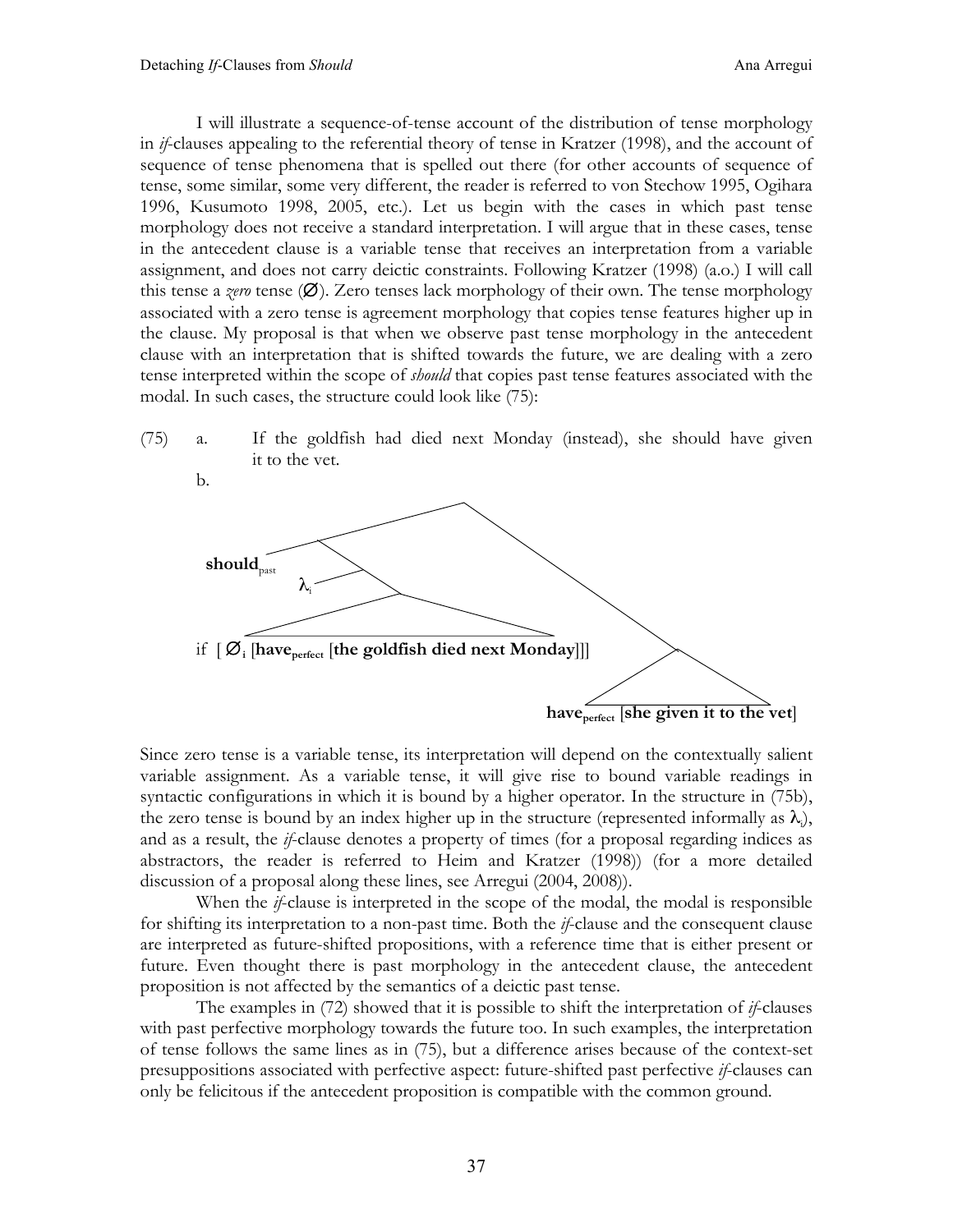#### **5.2.2** *If***-clauses above** *should*

We have seen in \$5.1 that when we are not dealing with future-shifted past morphology in the *if*-clause, the antecedent proposition can only be felicitous if it is compatible with the common ground. I would like to propose that in these cases the *if*-clause is not interpreted in the scope of *should*, but functions instead as an epistemic restrictor, adding conditions to the common ground. Within a dynamic framework, it would be possible to spell out the semantics of *if*-clauses in a manner that allowed them to interact with the common ground/ context set directly (for some discussion of conditionals in a dynamic setting, the reader is referred to a.o. von Fintel (1999), Kaufmann (2005)). However, since we are working with a static framework, I will cash out the proposal by treating epistemic *if*-clauses as restrictors on a silent epistemic modal higher up in the clause. The fact that in these cases present tense morphology may appear bleached of its usual deictic meaning with an interpretation shifted towards the future indicates that the silent modal is associated with present tense features. In parallel with (75), I propose structures like in (76):



According to  $(76c)$ , the antecedent clause in examples like  $(76a/b)$  restricts a silent epistemic modal high up in the clause, and the *should*-clause is actually the nuclear scope of that operator. If tense morphology in the antecedent is present (as in (76b)), the tense in the antecedent could well be a zero tense whose features copy the features of a higher present tense (i.e. *tense* =  $\emptyset$ ). If tense morphology in the antecedent is past, it could only be a case of a true, deictic past tense (in this position, it could not be a case of agreement tense) (i.e.  $tense = past_i$ .

The prediction is when the *if*-clause has a zero tense with present morphology, or a deictic past tense, the antecedent proposition will be compatible with the common ground (since it is restricting an epistemic modal). With this interpretation of tense, we expect stative and perfect *if*-clauses to also require compatibility with the common ground. It won't be only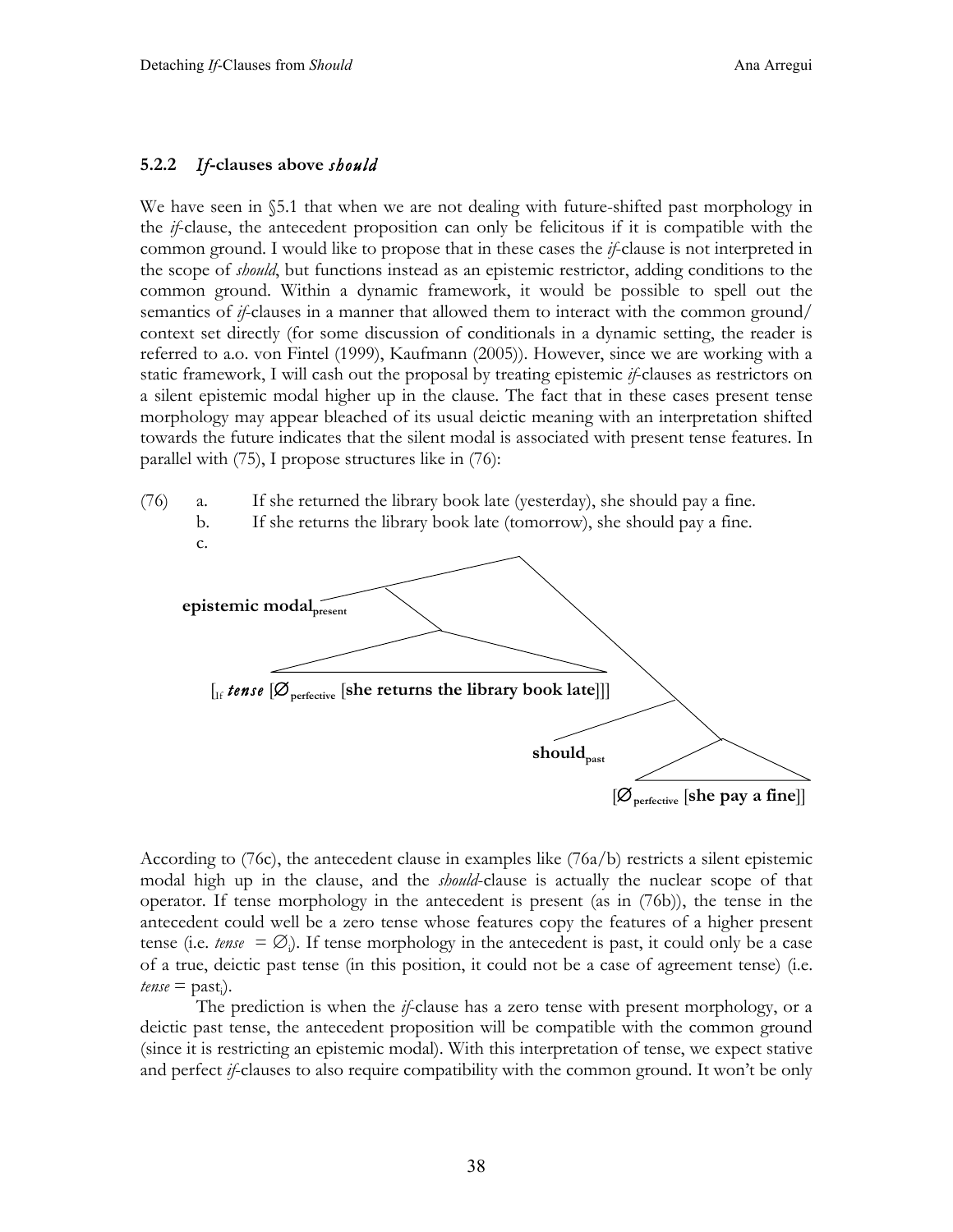*if*-clauses with perfective aspect that are tied to the context set. This explains the distribution of data we saw in §5.2.

There is a strong 'counterfactual' flavour associated with antecedent clauses with past perfect morphology. Consider the contrast in (77):

- (77) a. If she returned the library book late (yesterday), she should pay a fine within a week.
	- b. If she had returned the library book late (yesterday), she should have paid a fine within a week.

In (77a) we observe simple past tense morphology in the antecedent, and perfective aspect. We expect to find the *if*-clause attached above *should* and we expect to find context-set presuppositions (the *if*-clause is adding restrictions to the common ground). This is the form that is marked as compatible with what we know (are willing to take for granted). In (77b) we observe a past perfect antecedent. This form is not marked as compatible with what we know. There is strong counterfactual intuition associated with (77b). We would normally understand that she returned the book on time. But this is not required by the semantics of *should*. I will make the hypothesis that the counterfactual effect arises as an implicature because of the contrast with a form marked as 'knowledge compatible' (this type of account of counterfactual effects has also been proposed for past perfect *if*-clauses attached to *would*conditionals, see a.o. Ippolito (2003)). As an implicature, the effect can be eliminated, leaving the assertion intact. This is what we observe in examples like (78):

- (78) A: If she had returned the library book late, she should have paid a fine.
	- B: She did return the library book late!
	- A: Well, then, she should have paid a fine!

By choosing a past perfect, A gives rise to the implicature that she didn't return the library book late. The fact that the implicature can be rejected and we can still draw the inference shows that it is not really part of the content of the conditional.

It may be possible to understand the 'future less vivid' effects of past perfective antecedents with similar reasoning. Consider the contrast in (79):

- (79) a. The goldfish is fine so far. But if it died tomorrow, she should feed it to the cats.
	- b. The goldfish is fine so far. But if it dies tomorrow, she should feed it to the cats.

Both conditionals in (79) would be uttered only in contexts in which it is compatible with what is known that the goldfish dies tomorrow. We can explain this because both examples have perfective aspect in the antecedent, and thus trigger context-set presuppositions. The interpretation of tense morphology indicates that in (79a) the antecedent clause is restricting *should* (it has future-shifted *past* morphology) whereas in (79b) the antecedent clause is an epistemic restrictor (it has future-shifted *present* morphology). It may be that the 'vividness' associated with (79b) comes about because of the choice to mark explicitly that the *if*-clause is modifying an epistemic modal/ interacting directly with the context set.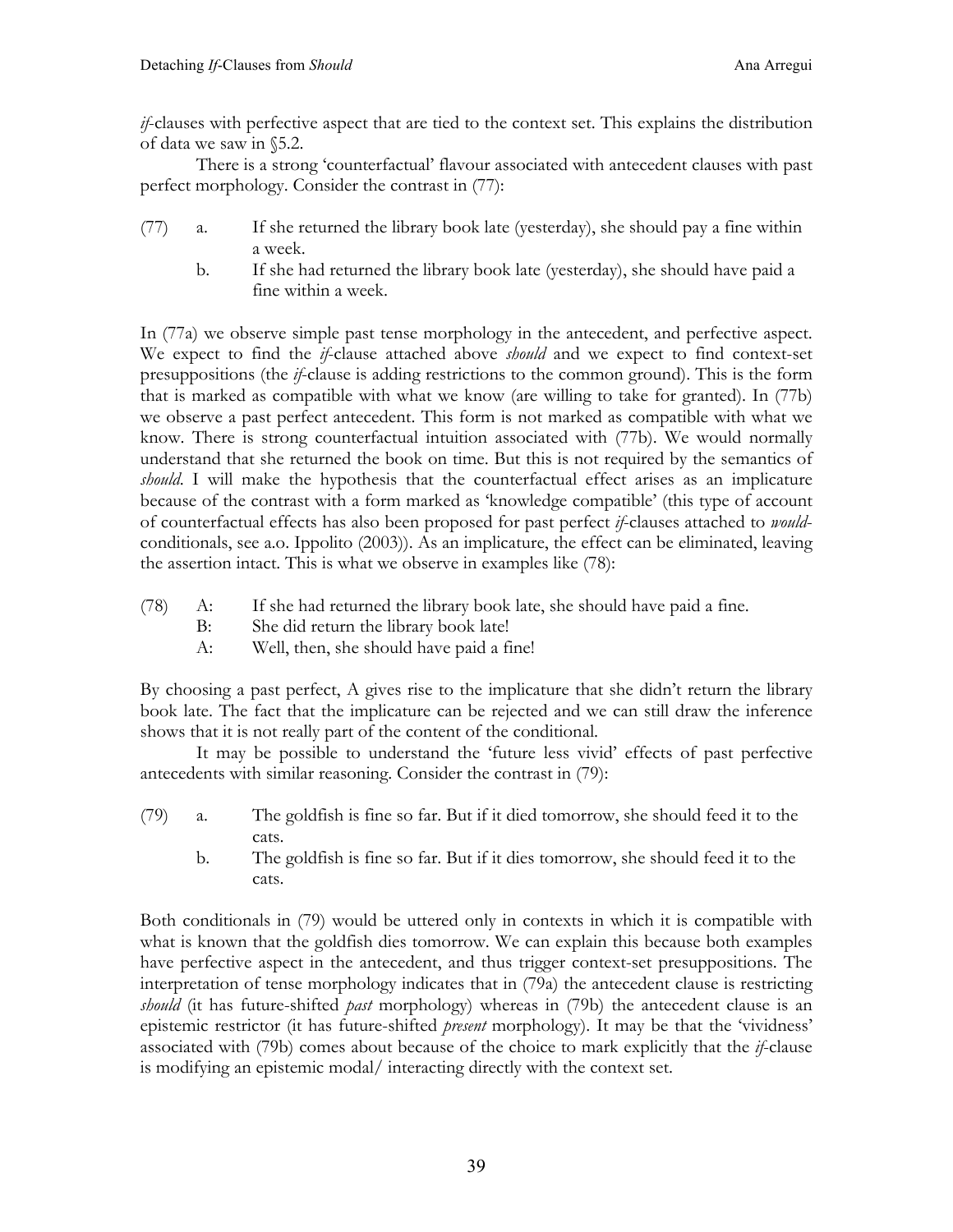#### **5.3 Interpreting** *if***-clauses in the scope of** *should*

Making use of proposals for sequence of tense phenomena, we were able to argue that differences in the interpretations of tense morphology in *if*-clauses can be correlated with differences in the attachment sites of *if*-clauses. *If*-clauses can either serve as restrictors on an epistemic modal with present tense features, or on a *should*-modal with past tense features. This section will be dedicated to the interpretation of *if*-clauses in the scope of *should*. I will not discuss the case of *if*-clauses as epistemic restrictors (a proposal on this topic lies outside the scope of my paper, the reader is referred to von Fintel and Gillies (2007) and von Fintel and Gillies (2008) for discussions of the complex issues related to epistemic modality). I will simply note that when *if*-clauses restrict epistemic modals, factual detachment is expected to be valid (after all, the actual world is one of the worlds compatible with what we know) and deontic detachment is not (this matter will be taken up in §5.4).

The main objective of this section is to argue that *if*-clauses are able to put restrictions on the extensions of actual world situations that enter the domain of comparison of the modal. The analysis will be built in steps, and along the way we will motivate both the need to appeal to minimal extensions and the need to appeal to facts. In the end, we will settle for an analysis in which *if*-clauses serve as restrictors on the fact-sensitive *should* in (49). The presentation begins with the example in (80):

(80) If he were in trouble, he should be given assistance.

Let us suppose that we are willing to judge (80) true simply on the basis of the fact that the law requires that people in trouble be given assistance. And imagine the world is such that he is not in trouble, and he is not given assistance. A natural way to set up a restrictor-analysis of *if*-clauses would be to suppose that in examples like (80), we go through all the situations in the world compatible with his being given assistance. The sentence will be true iff for all relevant\* situations s that can be (modally) extended to situations s' in which he is in trouble, it is the case that the situations s' have best extensions in which he is given assistance. A concrete proposal is found in (81):

(81) **[if**  $\alpha$ **, should**  $\beta$ ] is true in w iff (preliminary)  $\forall s \leq w$  that are relevant<sup>\*</sup>,  $\{s: s\leq_{m}s' \& \alpha \text{ is true in } s'\}\subseteq$  $\{s' : \forall w' : w' \text{ is a best extension of } s', \beta(w') = 1\}$ 

Though seemingly reasonable, the proposal in (81) makes some incorrect predictions. In extending the actual-world situations to situations in which the antecedent is true, we consider ALL extensions in which the antecedent is true. However, not all extensions in which the antecedent is true can have extensions in which the consequent is true. For, amongst the situations in which the antecedent is true there will be quite large situations, in which we will find many things besides the original actual world situation and the features that make the antecedent true. In these situations, the consequent may be false. These situations won't have extensions in which the consequent is true, and therefore they won't have best extensions in which the consequent is true. Allowing quantification over the 'antecedent' situations to include situations in which the fate of the consequent has already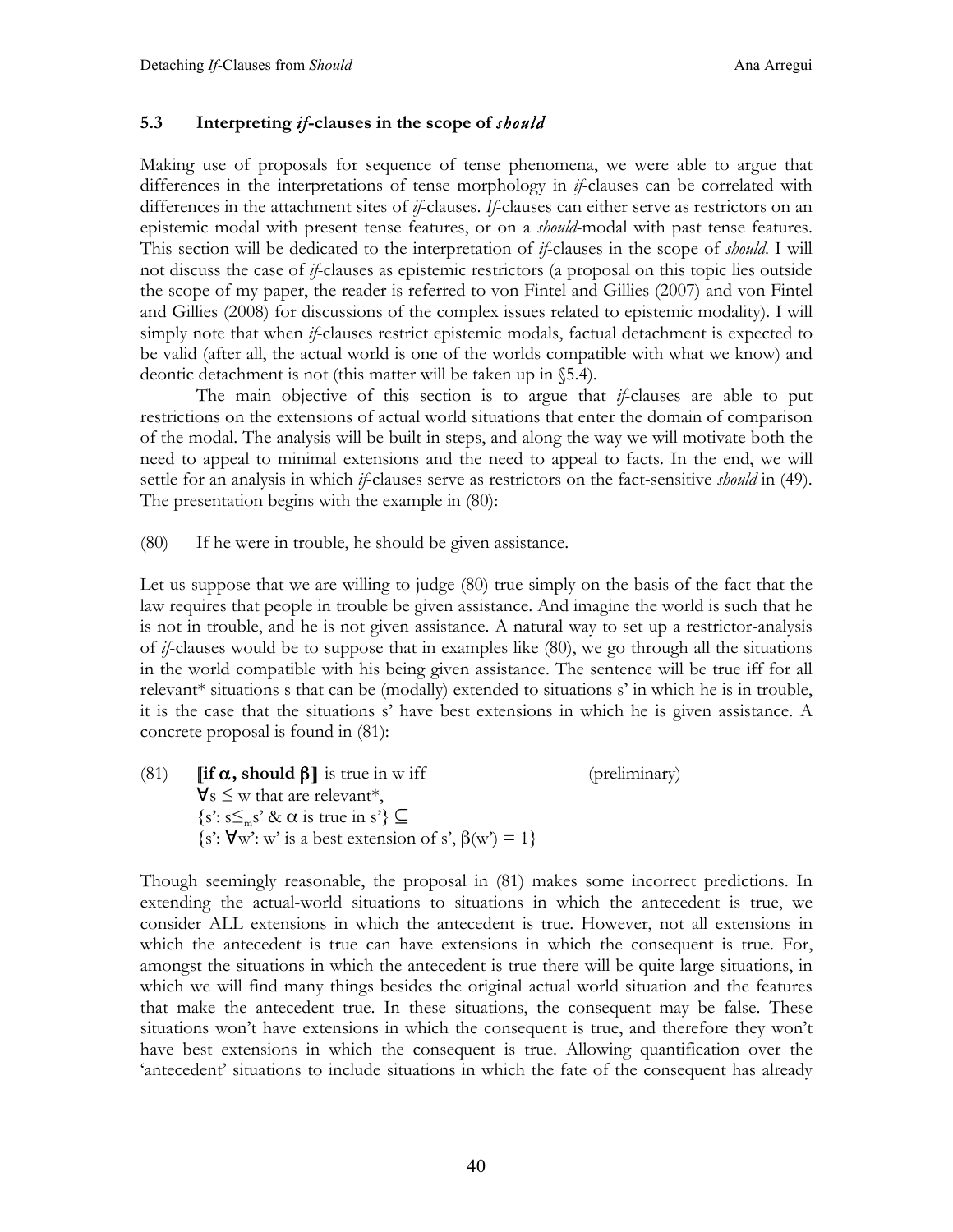been decided will not allow us to see the work of the deontic machinery (the extension to best-extensions will be trivialized).

Intuitively, things go wrong with (81) because it allows into the set of antecedentsituations situations that are 'bigger' than we would like. We would like the set of antecedent situations to be made up of the original actual world situations with a 'small' extension to allow the antecedent proposition to be true. We don't want to allow in 'extra' stuff that could cloud the working of the deontic modal. To capture this effect, we will make use of quantification over 'minimal extensions', defined as below:

(82) <sup>α</sup>*-minimal extension*

 $\overline{a}$ 

Given a situation s and a proposition  $\alpha$ , s' is an  $\alpha$ -minimal extension of s iff s  $\leq$   $\leq$  s' and  $\alpha$  is true in s' and there isn't a situation s'' such that  $s\leq_m s''\leq_m s'$  and  $\alpha$  is true in s" and  $s'' \neq s'$ .

To see how this definition works, consider the following case: imagine that s is a situation consisting only of a stretch of sand in a beach, and  $\alpha$  is the proposition *there is a man*. Consider now a situation s' consisting only of s and a man. s' will count as a α-minimal extension of s because it is true that there is a man in s' and there isn't any s" such that  $s\leq_m$ s" $\leq_m$  s' and there is a man in s" and s"  $\neq$  s'. Consider now an extension of s to a situation s' in which there are two men. Then s' will not be a  $\alpha$ -minimal extension of s because there will be a situation s" such that  $s \leq_m s'' \leq_m s'$  and there is a man in s" and s"  $\neq s'$ .

With the definition in (82) at hand, we can revise the proposal in (81) as follows:

(83) **[if**  $\alpha$ **, should**  $\beta$ ] is true in w iff (preliminary)  $\forall s \leq w$  that are relevant<sup>\*</sup>,  $\{s: s' \text{ is a } \alpha\text{-minimal extension of } s\} \subseteq$  $\{s' : \forall w' : w' \text{ is a best extension of } s', \beta(w') = 1\}$ 

Given (83), (80) will be true iff for every relevant<sup>\*</sup> situation in the world it is the case that all minimal extensions in which he is in trouble are such that in their best extensions, he is given assistance.<sup>24</sup> By using minimal extensions, we make sure that only the 'stuff' needed to make the antecedent true is added.

The proposal in (83) is better than the proposal in (81), but another adjustment needs to be made. Consider the conditional in (84):

(84) If he had forgotten to pay his taxes (last May), he should have been fined \$200.

Suppose that according to the law, the fine one must pay for not paying one's taxes is linked to one's salary. In his case, it would have been \$200 because he earns \$20 000 per year. Suppose also that as a matter of fact he paid his taxes and was not fined \$200. What happens with  $(84)$ ? The proposal in  $(83)$  tells us that  $(84)$  will be true iff for every relevant\* situation

<sup>24</sup> As before, *relevant\** is defined with respect to the main clause proposition (this is the nuclear scope of the conditional, not it's restrictive clause/ antecedent). Notice that for the situations that are incompatible with the *antecedent* the claim that the extensions in which the antecedent is true have best extensions in which the consequent is true will be trivial. With the current set up, such situations count towards the set of situations that verify the truth of the conditional (we could also have explicitly stated that such situations should be excluded from the domain of quantification).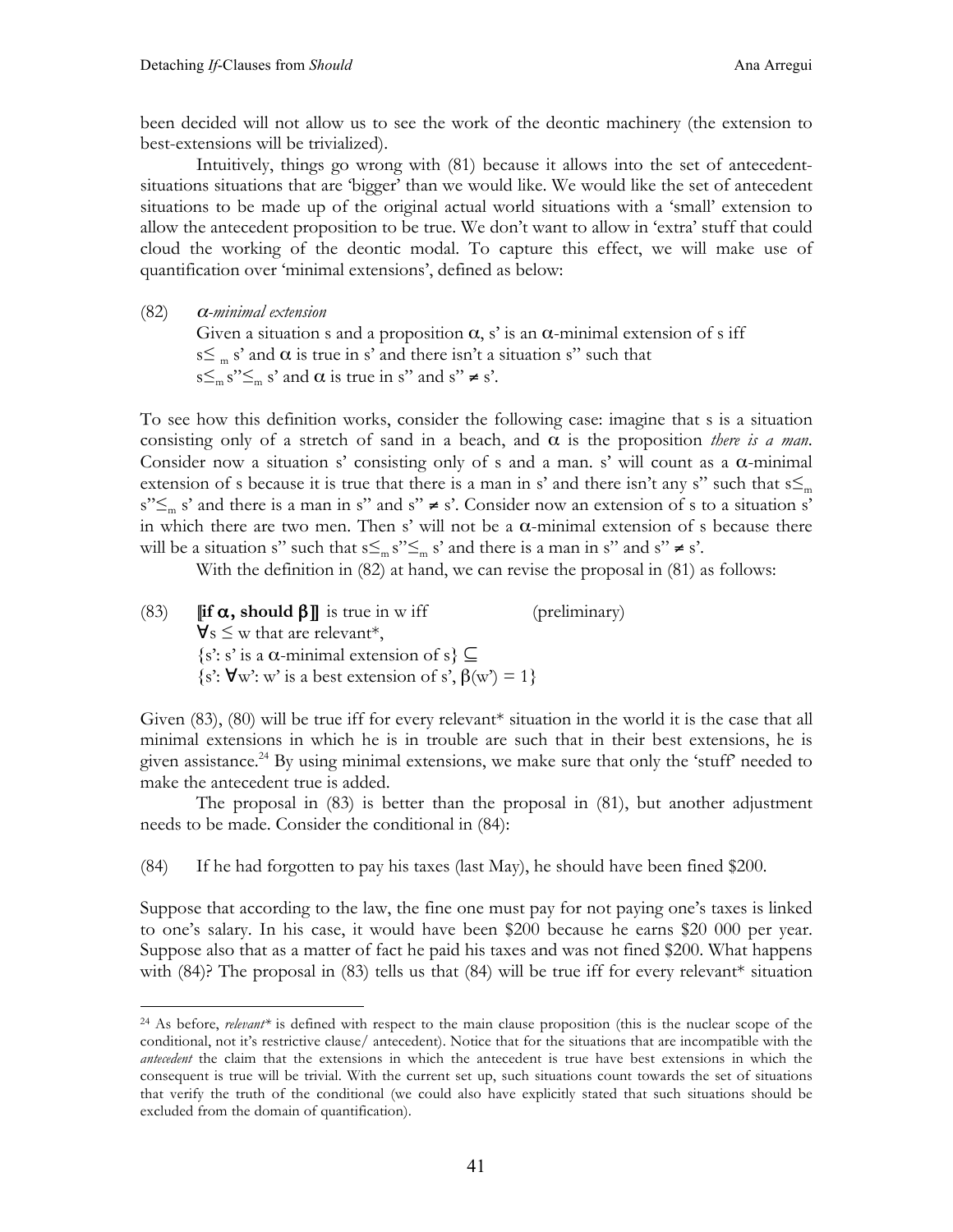in the word, it is true that for all minimal extensions in which he forgets to pay his taxes, in the best extensions he is fined \$200 (last May). But this won't give us the right truthconditions. In the actual world there is a situation in which he earns \$20 000, but there are also many situations in which this is not true (situations that do not include him at all!). For those situations, minimal extensions to situations in which he forgot to pay his taxes won't result in situations in whose best extensions he is fined \$200. Earning \$20 000 is not in itself very valuable, so it won't necessarily be part of the best extensions of the antecedent situations.

To get the truth conditions of (84) right, we must make sure that the antecedent situations include the actual world features that make it true that he earns \$20 000 (but exclude the features that makes it true that he paid his taxes and was not fined). The facts regarding his salary must be taken into account when figuring out what possibilities make it into the domain of comparison of the modal. We can obtain this result by going back to our original fact-sensitive proposal for the semantics of *should* (49), and allow *if*-clauses to function as restrictors in that analysis (85):

- (49) **[should**  $\alpha$ ] is true in w iff ∀s≤w that are relevant\*,  $[\exists s': s \le s' \& \forall w'$  that are best extensions of s',  $\alpha(w') = 1$ ]
- (85) **i iif**  $\alpha$ **, should**  $\beta$  is true in w iff ∀s≤w that are relevant\*,  $\{s'': \exists s': s \leq s' \& s'' \text{ is an $\alpha$-minimal extension of } s' \}$  $\{s'': \forall w': w' \text{ is a best extension of } s'', \beta(w') = 1\}$

The proposal in (85) treats *if*-clauses as restrictors, and at the same time allows specific facts to have an effect on the semantics of the conditional. According to (85), a conditional *if*  $\alpha$ , *should β* will be true iff for all the (relevant) situations in the actual world, the  $\alpha$ -minimal extensions of some actual-world extension all have best-extensions in which  $β$  is true.

The proposal in (85) will provide better results than (83). Consider (84) again. For all the (relevant) situations in the actual world it will be true that the set of minimal extensions of some actual world extension (i.e. a situation that includes the situation quantified over and the situation that he earns \$20 000 per year) in which he forgot to pay his taxes will be a subset of the set of situations that have as best extensions worlds in which he was fined \$200.

## **5.4 Detachment patterns**

We can finally turn our attention to detachment patterns and tackle the puzzles of factual detachment and deontic detachment discussed in §1. We will be interested both in the case of epistemic restrictors and restrictors in the scope of *should*. As was noted earlier, when *if*clauses are interpreted epistemically (as a restrictor on a silent epistemic modal), we predict that factual detachment will be valid. Consider, for example, (86):

(86) If she returned the library book late (*yesterday*), she should pay a fine.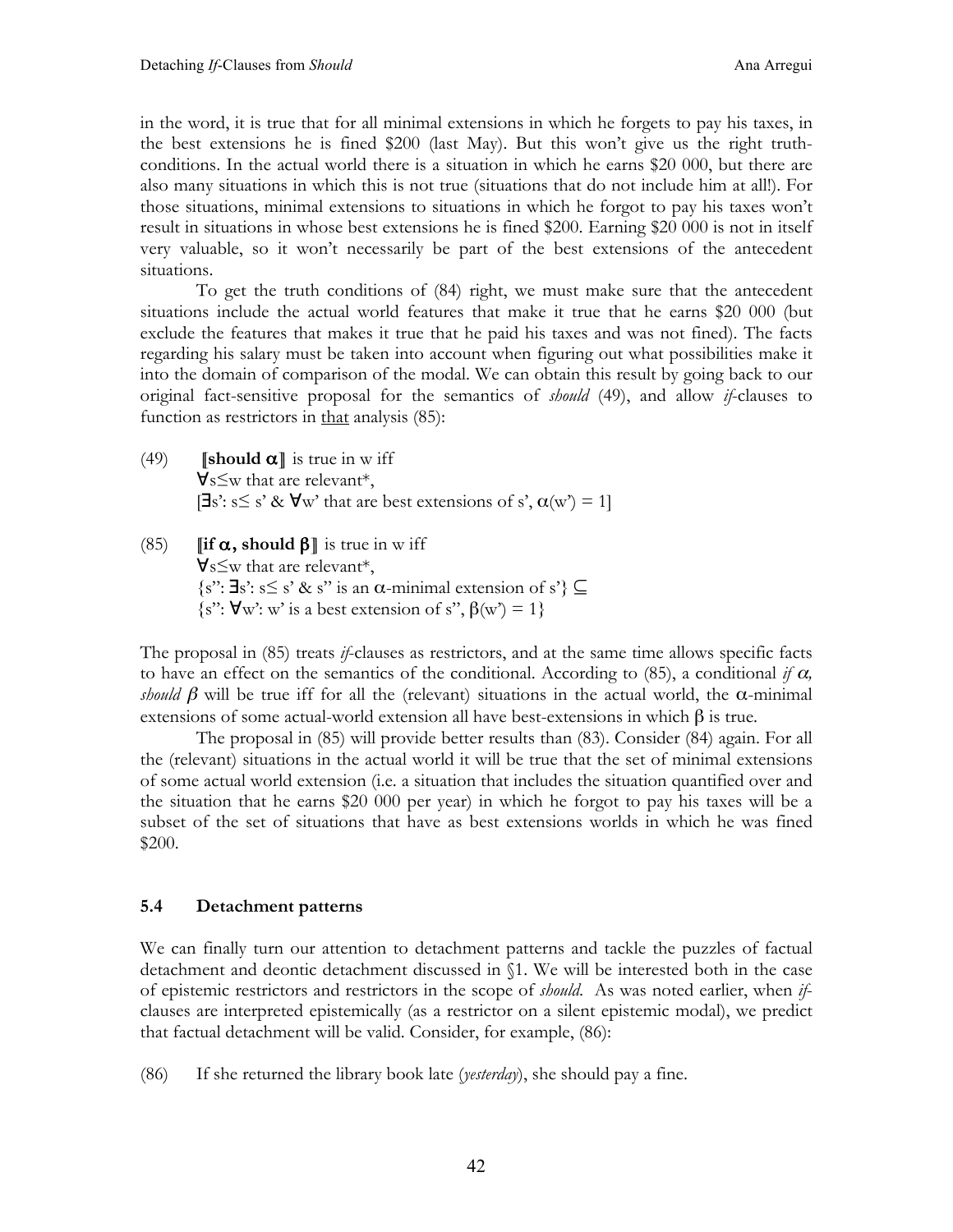The *if*-clause in (86) acts as an epistemic restrictor (notice the standard deictic interpretation of tense morphology in the antecedent clause). The conditional in (86) will be true iff it is the case that for every world in the context set in which she returned the library book late yesterday, it is true that she should pay a fine. If (86) is true and the actual world is a world in which she returned the library book late yesterday, then the actual world will be a world in which she should pay a fine. So, factual detachment is valid.

Deontic detachment, however, will not be supported by epistemic *if*-clauses. It would be difficult to access intuitions regarding deontic detachment with the example in (86) (we would have to consider that she should have returned the library book late!). So, we will switch to example (87), in which we also see an epistemic *if*-clause:

(87) If she remembered to phone her mother yesterday, she should feel proud of herself.

(87) tells us that in all the worlds in the context set in which she remembered to phone her mother yesterday, it is true that she should feel proud of herself. Now, imagine that it is true that she should have remembered to phone her mother yesterday. This means that for every relevant\* situation s in the actual world (compatible with her remembering to phone her mother yesterday) there exists a situation s' such that  $s \leq s'$  and in all the best extensions of s', she remembered to phone her mother yesterday. This can be true whether she did phone her mother yesterday or not. Suppose she didn't. Then it will be false that she should feel proud of herself (for the sake of simplicity, let us just assume that nothing else would warrant her feeling proud of herself): it is not true that for every relevant\* situation s in the actual world (compatible with her feeling proud of herself) there exists a situation s' such that s≤s' and in the best extensions of s', she feels proud of herself. Given that it is possible for (87) to be true, for the *should*-statement *She should have remembered to phone her mother yesterday* to be true, and for the *should*-statement *She should feel proud of herself* to be false, deontic detachment is not valid.

We can now turn to *if*-clauses in the scope of *should*. We will examine factual detachment first. Consider (88):

- (88) a. You: She returned the library book on time. But if she had returned it late, she should have been fined.
	- b. Me: Actually, she did return the library book late!
	- c. You: Oh! Well..., then she should have been fined.

The conditional in (88a) is true iff for every relevant\* situation s in the actual world (compatible with her being fined) there exists some situation s' such that s≤s' and for all minimal extensions of s' in which she returns the book late, the best extensions are such that she is fined. Suppose also that (88b) is true and there is a situation in which she returned the book late. Then it follows that (88c) will be true too. If (88a) and (88b) are both true, then some of the antecedent situations quantified over by (88a) will be actual world situations. For every situation in the actual world compatible with her being fined there is an extension to a situation in the actual world (in which she returns the book late) such that in its best extensions, she is fined. This makes (88c) true.

Finally, let us consider the pattern of deontic detachment and examine the sentences in (89) (let us suppose she did not give money to charity last May and did not receive a tax discount):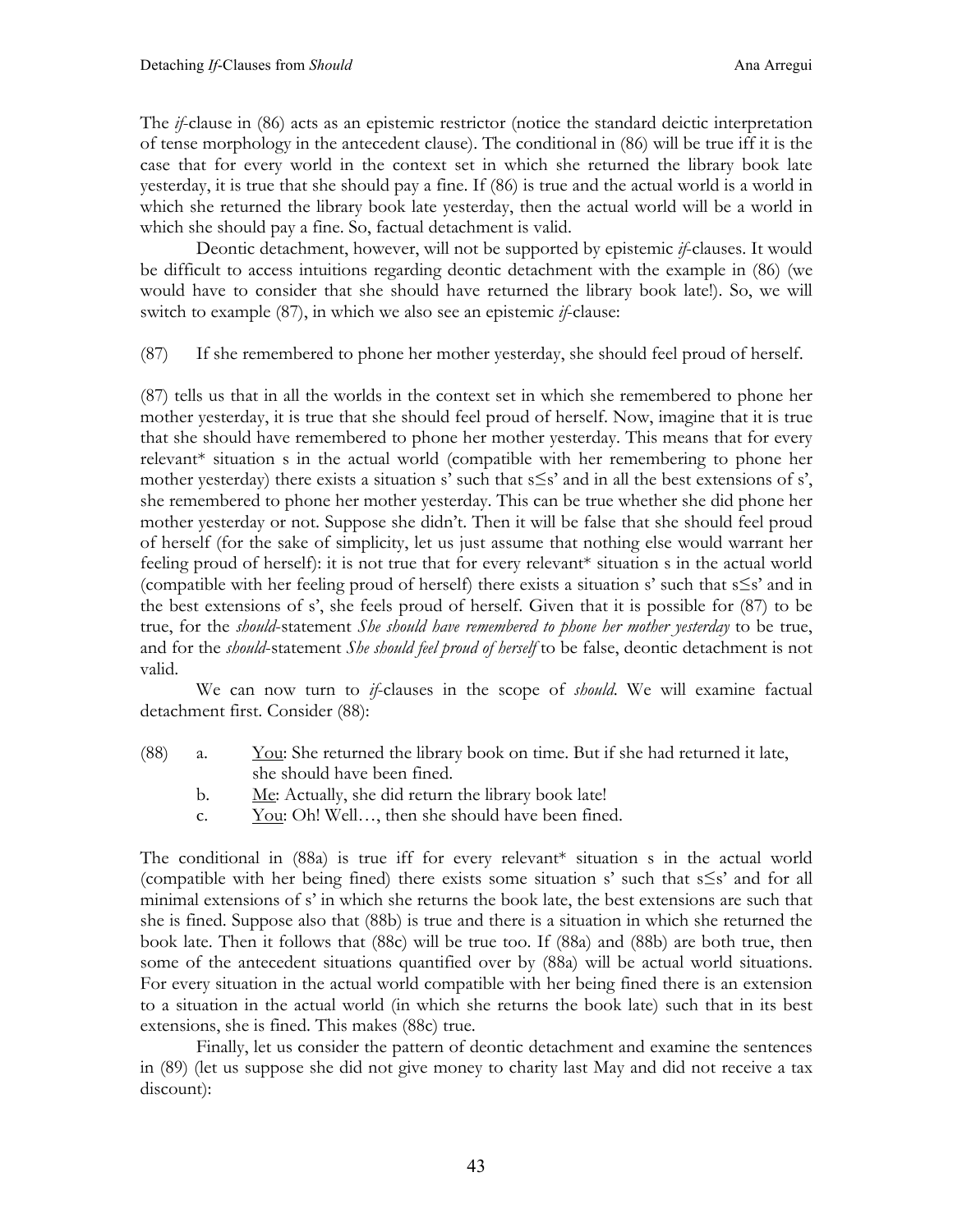- (89) a. If she had given money to charity (*last May*), she should have received a tax discount.
	- b. She should have given money to charity (*last May*).
	- c. She should have received a tax discount.

Given the proposals in (49) and (85), it will not be possible to infer (89c) from the truth of (89a) and (89b). Suppose that (89a) is true. Then, for all relevant\* situations s in the actual world (compatible with her receiving a tax discount) there exists a situation s' such that  $s\leq s'$ and for all s" that are minimal extensions of s' in which she gives money to charity, the best extensions are such that she receives a tax discount. If (89b) is also true, then for all relevant\* situations s in the actual world (compatible with her giving money to charity last May) there exists a situation s' such that  $s \leq s'$  and in all the best extensions of s', she gave money to charity last May. But (89c) will not be true in the circumstances described above. For (89c) to be true, it should be the case that for all relevant<sup>\*</sup> situations s in the actual world (compatible with her receiving a tax discount) there exists a situation s' such that s≤s' and in the best extensions of s', she received a tax discount. Arguably, in the best extensions of many actual world situations, she will have given money to charity last May, so in the best extensions, she will also receive a tax discount. But in the circumstances described above, this won't be true for all situations s compatible with her receiving a tax discount. Given that in the actual world she did not donate money to charity last May, then there will be at least one situation s"' in the actual world that won't have as best extension worlds in which she donated money to charity last May and gets a tax discount. That fact about the actual world will be visible and will prevent the modal statement in (89c) from being true. As a result, the pattern of deontic detachment will not be valid.

The detachment patterns described above and the fact-sensitive semantics for *should* have many interesting consequences. On the one hand, as we have already noted, we do not predict inconsistencies between the *should*-statements in (90):

- (90) a. She should have returned the library book on time.
	- b. She should have paid a fine.

Given the existential quantifier over situations in *should*, and the differences regarding the actual world situations being quantified over, (90a) and (90b) could both be true in the actual world (as we saw, this was a result that was also predicted by the time-sensitive proposal we discussed in §2). But what about examples like (91) (based on the original examples by Feldman)? Notice that the *if*-clause in (91b) is an epistemic restrictor (it has a future-shifted present tense):

- (91) a. The doctor should give medicine A on Monday and the doctor should give medicine A on Tuesday.
	- b. If the doctor gives medicine B on Monday, he should give medicine B on Tuesday.
	- c. The doctor will give medicine B on Monday.

Do we predict that (92) is true?

(92) The doctor should give medicine A on Tuesday and the doctor should give medicine B on Tuesday.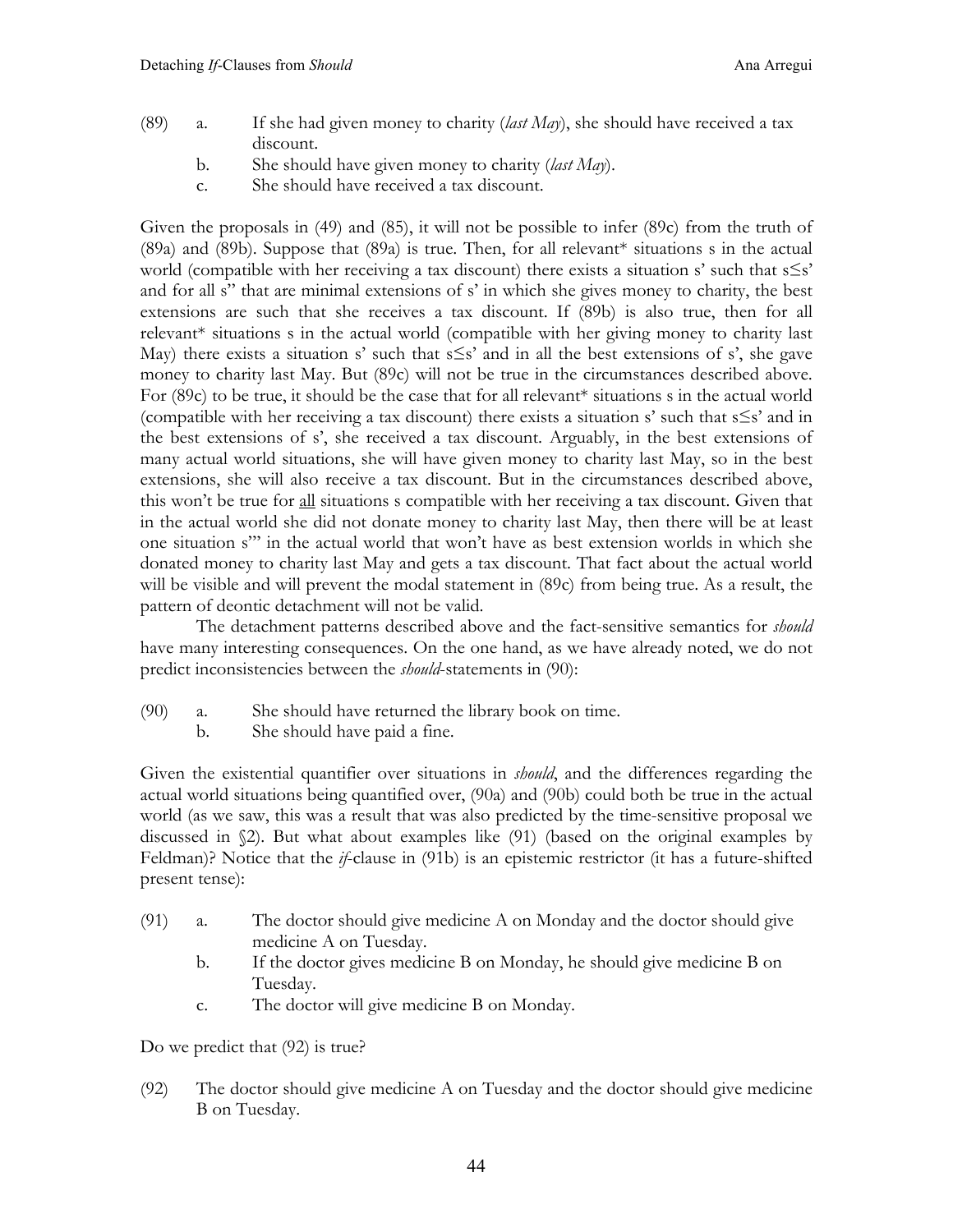Even though the conditional in (91b) does validate factual detachment, the proposal does not predict that (92) is true. The problem will arise at the level of the presuppositions regarding the context set triggered by aspect in the embedded clause. Notice that if the proposition that she gives medicine B on Monday is accepted as true, then all the worlds in the context set will be such that the doctor gives the patient medicine B on Monday (indeed, armed with this knowledge, we are happy to detach the unconditioned statement *The doctor should give medicine B on Tuesday*). But then, the context set presuppositions associated with perfective aspect in (91a) will not be satisfied (the context set presuppositions triggered by (91a) is that it is possible, as far as the common ground is concerned, that the doctor give the patient medicine A on Monday and that he give the patient medicine A on Tuesday). The problem arises because the conditions needed for detachment in (91b) are incompatible with the context set presuppositions in (91a).

There are two slightly different predictions made here. One is that we would never utter the sentences in  $(91)$  as one assertion during a conversation.<sup>25</sup> This is because the first sentence carries presuppositions that are incompatible with the last one. The other is that it will not be possible to draw the inference that (92) is true from the sentences in (91). This is because the first conjunct carries a presupposition that is incompatible with the information we must take for granted in order to assert the second conjunct.

The proposal presented here thus predicts an asymmetry between simple *should*s and *should have*s. We predict that one could truthfully assert (93):

(93) She should have returned the book on time and she should have paid a fine.

The circumstances in which we might utter (93) require some thinking. Maybe we are making a list of all the things she did wrong in the past month. We note that she ignored her duties twice. There are two different things she should have done and didn't do. However, we could not truthfully assert (94):

(94) She should return the book on time and she should pay a fine.

We predict that we cannot felicitously assert (94) because the information we need to have in order to claim that she should pay a fine is inconsistent with the presuppositions triggered by the claim that she should return the book on time. The result is that (94) cannot be understood as a claim regarding two independent obligations. This prediction appears in line with the intuitions reported in the literature.

## **6. Conclusions**

In this paper we have investigated the relation between the truth of deontic claims and the facts in the world. We have used the inference patterns licensed by *should*-conditionals as a window to peer into the semantics of the modal. The proposal presented in the paper has

<sup>&</sup>lt;sup>25</sup> A small clarification is probably needed. The prediction is that we would not assert the sentences in (91a/b) and add the proposition that she is given medicine B on Monday. Whether the *will*-sentence in (91c) simply denotes the proposition true if she is given medicine B on Monday or whether it has modal flavours is a problem that lies outside the scope of my investigation.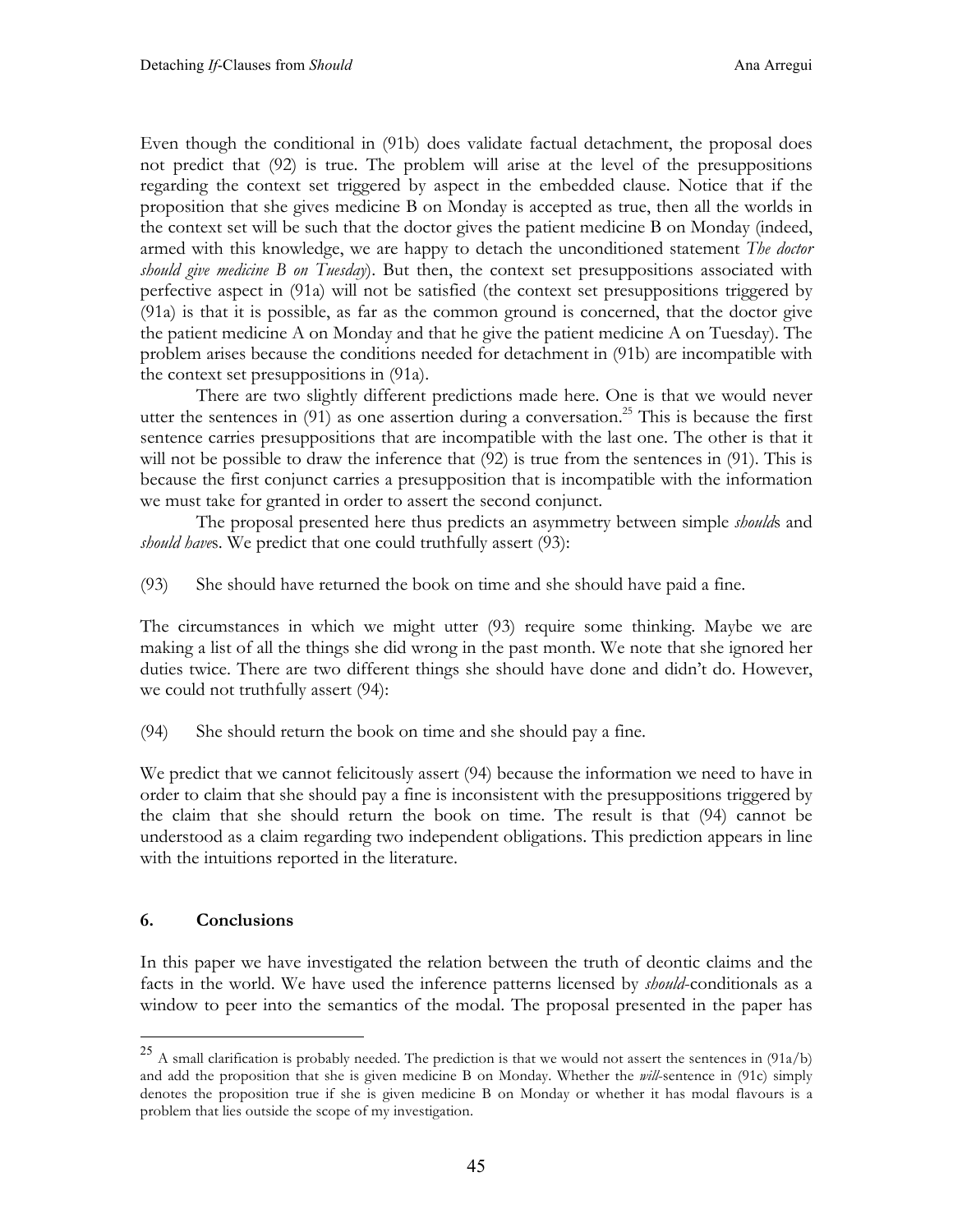several parts: a situation-based semantics for the modal *should*, a view of the propositions embedded under *should* that allows aspect to play a crucial role in anchoring propositions to the context set, and a proposal for *if*-clauses that distinguishes between epistemic *if*-clauses and *if*-clauses in the scope of *should*, treating the latter as restrictors on the quantificational domain of the modal.

An important part of the account is the idea that restrictions on the interpretation of a modal (like *should*) could arise from the interaction between the semantics of the modal and features of the embedded clause (in this case, aspect). It has been widely accepted, since the bi-dimensional approach to modality in Kratzer (1981, etc.), that the interpretation of modals may call upon information of different sorts (in Kratzer's work, modals are associated both with a *modal base* and an *ordering source*). In the proposal presented here, some of the information standardly associated with the modal base in a Kratzer (1981)-style account is captured by the choice of aspectual heads in the embedded clause. Aspectual head tells us whether we are quantifying over epistemically accessible worlds or not (with perfective aspect we quantify over epistemically accessible worlds, which would be the case if we said that a modal had an epistemic modal base in Kratzer's system, whereas with perfects and states, we don't). Further investigations would be required to find out to what extent it would be possible to capture the interaction between the information Kratzer places in the modal base and ordering source of the modal compositionally in the structure, through the interaction of the interpretation of the modal and restrictions that may come from tense and aspect in the embedded clause.

We have addressed some of the concerns regarding CTDs found in the philosophical literature. We have provided a semantics for *should* that allows primary duties to be compatible with secondary duties. This goes a long way towards defusing Chisholm's Paradox. We have also characterized the difference between simple *should*-statements and *should have*s in relation to the context set. As a result, our take on Chisholm's sentences (repeated below) turns out to be a little different from his own:

- (1) a. She should return the library book on time.
	- b. If she returns the library book late, she should pay a fine.
	- c. It should be the case that, if she returns the library book on time, she does not pay a fine.
	- d. She returns the library book late.

In presenting sets of sentences like (1), Chisholm took as a starting point the fact that they could all be true and independent of each other. But, given the proposal made here, this needs to be reconsidered. Taking into account the context set presuppositions associated with (1a), we would not expect to find a felicitous utterance that included (1a) and (1d). The information in (1d) is incompatible with the presuppositions of (1a). The prediction that (1ad) would not be made as a single utterance seems on the right track. But it is important to note that Chisholm did not consider this issue, so in providing an 'answer' to his puzzle, we have modified it slightly.

Finally, we have made a proposal for the meaning of *should* that claims that everything that happens in the world is important for the truth-conditions of a *should*statement. The proposal makes the truth of *should*-statements depend entirely on what actually happens. The view allows us to understand the conditions in which we may be willing to detach an *if*-clause from a CTD-conditional and utter an unconditioned *should*statement. In examining CTDs, Prakken and Sergot (1994, 1996) and Carmó and Jones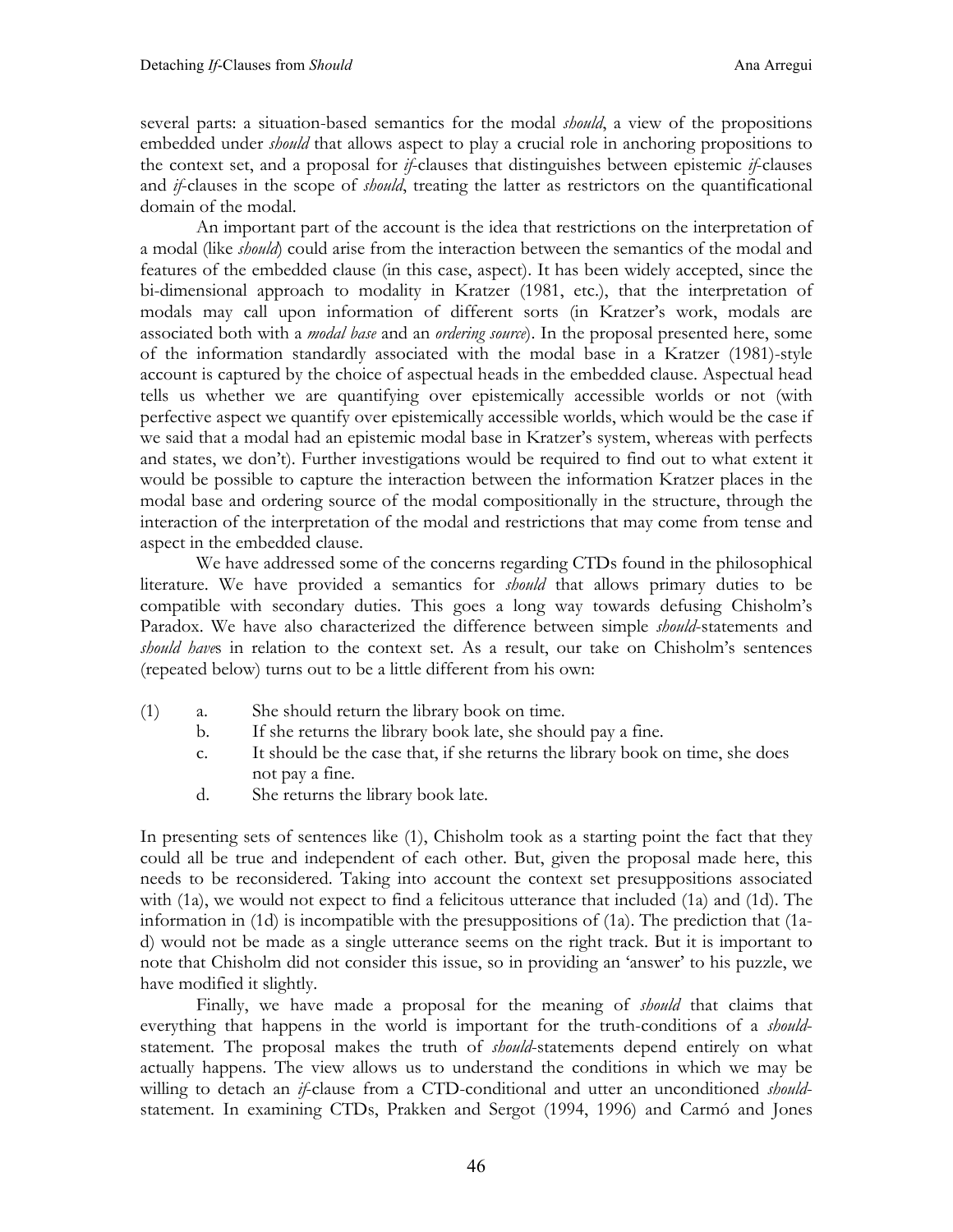(2002) have pointed out that we seem willing to detach unconditioned deontic claims when we 'take the antecedent for granted' (Prakken and Sergot, for example, have proposed to model this in logic with a conditional operator appealing to contexts). Taking a version of a Prakken and Sergot example, suppose it is true that *If they execute the dissenter at dawn, they should offer him a cigarette*. We will be willing to claim that *They should offer him a cigarette* in a context in which we have taken for granted that they will execute him at dawn. And if it turns out that they execute him at dawn, we will have said something true. The fact that the semantics of *should* predicts that truth depends on what actually happens allows us to understand why our willingness to detach *if*-clauses from CTDs depends on the things we are ready to take for granted.

# **References**

Aqvist, Lennart (2002). Deontic Logic. In Gabbay, D. and Guenthner, f. (eds.) *Handbook of Philosophical Logic*, Volume 8, Kluwer, The Netherlands, 147-264..

Alchourrón, Carlos (1993). Philosophical Foundations of Deontic Logic and the Logic of Defeasible Conditionals. In Meyer, J.J. and Wieringa, R.J. (eds.) *Deontic Logics in Computer Science: normative System Specification*, Wiley and Sons, Cichester, 43-84.

Arregui, Ana (2004). *On the Accessibility of Possible Worlds: the Role of Tense and Aspect*. PhD dissertation, University of Massachusetts, Amherst.

Arregui, Ana (2005). Layering modalities. University of Ottawa, ms.

Arregui, Ana (2007). When Aspect Matters: the Case of *Would*-conditionals. *Natural Language Semantics* 15, 221-264.

Arregui, Ana (2008). On Similarity in Counterfactuals, University of Ottawa, ms.

Bennett, Jonathan (2003). *A Philosophical Guide to Conditionals*, Clarendon Press, Oxford.

Bhatt, Rajesh (1999). *Covert Modality in Non-Finite Contexts*, PhD disseration, University of Pennsylvania.

Bhatt, Rajesh (2006). *Covert Modality in Non-finite Contexts*, Walter de Gruyter.

Bhatt, Rajesh and Roumyana Pancheva (2001). Conditionals, Ms. University of Texas at Austin and USC.

Carmó, José & Andrew Jones (2002). Deontic Logic and Contrary-to-Duties. In Gabbay, D. and Guenthner, F. (eds.) *Handbook of Philosophical Logic*, Volume 8, Kluwer, The Netherlands, 265-343.

Chisholm, Roderick M. (1963). Contrary-to-Duty Imperatives and Deontic Logic. *Analysis* 24, 33-36.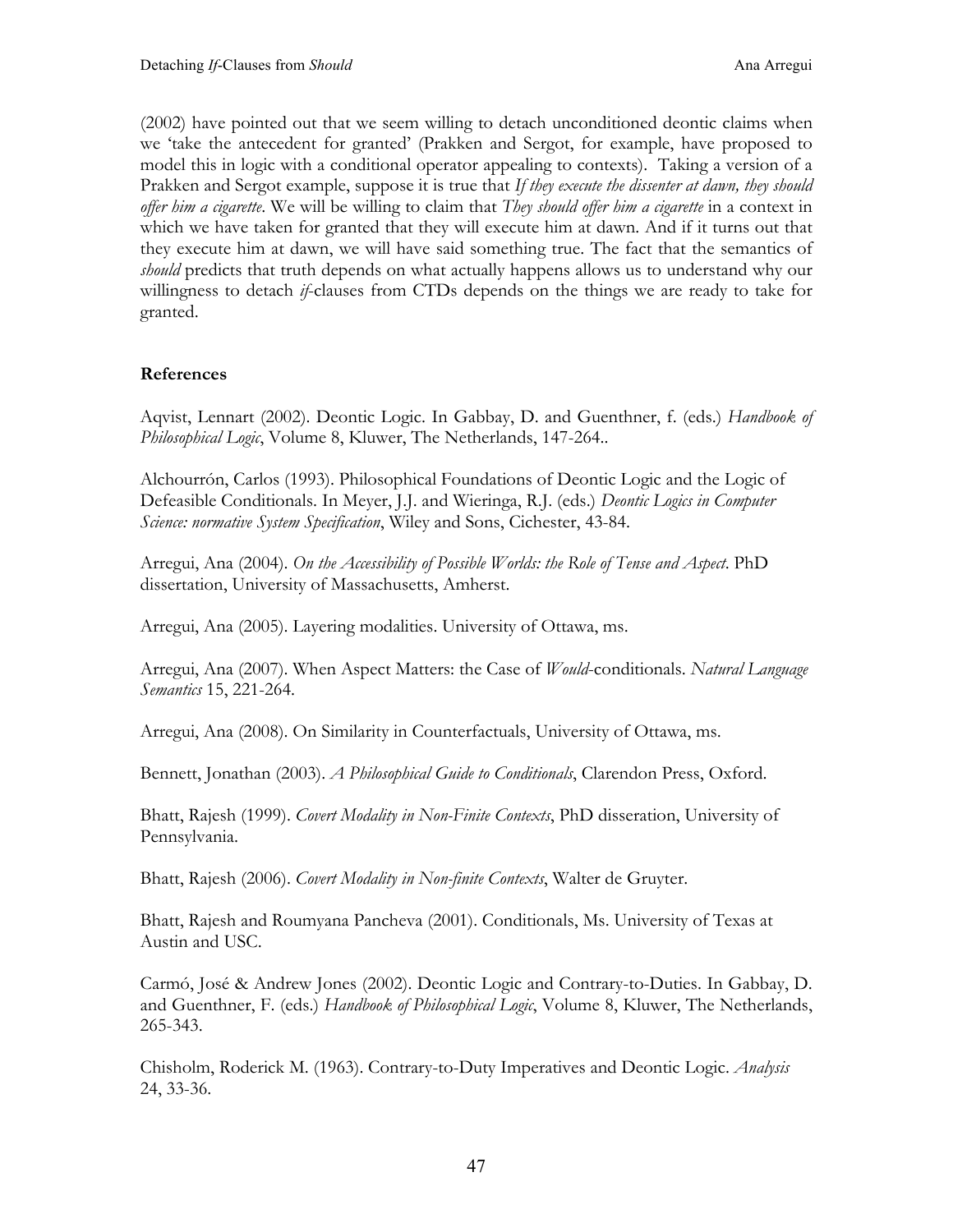Condoravdi, Cleo (2002). Temporal Interpretation of Modals: Modals for the Present and for the Past. In Beaver, D., Kaufmann, S. and Casillas, L. (eds.) *The Construction of Meaning*, CSLI Publications, 59-88.

Copley, Bridget (2006). What Should *Should* mean? (ms. under review)

Enç, Mürvet (1986). Towards a Referential Analysis of Temporal Expressions. *Linguistics and Philosophy* 9, 405-426.

Enç, Mürvet (1996). Tense and Modality. In Lappin, S. (ed.) *The Handbook of Contemporary Semantic Theory*, Blackwell, Oxford, 345-358.

Feldman, Fred (1986). *Doing the Best We Can*, Springer.

von Fintel, Kai. (1995). A minimal theory of adverbial quantification, ms. MIT

von Fintel, Kai (1997-2005). How to count situations, ms. MIT.

von Fintel, Kai (1999). Counterfactuals in a Dynamic Context, in Kenstowicz, M. (ed.) *Ken Hale: A Life in Language*, MIT Press.

von Fintel, Kai and Anthony Gillies (2007). An Opinionated Guide to Epistemic Modality, in Szabo Gendler, Tamar and Hawthorne, John (eds.) *Oxford Studies in Epistemology: Vol. 2*, Oxford University Press, Oxford, 32-62.

von Fintel, Kai and Sabine Iatridou (2008). How to Say *Ought* in Foreign: The Composition of Weak Necessity Modals. In Guéron, J. and Lecarme, J. (eds.) *Time and Modality*, Springer, 115-141.

von Fintel, Kai and Anthony Gillies (2008). CIA Leaks. *The Philosophical Review* 117, 77-98.

Frank, Anette (1997). *Context Dependence and Modal Constructions*, PhD dissertation, University of Stuttgart.

Gennari, Silvia (2003). Tense meanings and temporal interpretation. *Journal of Semantics* 20, 35-71.

Hacquard, Valentine (2006). *Aspects of Modality*, Ph.D. Dissertation, MIT.

Heim, Irene (1982). *On the Interpretation of Definite and Indefinite Noun Phrases*, PhD dissertation, University of Massachusetts.

Heim, Irene and Angelika Kratzer (1998). *Semantics in Generative Grammar*. Blackwell.

Iatridou, Sabine (2000). The Grammatical Ingredients of Counterfactuality. *Linguistic Inquiry*  31, 231–270.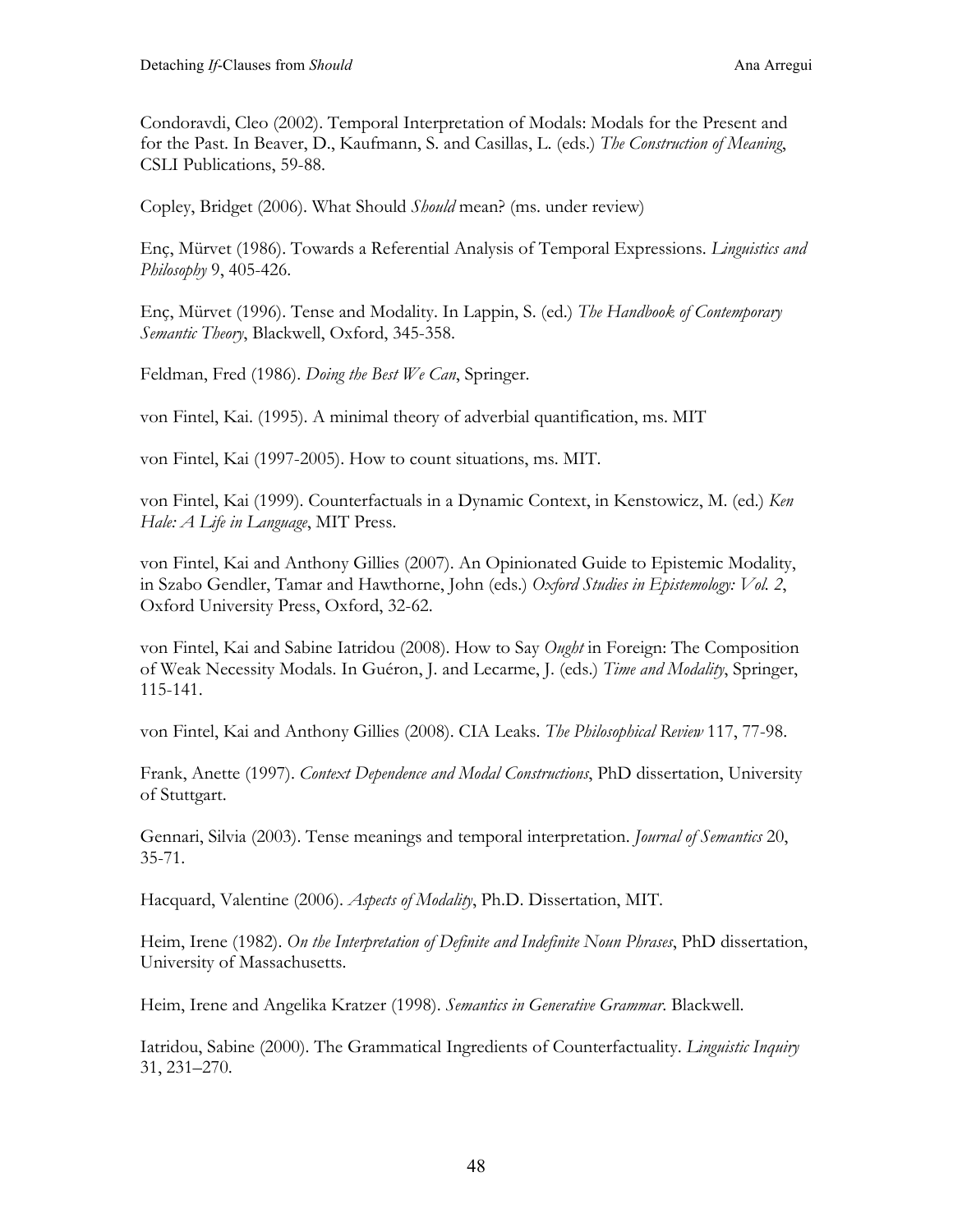Ippolito, Michela (2003). Presuppositions and Implicatures in Counterfactuals. *Natural Language Semantics* 11, 145-186.

Ippolito, Michela (2006). Semantic composition and presupposition projection in subjunctive conditionals. *Linguistics and Philosophy* 29, 631-672.

Ippolito, Michela (2008). Subjunctive Conditionals. In Grønn, Atle (ed.) *Proceedings of Sinn und Bedeutung 12*, ILOS, Oslo.

Kaufmann, Stefan (2005). Conditional truth and future reference. *Journal of Semantics* 22, 231- 280.

Kratzer, Angelika (1981). The Notional Category of Modality. In H.J. Eikmeyer and H. Rieser (eds.) *Words, Worlds, and Contexts*, de Gruyter, Berlin-New York, 38-74. (Reprinted in Paul Portner and Barbara Partee (eds.) (2002). *Formal Semantics. The Essential Readings*. Blackwell, Oxford.)

Kratzer, Angelika (1989). An investigations of the lumps of thought. *Linguistics and Philosophy* 12, 607-653.

Kratzer, Angelika (1991). Modality. In von Stechow, A. and Wunderlich, D. (eds.) *Handbuch Semantik/Handbook Semantics*. de Gruyter, Berlin and New York, 639-650

Kratzer, A. (1998). More Structural Analogies Between Pronouns and Tenses. In Strolovitch, D. and Lawson, A. (eds.) *Proceedings of Salt VIII*. Ithaca: CLC Publications.

Kratzer, A. (2002). Facts: Particulars of Information units? *Linguistics and Philosophy*, 25, 655- 670.

Kratzer, A. (2006-2008). Situations in natural language semantics. (In the Stanford Encyclopedia of Philosophy.)

Kusumoto, K. (1998). *Tense in embedded contexts.* PhD dissertation, University of Massachusetts, Amherst.

Kusumoto, K. (2005). On the quantification over times in natural language. *Natural Language Semantics* 13, 317-357.

Lewis, D. (1973). *Counterfactuals*. Harvard University Press, Cambridge.

Lewis, D. (1979). Counterfactual Dependence and Time's Arrow. *Noûs,* 13, 455–476. (Reprinted in D. Lewis (1986), *Philosophical Papers*, Vol. 2, Oxford: Oxford University Press.)

Musan, Renate (1995). *On the Temporal Interpretation of Noun Phrases*, PhD dissertation, MIT.

Ogihara, T. (1996). *Tense, Attitudes, and Scope*. (Dordrecht: Kluwer Academic Publishers)

Parsons, Terence (1994). *Events in the semantics of English: a study in subatomic semantics*, MIT Press, Cambridge.